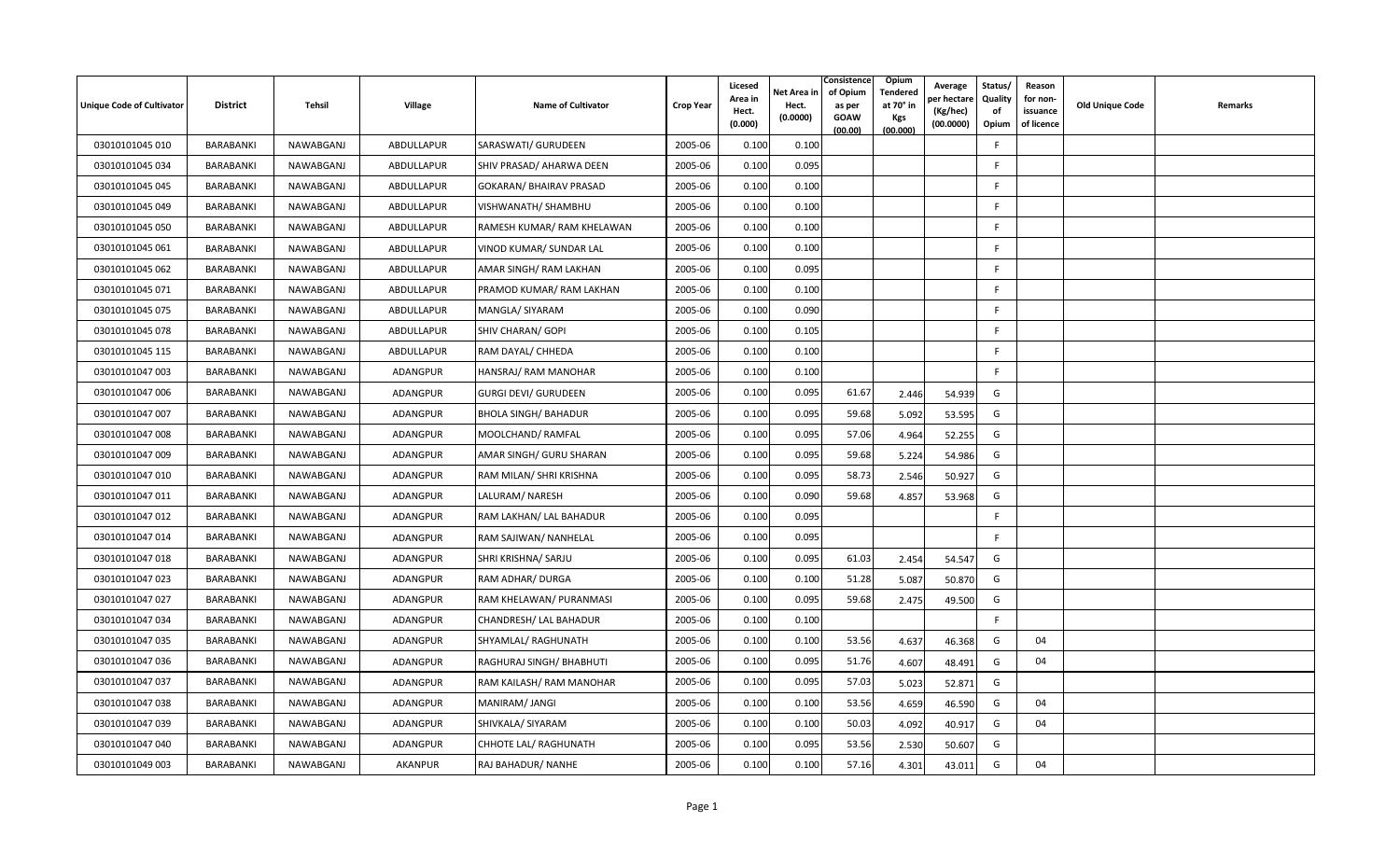| <b>Unique Code of Cultivator</b> | <b>District</b>  | Tehsil    | <b>Village</b>       | <b>Name of Cultivator</b>      | <b>Crop Year</b> | Licesed<br>Area in<br>Hect.<br>(0.000) | Net Area in<br>Hect.<br>(0.0000) | Consistence<br>of Opium<br>as per<br><b>GOAW</b><br>(00.00) | Opium<br>Tendered<br>at 70 $^{\circ}$ in<br><b>Kgs</b><br>(00.000) | Average<br>วer hectarง<br>(Kg/hec)<br>(00.0000) | Status/<br>Quality<br>of<br>Opium | Reason<br>for non-<br>issuance<br>of licence | <b>Old Unique Code</b> | Remarks |
|----------------------------------|------------------|-----------|----------------------|--------------------------------|------------------|----------------------------------------|----------------------------------|-------------------------------------------------------------|--------------------------------------------------------------------|-------------------------------------------------|-----------------------------------|----------------------------------------------|------------------------|---------|
| 03010101049 007                  | BARABANKI        | NAWABGANJ | <b>AKANPUR</b>       | CHAUHAN/ RAM JIYAWAN           | 2005-06          | 0.100                                  | 0.100                            |                                                             |                                                                    |                                                 | E                                 |                                              |                        |         |
| 03010101049 012                  | BARABANKI        | NAWABGANJ | <b>AKANPUR</b>       | JAGJEEVAN/RAMLAL               | 2005-06          | 0.100                                  | 0.100                            | 58.33                                                       | 5.377                                                              | 53.772                                          |                                   | 02                                           |                        |         |
| 03010101049 022                  | BARABANKI        | NAWABGANJ | <b>AKANPUR</b>       | RAMESHWAR/RATAN                | 2005-06          | 0.100                                  | 0.100                            | 56.90                                                       | 3.324                                                              | 33.238                                          | G                                 | 04                                           |                        |         |
| 03010101049 036                  | BARABANKI        | NAWABGANJ | <b>AKANPUR</b>       | RAMFER/DEENA                   | 2005-06          | 0.100                                  | 0.100                            |                                                             |                                                                    |                                                 | F.                                |                                              |                        |         |
| 03010101049 048                  | BARABANKI        | NAWABGANJ | <b>AKANPUR</b>       | HUBRAJA/ RAM DULARI            | 2005-06          | 0.100                                  | 0.100                            | 49.91                                                       | 4.342                                                              | 43.422                                          | G                                 | 04                                           |                        |         |
| 03010101049 056                  | BARABANKI        | NAWABGANJ | <b>AKANPUR</b>       | MADHURI/ RAM NARESH            | 2005-06          | 0.100                                  | 0.100                            |                                                             |                                                                    |                                                 | F.                                |                                              |                        |         |
| 03010101049 057                  | BARABANKI        | NAWABGANJ | <b>AKANPUR</b>       | MOTILAL/BALAK                  | 2005-06          | 0.100                                  | 0.100                            | 56.90                                                       | 4.069                                                              | 40.692                                          | G                                 | 04                                           |                        |         |
| 03010101049 072                  | BARABANKI        | NAWABGANJ | <b>AKANPUR</b>       | KALAWATI/ PYARE                | 2005-06          | 0.100                                  | 0.100                            |                                                             |                                                                    |                                                 | F.                                |                                              |                        |         |
| 03010101049 078                  | BARABANKI        | NAWABGANJ | AKANPUR              | KUNJ BIHARI/ BABULAL           | 2005-06          | 0.100                                  | 0.100                            | 62.36                                                       | 4.521                                                              | 45.310                                          |                                   | 02                                           |                        |         |
| 03010101050 002                  | BARABANKI        | NAWABGANJ | AKHTIYARPUR          | FUWASA/ PARMESHWAR             | 2005-06          | 0.100                                  | 0.095                            | 50.03                                                       | 4.174                                                              | 43.944                                          | G                                 | 04                                           |                        |         |
| 03010101050 004                  | BARABANKI        | NAWABGANJ | AKHTIYARPUR          | KAMLA PRASAD/ BALDEV           | 2005-06          | 0.100                                  | 0.100                            | 53.38                                                       | 5.079                                                              | 50.790                                          |                                   | 02                                           |                        |         |
| 03010101050 005                  | BARABANKI        | NAWABGANJ | AKHTIYARPUR          | RAMHARSH/ NANDLAL              | 2005-06          | 0.100                                  | 0.100                            |                                                             |                                                                    |                                                 | F.                                |                                              |                        |         |
| 03010101050 006                  | BARABANKI        | NAWABGANJ | AKHTIYARPUR          | HARINATH/RAJARAM               | 2005-06          | 0.100                                  | 0.095                            | 49.58                                                       | 4.865                                                              | 51.213                                          |                                   | 02                                           |                        |         |
| 03010101050 008                  | BARABANKI        | NAWABGANJ | AKHTIYARPUR          | BHAGWANDEEN/ SITARAM           | 2005-06          | 0.100                                  | 0.095                            | 60.59                                                       | 4.784                                                              | 50.357                                          |                                   | 02                                           |                        |         |
| 03010101050 012                  | BARABANKI        | NAWABGANJ | AKHTIYARPUR          | VINOD KUMAR/ MAYARAM           | 2005-06          | 0.100                                  | 0.095                            | 51.53                                                       | 4.842                                                              | 50.968                                          |                                   | 02                                           |                        |         |
| 03010101050 013                  | BARABANKI        | NAWABGANJ | AKHTIYARPUR          | SOHANLAL/ JASKARAN             | 2005-06          | 0.100                                  | 0.095                            | 51.28                                                       | 5.237                                                              | 55.128                                          | G                                 |                                              |                        |         |
| 03010101050018                   | BARABANKI        | NAWABGANJ | AKHTIYARPUR          | KAMTA PRASAD/ SITARAM          | 2005-06          | 0.100                                  | 0.100                            | 53.50                                                       | 2.275                                                              | 22.753                                          | G                                 | 04                                           |                        |         |
| 03010101050 027                  | BARABANKI        | NAWABGANJ | AKHTIYARPUR          | SHRIPAL/ FAKEERE               | 2005-06          | 0.100                                  | 0.100                            | 56.23                                                       | 2.780                                                              | 27.800                                          | G                                 | 04                                           |                        |         |
| 03010101050 035                  | BARABANKI        | NAWABGANJ | AKHTIYARPUR          | RAM SAGAR/ BALDEV              | 2005-06          | 0.100                                  | 0.100                            | 51.44                                                       | 4.784                                                              | 47.840                                          |                                   | 02                                           |                        |         |
| 03010101050 037                  | BARABANKI        | NAWABGANJ | AKHTIYARPUR          | KHELAWAN/ PUTTI                | 2005-06          | 0.100                                  | 0.100                            | 53.21                                                       | 4.888                                                              | 48.880                                          | G                                 | 04                                           |                        |         |
| 03010101050040                   | BARABANKI        | NAWABGANJ | AKHTIYARPUR          | MAYARAM/ NANHKAU               | 2005-06          | 0.100                                  | 0.090                            | 53.56                                                       | 4.943                                                              | 54.922                                          | G                                 |                                              |                        |         |
| 03010101063 001                  | BARABANKI        | NAWABGANJ | BARAIYA              | DESHRAJ/ MATA PRASAD           | 2005-06          | 0.100                                  | 0.100                            |                                                             |                                                                    |                                                 | F.                                |                                              |                        |         |
| 03010101063 018                  | BARABANKI        | NAWABGANJ | BARAIYA              | RAM DINESH/ PARSAN             | 2005-06          | 0.100                                  | 0.100                            |                                                             |                                                                    |                                                 | F                                 |                                              |                        |         |
| 03010101063 019                  | BARABANKI        | NAWABGANJ | BARAIYA              | KALLU/ ISHWARDEEN              | 2005-06          | 0.100                                  | 0.100                            |                                                             |                                                                    |                                                 | F.                                |                                              |                        |         |
| 03010101063 034                  | BARABANKI        | NAWABGANJ | BARAIYA              | ASHOK KUMAR/ MAHESH PRASAD     | 2005-06          | 0.100                                  | 0.105                            |                                                             |                                                                    |                                                 | F                                 |                                              |                        |         |
| 03010101063 037                  | BARABANKI        | NAWABGANJ | BARAIYA              | <b>GURU SHARAN/ RAM PRASAD</b> | 2005-06          | 0.100                                  | 0.100                            |                                                             |                                                                    |                                                 | F                                 |                                              |                        |         |
| 03010101063 051                  | <b>BARABANKI</b> | NAWABGANJ | BARAIYA              | RAM KUMAR/ KALLU               | 2005-06          | 0.100                                  | 0.100                            |                                                             |                                                                    |                                                 | F.                                |                                              |                        |         |
| 03010101064 002                  | BARABANKI        | NAWABGANJ | <b>BARAULI MALIK</b> | SATYANAM/ ASHARFILAL           | 2005-06          | 0.100                                  | 0.105                            | 49.76                                                       | 5.045                                                              | 48.047                                          | G                                 | 04                                           |                        |         |
| 03010101064 011                  | BARABANKI        | NAWABGANJ | <b>BARAULI MALIK</b> | BECHULAL/RAM AUTAR             | 2005-06          | 0.100                                  | 0.100                            | 56.64                                                       | 5.429                                                              | 54.285                                          | G                                 |                                              |                        |         |
| 03010101064 017                  | BARABANKI        | NAWABGANJ | <b>BARAULI MALIK</b> | AMAR SINGH/ HARI PRASAD        | 2005-06          | 0.100                                  | 0.100                            | 53.56                                                       | 5.853                                                              | 58.526                                          | G                                 |                                              |                        |         |
| 03010101064 034                  | BARABANKI        | NAWABGANJ | <b>BARAULI MALIK</b> | RAM DULARE/ NATTHA             | 2005-06          | 0.100                                  | 0.100                            |                                                             |                                                                    |                                                 | E                                 |                                              |                        |         |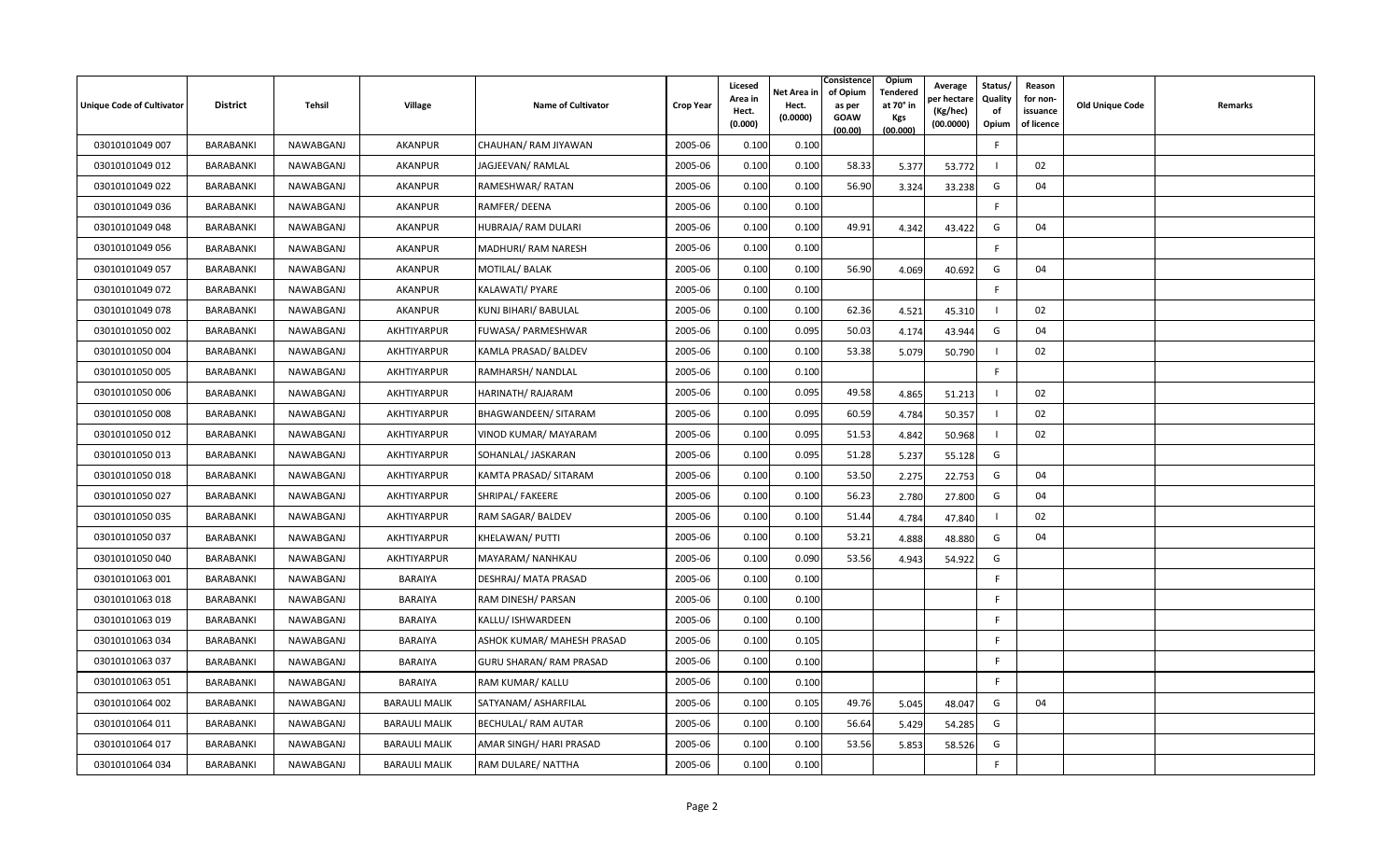| Unique Code of Cultivator | <b>District</b>  | Tehsil    | Village              | <b>Name of Cultivator</b>   | <b>Crop Year</b> | Licesed<br>Area in<br>Hect.<br>(0.000) | Net Area in<br>Hect.<br>(0.0000) | Consistence<br>of Opium<br>as per<br>GOAW<br>(00.00) | Opium<br>Tendered<br>at 70° in<br>Kgs<br>(00.000) | Average<br>oer hectaro<br>(Kg/hec)<br>(00.0000) | Status/<br>Quality<br>of<br>Opium | Reason<br>for non-<br>issuance<br>of licence | Old Unique Code | Remarks |
|---------------------------|------------------|-----------|----------------------|-----------------------------|------------------|----------------------------------------|----------------------------------|------------------------------------------------------|---------------------------------------------------|-------------------------------------------------|-----------------------------------|----------------------------------------------|-----------------|---------|
| 03010101064 037           | <b>BARABANKI</b> | NAWABGANJ | <b>BARAULI MALIK</b> | DHARMENDRA/ CHHOTELAL       | 2005-06          | 0.100                                  | 0.100                            | 50.03                                                | 4.538                                             | 45.377                                          | G                                 | 04                                           |                 |         |
| 03010101064 046           | BARABANKI        | NAWABGANJ | <b>BARAULI MALIK</b> | CAHNDRIKA / UMRAO           | 2005-06          | 0.100                                  | 0.105                            | 58.09                                                | 6.218                                             | 59.228                                          |                                   | 02                                           |                 |         |
| 03010101064 072           | BARABANKI        | NAWABGANJ | <b>BARAULI MALIK</b> | RAJARAM/ SUKAI              | 2005-06          | 0.100                                  | 0.100                            | 53.56                                                | 4.352                                             | 43.521                                          | G                                 | 04                                           |                 |         |
| 03010101064 120           | BARABANKI        | NAWABGANJ | <b>BARAULI MALIK</b> | MOHD KALEEM/ ISHRAT ALI     | 2005-06          | 0.100                                  | 0.095                            | 52.13                                                | 4.897                                             | 51.547                                          | G                                 |                                              |                 |         |
| 03010101069 005           | BARABANKI        | NAWABGANJ | BHAGWANPUR           | JAGATRAM/ SHATROHAN         | 2005-06          | 0.100                                  | 0.100                            | 55.52                                                | 5.675                                             | 56.749                                          |                                   | 02                                           |                 |         |
| 03010101069 010           | BARABANKI        | NAWABGANJ | <b>BHAGWANPUR</b>    | RAM KUWAR/ PYARELAL         | 2005-06          | 0.100                                  | 0.100                            |                                                      |                                                   |                                                 | F.                                |                                              |                 |         |
| 03010101069 012           | BARABANKI        | NAWABGANJ | BHAGWANPUR           | JAGJEEVAN PRASAD/ RAM ADHAR | 2005-06          | 0.100                                  | 0.100                            |                                                      |                                                   |                                                 | F                                 |                                              |                 |         |
| 03010101069 014           | BARABANKI        | NAWABGANJ | BHAGWANPUR           | <b>BUDDHULAL/ SUNDAR</b>    | 2005-06          | 0.100                                  | 0.100                            |                                                      |                                                   |                                                 | F                                 |                                              |                 |         |
| 03010101069 017           | BARABANKI        | NAWABGANJ | BHAGWANPUR           | MAHRAJA/ RAM HAJARI         | 2005-06          | 0.100                                  | 0.100                            | 59.21                                                | 5.931                                             | 59.320                                          |                                   | 02                                           |                 |         |
| 03010101069 024           | <b>BARABANKI</b> | NAWABGANJ | BHAGWANPUR           | DAYARAM/ KALLU              | 2005-06          | 0.100                                  | 0.100                            |                                                      |                                                   |                                                 | F.                                |                                              |                 |         |
| 03010101069 027           | BARABANKI        | NAWABGANJ | BHAGWANPUR           | GANGARAM/ KASHIRAM          | 2005-06          | 0.100                                  | 0.100                            |                                                      |                                                   |                                                 | F.                                |                                              |                 |         |
| 03010101069 029           | BARABANKI        | NAWABGANJ | BHAGWANPUR           | RAMESH KUMAR/ JAGJEEVAN     | 2005-06          | 0.100                                  | 0.100                            | 53.70                                                | 5.461                                             | 54.613                                          |                                   | 02                                           |                 |         |
| 03010101069 031           | BARABANKI        | NAWABGANJ | BHAGWANPUR           | RAM SINGH/ NANHE RAM        | 2005-06          | 0.100                                  | 0.095                            | 45.98                                                | 4.916                                             | 51.747                                          |                                   | 02                                           |                 |         |
| 03010101069 032           | BARABANKI        | NAWABGANJ | BHAGWANPUR           | ASHOK KUMAR RAMESHWAR       | 2005-06          | 0.100                                  | 0.100                            | 63.66                                                | 7.004                                             | 70.044                                          |                                   | 02                                           |                 |         |
| 03010101069 033           | <b>BARABANKI</b> | NAWABGANJ | BHAGWANPUR           | RAM SAGAR/ SHIV PRASAD      | 2005-06          | 0.100                                  | 0.100                            | 52.51                                                | 5.532                                             | 55.316                                          |                                   | 02                                           |                 |         |
| 03010101069 036           | BARABANKI        | NAWABGANJ | BHAGWANPUR           | SAHAJRAM/ BINDRA PRASAD     | 2005-06          | 0.100                                  | 0.095                            |                                                      |                                                   |                                                 | F.                                |                                              |                 |         |
| 03010101069 039           | BARABANKI        | NAWABGANJ | BHAGWANPUR           | RAMNATH/ RAM MANOHAR        | 2005-06          | 0.100                                  | 0.100                            |                                                      |                                                   |                                                 | -F                                |                                              |                 |         |
| 03010101069 043           | BARABANKI        | NAWABGANJ | BHAGWANPUR           | SAHABDEEN/ GAYA PRASAD      | 2005-06          | 0.100                                  | 0.100                            | 44.84                                                | 3.644                                             | 36.445                                          |                                   | 02                                           |                 |         |
| 03010101069 052           | BARABANKI        | NAWABGANJ | BHAGWANPUR           | KALLU/ BABU                 | 2005-06          | 0.100                                  | 0.100                            |                                                      |                                                   |                                                 | F                                 |                                              |                 |         |
| 03010101069 053           | <b>BARABANKI</b> | NAWABGANJ | BHAGWANPUR           | AMAR DEI/ JAI KARAN LAL     | 2005-06          | 0.100                                  | 0.100                            |                                                      |                                                   |                                                 | F.                                |                                              |                 |         |
| 03010101069 057           | <b>BARABANKI</b> | NAWABGANJ | BHAGWANPUR           | RAMROOP/ JAGANNATH          | 2005-06          | 0.100                                  | 0.100                            |                                                      |                                                   |                                                 | E                                 |                                              |                 |         |
| 03010101069 060           | BARABANKI        | NAWABGANJ | BHAGWANPUR           | SATYANAM/ SUMERI            | 2005-06          | 0.100                                  | 0.100                            |                                                      |                                                   |                                                 | F                                 |                                              |                 |         |
| 03010101069 067           | BARABANKI        | NAWABGANJ | <b>BHAGWANPUR</b>    | KAUSHAL KISHOR/RAM NARESH   | 2005-06          | 0.100                                  | 0.100                            |                                                      |                                                   |                                                 | F                                 |                                              |                 |         |
| 03010101069 073           | BARABANKI        | NAWABGANJ | BHAGWANPUR           | SHIVMANGAL/ AUSAN           | 2005-06          | 0.100                                  | 0.105                            |                                                      |                                                   |                                                 | F.                                |                                              |                 |         |
| 03010101069 074           | <b>BARABANKI</b> | NAWABGANJ | BHAGWANPUR           | HARISHCHANDRA/ CHHANGALAL   | 2005-06          | 0.100                                  | 0.100                            | 56.07                                                | 5.404                                             | 54.043                                          |                                   | 02                                           |                 |         |
| 03010101069 075           | BARABANKI        | NAWABGANJ | BHAGWANPUR           | SAMPATA DEVI/ LALLU RAM     | 2005-06          | 0.100                                  | 0.100                            | 0.00                                                 | 4.250                                             | 42.500                                          |                                   | 02                                           |                 |         |
| 03010101069 077           | BARABANKI        | NAWABGANJ | BHAGWANPUR           | <b>GOVIND/ DINGUR</b>       | 2005-06          | 0.100                                  | 0.100                            | 30.17                                                | 5.023                                             | 5.233                                           |                                   | 02                                           |                 |         |
| 03010101069081            | BARABANKI        | NAWABGANJ | BHAGWANPUR           | ARVIND KUMAR/ BUDDHU        | 2005-06          | 0.100                                  | 0.100                            |                                                      |                                                   |                                                 | F.                                |                                              |                 |         |
| 03010101069 085           | BARABANKI        | NAWABGANJ | BHAGWANPUR           | VISHAMBHAR NATH/ RAMNATH    | 2005-06          | 0.100                                  | 0.100                            |                                                      |                                                   |                                                 | F.                                |                                              |                 |         |
| 03010101070 001           | BARABANKI        | NAWABGANJ | <b>BHAKOSA</b>       | FOOL DULARI/ RAMWALI        | 2005-06          | 0.100                                  | 0.100                            | 50.03                                                | 2.885                                             | 28.853                                          | G                                 | 04                                           |                 |         |
| 03010101070013            | BARABANKI        | NAWABGANJ | <b>BHAKOSA</b>       | NAUMILAL/ MAHAVEER          | 2005-06          | 0.100                                  | 0.095                            | 56.74                                                | 4.828                                             | 50.819                                          | G                                 |                                              |                 |         |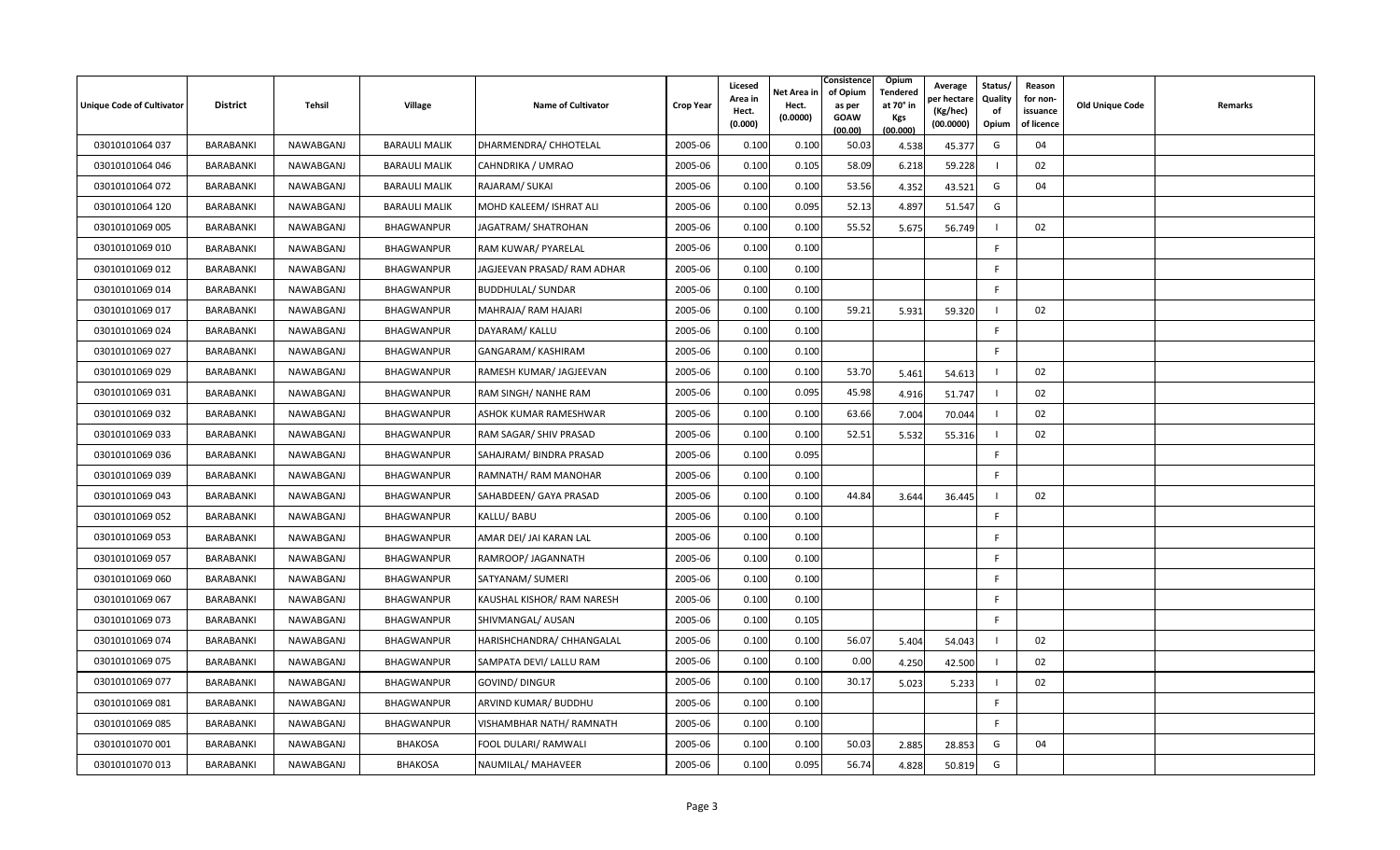| <b>Unique Code of Cultivator</b> | <b>District</b> | Tehsil    | <b>Village</b>         | <b>Name of Cultivator</b>       | <b>Crop Year</b> | Licesed<br>Area in<br>Hect.<br>(0.000) | Net Area in<br>Hect.<br>(0.0000) | Consistence<br>of Opium<br>as per<br><b>GOAW</b><br>(00.00) | Opium<br>Tendered<br>at 70 $^{\circ}$ in<br><b>Kgs</b><br>(00.000) | Average<br>วer hectarง<br>(Kg/hec)<br>(00.0000) | Status/<br>Quality<br>of<br>Opium | Reason<br>for non-<br>issuance<br>of licence | <b>Old Unique Code</b> | Remarks |
|----------------------------------|-----------------|-----------|------------------------|---------------------------------|------------------|----------------------------------------|----------------------------------|-------------------------------------------------------------|--------------------------------------------------------------------|-------------------------------------------------|-----------------------------------|----------------------------------------------|------------------------|---------|
| 03010101070 025                  | BARABANKI       | NAWABGANJ | <b>BHAKOSA</b>         | BHAGAUTI PRASAD/ AUSAN          | 2005-06          | 0.100                                  | 0.100                            | 52.12                                                       | 4.800                                                              | 48.003                                          |                                   | 02                                           |                        |         |
| 03010101070036                   | BARABANKI       | NAWABGANJ | <b>BHAKOSA</b>         | RAM BHAROSE/ SARJU              | 2005-06          | 0.100                                  | 0.100                            | 39.97                                                       | 3.437                                                              | 34.374                                          | G                                 | 04                                           |                        |         |
| 03010101070 043                  | BARABANKI       | NAWABGANJ | <b>BHAKOSA</b>         | SHIV KUMARI/ RAM KHELAWAN       | 2005-06          | 0.100                                  | 0.095                            | 56.74                                                       | 5.629                                                              | 59.257                                          | G                                 |                                              |                        |         |
| 03010101070064                   | BARABANKI       | NAWABGANJ | <b>BHAKOSA</b>         | RAM GOPAL/ BALAKRAM             | 2005-06          | 0.100                                  | 0.100                            | 56.74                                                       | 4.851                                                              | 48.513                                          | G                                 | 04                                           |                        |         |
| 03010101072 006                  | BARABANKI       | NAWABGANJ | <b>BHOGAI KA PURWA</b> | TILAKRAM/ JANKI                 | 2005-06          | 0.100                                  | 0.100                            |                                                             |                                                                    |                                                 | F.                                |                                              |                        |         |
| 03010101072 013                  | BARABANKI       | NAWABGANJ | <b>BHOGAI KA PURWA</b> | RAM SAGAR/ MEWA                 | 2005-06          | 0.100                                  | 0.100                            |                                                             |                                                                    |                                                 | F                                 |                                              |                        |         |
| 03010101072 023                  | BARABANKI       | NAWABGANJ | <b>BHOGAI KA PURWA</b> | RAM KHELAWAN/ RAM AVTAR         | 2005-06          | 0.100                                  | 0.100                            |                                                             |                                                                    |                                                 | E                                 |                                              |                        |         |
| 03010101072 034                  | BARABANKI       | NAWABGANJ | <b>BHOGAI KA PURWA</b> | SEWAKRAM/ SIYARAM               | 2005-06          | 0.100                                  | 0.100                            |                                                             |                                                                    |                                                 | F                                 |                                              |                        |         |
| 03010101072 038                  | BARABANKI       | NAWABGANJ | <b>BHOGAI KA PURWA</b> | RAM PAL/ JANKI                  | 2005-06          | 0.100                                  | 0.100                            |                                                             |                                                                    |                                                 | F                                 |                                              |                        |         |
| 03010101072 041                  | BARABANKI       | NAWABGANJ | <b>BHOGAI KA PURWA</b> | KESHAV RAM/ RAM KHELAWAN        | 2005-06          | 0.100                                  | 0.100                            |                                                             |                                                                    |                                                 | F.                                |                                              |                        |         |
| 03010101072 044                  | BARABANKI       | NAWABGANJ | <b>BHOGAI KA PURWA</b> | BRIJ MOHAN/ RAMNATH             | 2005-06          | 0.100                                  | 0.100                            |                                                             |                                                                    |                                                 | F.                                |                                              |                        |         |
| 03010101072 045                  | BARABANKI       | NAWABGANJ | <b>BHOGAI KA PURWA</b> | JAGARNATH/ RAM PRASAD           | 2005-06          | 0.100                                  | 0.100                            |                                                             |                                                                    |                                                 | F.                                |                                              |                        |         |
| 03010101072 052                  | BARABANKI       | NAWABGANJ | <b>BHOGAI KA PURWA</b> | SHATROHAN/ RAM DULARE           | 2005-06          | 0.100                                  | 0.100                            |                                                             |                                                                    |                                                 | -F                                |                                              |                        |         |
| 03010101075 003                  | BARABANKI       | NAWABGANJ | CHIYARA                | LALDEI/ BECHULAL                | 2005-06          | 0.100                                  | 0.100                            |                                                             |                                                                    |                                                 | F                                 |                                              |                        |         |
| 03010101075 005                  | BARABANKI       | NAWABGANJ | CHIYARA                | ROHITLAL/ KAMTA PRASAD          | 2005-06          | 0.100                                  | 0.100                            |                                                             |                                                                    |                                                 | F.                                |                                              |                        |         |
| 03010101075 010                  | BARABANKI       | NAWABGANJ | CHIYARA                | NANHKAU URF LAYAK/ JANKI PRASAD | 2005-06          | 0.100                                  | 0.100                            |                                                             |                                                                    |                                                 | E                                 |                                              |                        |         |
| 03010101075 017                  | BARABANKI       | NAWABGANJ | CHIYARA                | RAM MANOHAR/ BRIJA              | 2005-06          | 0.100                                  | 0.100                            |                                                             |                                                                    |                                                 | F                                 |                                              |                        |         |
| 03010101075 026                  | BARABANKI       | NAWABGANJ | CHIYARA                | SUKMILAL/ JAGMOHAN              | 2005-06          | 0.100                                  | 0.100                            |                                                             |                                                                    |                                                 | E                                 |                                              |                        |         |
| 03010101075 032                  | BARABANKI       | NAWABGANJ | CHIYARA                | KAMLESH KUMAR/ RAMRATAN         | 2005-06          | 0.100                                  | 0.100                            |                                                             |                                                                    |                                                 | F                                 |                                              |                        |         |
| 03010101075 038                  | BARABANKI       | NAWABGANJ | CHIYARA                | CHANDRA RAJ/ SURYAPAL           | 2005-06          | 0.100                                  | 0.100                            |                                                             |                                                                    |                                                 | F.                                |                                              |                        |         |
| 03010101075 039                  | BARABANKI       | NAWABGANJ | CHIYARA                | SINGH/ SUNDAR LAL               | 2005-06          | 0.100                                  | 0.100                            |                                                             |                                                                    |                                                 | F.                                |                                              |                        |         |
| 03010101080 006                  | BARABANKI       | NAWABGANJ | <b>FATULLAPUR</b>      | RAM PRAKASH/ JANKI              | 2005-06          | 0.100                                  | 0.100                            |                                                             |                                                                    |                                                 | F.                                |                                              |                        |         |
| 03010101080016                   | BARABANKI       | NAWABGANJ | <b>FATULLAPUR</b>      | MANOJ KUMAR/RAM PRAKASH         | 2005-06          | 0.100                                  | 0.100                            |                                                             |                                                                    |                                                 | F                                 |                                              |                        |         |
| 03010101080 029                  | BARABANKI       | NAWABGANJ | <b>FATULLAPUR</b>      | <b>KALAWATI/ SUKHI</b>          | 2005-06          | 0.100                                  | 0.100                            |                                                             |                                                                    |                                                 | F                                 |                                              |                        |         |
| 03010101080 031                  | BARABANKI       | NAWABGANJ | <b>FATULLAPUR</b>      | SHRI KRISHNA/ LAXMAN            | 2005-06          | 0.100                                  | 0.100                            |                                                             |                                                                    |                                                 | F.                                |                                              |                        |         |
| 03010101080 037                  | BARABANKI       | NAWABGANJ | <b>FATULLAPUR</b>      | CHHEDANA/ BASANT                | 2005-06          | 0.100                                  | 0.100                            |                                                             |                                                                    |                                                 | F.                                |                                              |                        |         |
| 03010101080039                   | BARABANKI       | NAWABGANJ | <b>FATULLAPUR</b>      | SAHAB LAL/ RAJ BAHADUR          | 2005-06          | 0.100                                  | 0.100                            |                                                             |                                                                    |                                                 | F.                                |                                              |                        |         |
| 03010101080 040                  | BARABANKI       | NAWABGANJ | <b>FATULLAPUR</b>      | RAMJAS/ SHRI RAM                | 2005-06          | 0.100                                  | 0.095                            | 42.22                                                       | 3.045                                                              | 32.052                                          |                                   | 02                                           |                        |         |
| 03010101082 009                  | BARABANKI       | NAWABGANJ | <b>GARHI RAKHMAU</b>   | SATYANAM/ MAIKULAL              | 2005-06          | 0.100                                  | 0.100                            | 47.62                                                       | 3.106                                                              | 31.060                                          | G                                 | 04                                           |                        |         |
| 03010101082 013                  | BARABANKI       | NAWABGANJ | <b>GARHI RAKHMAU</b>   | BENI PRASAD/ KALIDEEN           | 2005-06          | 0.100                                  | 0.100                            | 53.56                                                       | 4.818                                                              | 48.181                                          | G                                 | 04                                           |                        |         |
| 03010101082 032                  | BARABANKI       | NAWABGANJ | <b>GARHI RAKHMAU</b>   | DINESH CHANDRA/ SEWAKRAM        | 2005-06          | 0.100                                  | 0.100                            | 53.56                                                       | 4.605                                                              | 46.054                                          | G                                 | 04                                           |                        |         |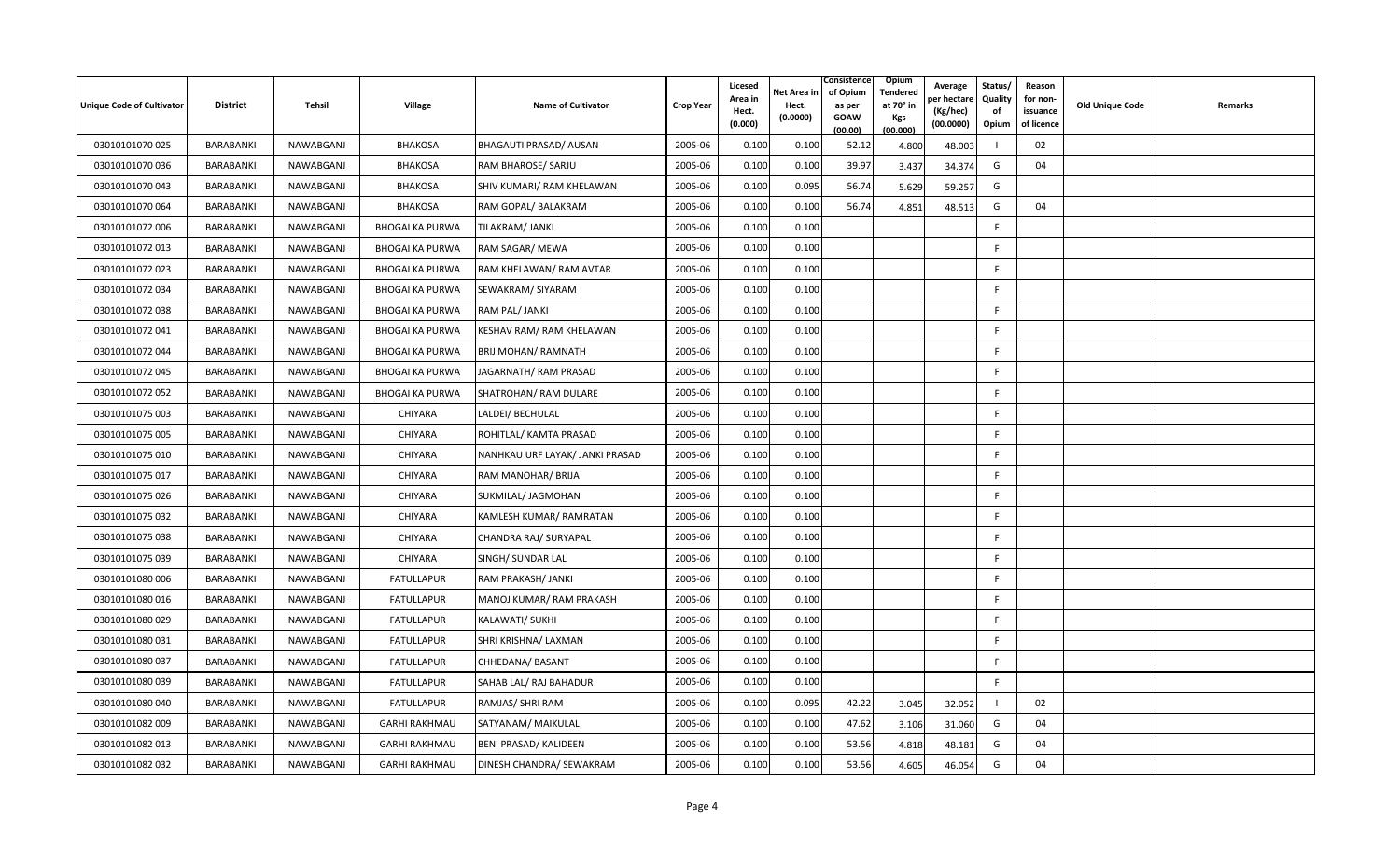| Unique Code of Cultivator | <b>District</b>  | Tehsil    | Village              | <b>Name of Cultivator</b>  | <b>Crop Year</b> | Licesed<br>Area in<br>Hect.<br>(0.000) | Net Area in<br>Hect.<br>(0.0000) | Consistence<br>of Opium<br>as per<br><b>GOAW</b><br>(00.00) | Opium<br>Tendered<br>at 70° in<br>Kgs<br>(00.000) | Average<br>oer hectare<br>(Kg/hec)<br>(00.0000) | Status/<br>Quality<br>of<br>Opium | Reason<br>for non-<br>issuance<br>of licence | <b>Old Unique Code</b> | Remarks |
|---------------------------|------------------|-----------|----------------------|----------------------------|------------------|----------------------------------------|----------------------------------|-------------------------------------------------------------|---------------------------------------------------|-------------------------------------------------|-----------------------------------|----------------------------------------------|------------------------|---------|
| 03010101082 051           | <b>BARABANKI</b> | NAWABGANJ | <b>GARHI RAKHMAU</b> | SARVJEET/ MAKKA            | 2005-06          | 0.100                                  | 0.100                            |                                                             |                                                   |                                                 | F.                                |                                              |                        |         |
| 03010101082064            | BARABANKI        | NAWABGANJ | <b>GARHI RAKHMAU</b> | LALLU/RAJARAM              | 2005-06          | 0.100                                  | 0.100                            |                                                             |                                                   |                                                 | F                                 |                                              |                        |         |
| 03010101084 003           | BARABANKI        | NAWABGANJ | <b>GOKULPUR</b>      | RAMDEEN/ JASKARAN          | 2005-06          | 0.100                                  | 0.100                            |                                                             |                                                   |                                                 | F.                                |                                              |                        |         |
| 03010101084 004           | BARABANKI        | NAWABGANJ | <b>GOKULPUR</b>      | RAMROOP/ PURANMASI         | 2005-06          | 0.100                                  | 0.100                            |                                                             |                                                   |                                                 | E                                 |                                              |                        |         |
| 03010101084 006           | BARABANKI        | NAWABGANJ | <b>GOKULPUR</b>      | TEJ SINGH/ SOHAN LAL       | 2005-06          | 0.100                                  | 0.100                            | 50.03                                                       | 4.306                                             | 43.030                                          | G                                 | 04                                           |                        |         |
| 03010101084 007           | BARABANKI        | NAWABGANJ | <b>GOKULPUR</b>      | MUNNA/ RAJARAM             | 2005-06          | 0.100                                  | 0.100                            | 50.33                                                       | 4.293                                             | 42.931                                          | G                                 | 04                                           |                        |         |
| 03010101084 009           | BARABANKI        | NAWABGANJ | <b>GOKULPUR</b>      | SANTRAM/ JHAMMAN           | 2005-06          | 0.100                                  | 0.100                            |                                                             |                                                   |                                                 | F                                 |                                              |                        |         |
| 03010101084 022           | <b>BARABANKI</b> | NAWABGANJ | <b>GOKULPUR</b>      | JAGDEV/ RAM AUTAR          | 2005-06          | 0.100                                  | 0.100                            |                                                             |                                                   |                                                 | F.                                |                                              |                        |         |
| 03010101084 023           | <b>BARABANKI</b> | NAWABGANJ | <b>GOKULPUR</b>      | JANKI/ BAIDHNATH           | 2005-06          | 0.100                                  | 0.100                            | 53.56                                                       | 2.942                                             | 29.420                                          | G                                 | 04                                           |                        |         |
| 03010101084 025           | BARABANKI        | NAWABGANJ | <b>GOKULPUR</b>      | SHIV KAILASH/ BAIDHNATH    | 2005-06          | 0.100                                  | 0.100                            | 51.28                                                       | 4.790                                             | 47.903                                          | G                                 | 04                                           |                        |         |
| 03010101084 027           | BARABANKI        | NAWABGANJ | <b>GOKULPUR</b>      | RAGHUNANDAN/ JAS KARAN     | 2005-06          | 0.100                                  | 0.090                            |                                                             |                                                   |                                                 | F.                                |                                              |                        |         |
| 03010101084 029           | BARABANKI        | NAWABGANJ | <b>GOKULPUR</b>      | <b>SHANTI/ RAM SINGH</b>   | 2005-06          | 0.100                                  | 0.100                            |                                                             |                                                   |                                                 | E                                 |                                              |                        |         |
| 03010101084 044           | BARABANKI        | NAWABGANJ | <b>GOKULPUR</b>      | SOHANLAL/RAMESHWAR         | 2005-06          | 0.100                                  | 0.100                            | 50.03                                                       | 4.279                                             | 42.790                                          | G                                 | 04                                           |                        |         |
| 03010101084 047           | <b>BARABANKI</b> | NAWABGANJ | <b>GOKULPUR</b>      | RAJ KUMAR/ GAYA PRASAD     | 2005-06          | 0.100                                  | 0.095                            | 53.56                                                       | 4.846                                             | 51.007                                          | G                                 |                                              |                        |         |
| 03010101084 051           | BARABANKI        | NAWABGANJ | <b>GOKULPUR</b>      | SHIVRAM/ RAM JIYAWAN       | 2005-06          | 0.100                                  | 0.100                            | 43.97                                                       | 4.158                                             | 41.583                                          | G                                 | 04                                           |                        |         |
| 03010101084 053           | <b>BARABANKI</b> | NAWABGANJ | <b>GOKULPUR</b>      | RAMTIRATH/ SARVJEET        | 2005-06          | 0.100                                  | 0.100                            |                                                             |                                                   |                                                 | F.                                |                                              |                        |         |
| 03010101084 064           | BARABANKI        | NAWABGANJ | <b>GOKULPUR</b>      | SOHANLAL/ BRIJLAL          | 2005-06          | 0.100                                  | 0.100                            |                                                             |                                                   |                                                 | E                                 |                                              |                        |         |
| 03010101084 067           | BARABANKI        | NAWABGANJ | <b>GOKULPUR</b>      | SIYARAM/ GAYA PRASAD       | 2005-06          | 0.100                                  | 0.100                            |                                                             |                                                   |                                                 | E                                 |                                              |                        |         |
| 03010101084 068           | BARABANKI        | NAWABGANJ | <b>GOKULPUR</b>      | RAM SUPUL/ RAM AUTAR       | 2005-06          | 0.100                                  | 0.100                            | 51.28                                                       | 4.583                                             | 45.830                                          | G                                 | 04                                           |                        |         |
| 03010101084 072           | BARABANKI        | NAWABGANJ | <b>GOKULPUR</b>      | RAM KUWAR/ BHARAT          | 2005-06          | 0.100                                  | 0.095                            | 54.42                                                       | 4.119                                             | 43.356                                          |                                   | 02                                           |                        |         |
| 03010101084 075           | BARABANKI        | NAWABGANJ | <b>GOKULPUR</b>      | RAJ BAHADUR/ GURU CHARAN   | 2005-06          | 0.100                                  | 0.100                            |                                                             |                                                   |                                                 | F.                                |                                              |                        |         |
| 03010101084 076           | BARABANKI        | NAWABGANJ | <b>GOKULPUR</b>      | HARI PRASAD/ SARVJEET      | 2005-06          | 0.100                                  | 0.100                            | 53.56                                                       | 4.573                                             | 45.733                                          | G                                 | 04                                           |                        |         |
| 03010101084 077           | BARABANKI        | NAWABGANJ | <b>GOKULPUR</b>      | PAHALWAN/ HARINAM          | 2005-06          | 0.100                                  | 0.095                            | 51.28                                                       | 4.356                                             | 45.851                                          | G                                 | 04                                           |                        |         |
| 03010101084 081           | BARABANKI        | NAWABGANJ | <b>GOKULPUR</b>      | NANHA/ DRIGPAL             | 2005-06          | 0.100                                  | 0.100                            |                                                             |                                                   |                                                 | F                                 |                                              |                        |         |
| 03010101084 085           | BARABANKI        | NAWABGANJ | <b>GOKULPUR</b>      | FOOLJHARA/ RAJARAM         | 2005-06          | 0.100                                  | 0.100                            |                                                             |                                                   |                                                 | F.                                |                                              |                        |         |
| 03010101084 090           | BARABANKI        | NAWABGANJ | <b>GOKULPUR</b>      | KESHAVRAM/HARIRAM          | 2005-06          | 0.100                                  | 0.095                            | 53.56                                                       | 4.303                                             | 45.296                                          | G                                 | 04                                           |                        |         |
| 03010101084 094           | BARABANKI        | NAWABGANJ | <b>GOKULPUR</b>      | RAM CHANDRA/ RAM SINGH     | 2005-06          | 0.100                                  | 0.100                            | 53.56                                                       | 4.449                                             | 44.493                                          | G                                 | 04                                           |                        |         |
| 03010101084 107           | BARABANKI        | NAWABGANJ | <b>GOKULPUR</b>      | MAAN SINGH/ RAM VILAS      | 2005-06          | 0.100                                  | 0.100                            |                                                             |                                                   |                                                 | -F                                |                                              |                        |         |
| 03010101084 113           | BARABANKI        | NAWABGANJ | <b>GOKULPUR</b>      | DAYARAM/RAJARAM            | 2005-06          | 0.100                                  | 0.100                            | 50.03                                                       | 4.215                                             | 42.154                                          | G                                 | 04                                           |                        |         |
| 03010101084 114           | BARABANKI        | NAWABGANJ | <b>GOKULPUR</b>      | SANJAY KUMAR/ JAGDEV SINGH | 2005-06          | 0.100                                  | 0.100                            | 53.56                                                       | 5.205                                             | 52.045                                          | G                                 |                                              |                        |         |
| 03010101087 001           | BARABANKI        | NAWABGANJ | <b>GULARIHA</b>      | HARIRAM/ SHIV RAJ          | 2005-06          | 0.100                                  | 0.105                            | 39.82                                                       | 3.200                                             | 30.476                                          |                                   | 02                                           |                        |         |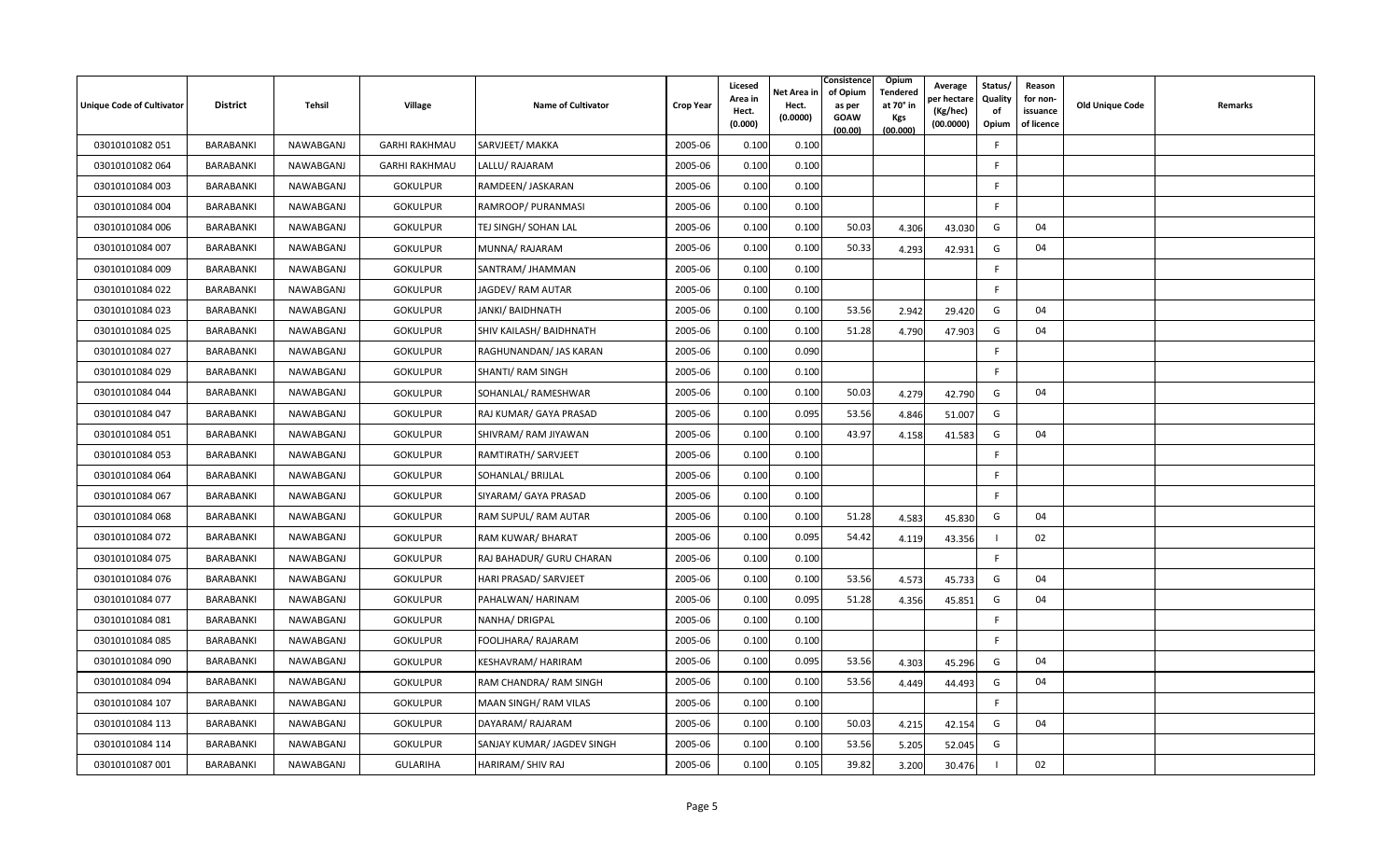| <b>Unique Code of Cultivator</b> | <b>District</b>  | Tehsil    | <b>Village</b>     | <b>Name of Cultivator</b>       | <b>Crop Year</b> | Licesed<br>Area in<br>Hect.<br>(0.000) | Net Area in<br>Hect.<br>(0.0000) | Consistence<br>of Opium<br>as per<br><b>GOAW</b><br>(00.00) | Opium<br>Tendered<br>at 70 $^{\circ}$ in<br><b>Kgs</b><br>(00.000) | Average<br>วer hectarง<br>(Kg/hec)<br>(00.0000) | Status/<br>Quality<br>of<br>Opium | Reason<br>for non-<br>issuance<br>of licence | <b>Old Unique Code</b> | Remarks            |
|----------------------------------|------------------|-----------|--------------------|---------------------------------|------------------|----------------------------------------|----------------------------------|-------------------------------------------------------------|--------------------------------------------------------------------|-------------------------------------------------|-----------------------------------|----------------------------------------------|------------------------|--------------------|
| 03010101087 005                  | BARABANKI        | NAWABGANJ | <b>GULARIHA</b>    | JAGRANA/ MAHAVEER               | 2005-06          | 0.100                                  | 0.100                            | 63.82                                                       | 2.250                                                              | 22.500                                          |                                   | 02                                           |                        |                    |
| 03010101087 009                  | BARABANKI        | NAWABGANJ | <b>GULARIHA</b>    | CHHOTELAL/ GURU PRASAD          | 2005-06          | 0.100                                  | 0.095                            | 50.03                                                       | 5.180                                                              | 54.529                                          | G                                 |                                              |                        |                    |
| 03010101087 025                  | BARABANKI        | NAWABGANJ | <b>GULARIHA</b>    | RAMROOP/BABADEEN                | 2005-06          | 0.100                                  | 0.100                            | 61.67                                                       | 4.319                                                              | 43.319                                          |                                   | 02                                           |                        |                    |
| 03010101087 027                  | BARABANKI        | NAWABGANJ | <b>GULARIHA</b>    | <b>GULAM/ SHAMSHER</b>          | 2005-06          | 0.100                                  | 0.100                            | 50.77                                                       | 4.035                                                              | 40.355                                          | G                                 | 04                                           |                        |                    |
| 03010101087 041                  | <b>BARABANKI</b> | NAWABGANJ | <b>GULARIHA</b>    | SHYAMAWATI/ ANGAD RAM           | 2005-06          | 0.100                                  | 0.100                            | 48.66                                                       | 3.940                                                              | 39.400                                          |                                   | 02                                           |                        |                    |
| 03010101087 043                  | BARABANKI        | NAWABGANJ | <b>GULARIHA</b>    | INDRANA/ RAM LAKHAN             | 2005-06          | 0.100                                  | 0.105                            | 46.90                                                       | 4.260                                                              | 40.570                                          | G                                 | 04                                           |                        |                    |
| 03010101090 005                  | BARABANKI        | NAWABGANJ | <b>IBRAHIMABAD</b> | KAMAL KISHOR/ PRAKASH NARAYAN   | 2005-06          | 0.100                                  | 0.100                            |                                                             |                                                                    |                                                 | F.                                |                                              |                        |                    |
| 03010101090 010                  | <b>BARABANKI</b> | NAWABGANJ | <b>IBRAHIMABAD</b> | VANSHILAL/ PYARELAL             | 2005-06          | 0.100                                  | 0.105                            | 50.84                                                       | 4.350                                                              | 41.433                                          |                                   | 02                                           |                        |                    |
| 03010101090 015                  | BARABANKI        | NAWABGANJ | <b>IBRAHIMABAD</b> | CHHEDILAL/ MOHAN LAL            | 2005-06          | 0.100                                  | 0.100                            |                                                             |                                                                    |                                                 | F.                                |                                              |                        |                    |
| 03010101090 016                  | BARABANKI        | NAWABGANJ | <b>IBRAHIMABAD</b> | PARVEEN/ AJEEZ                  | 2005-06          | 0.100                                  | 0.100                            |                                                             |                                                                    |                                                 | F.                                |                                              |                        |                    |
| 03010101090 020                  | BARABANKI        | NAWABGANJ | <b>IBRAHIMABAD</b> | MAHESH PRASAD/ RAM SHARAN       | 2005-06          | 0.100                                  | 0.100                            |                                                             |                                                                    |                                                 | F.                                |                                              |                        |                    |
| 03010101090 022                  | BARABANKI        | NAWABGANJ | <b>IBRAHIMABAD</b> | RAM DEVI/ RAM BHAROSE           | 2005-06          | 0.100                                  | 0.100                            | 48.60                                                       | 3.865                                                              | 38.650                                          | G                                 | 04                                           |                        |                    |
| 03010101090 025                  | <b>BARABANKI</b> | NAWABGANJ | IBRAHIMABAD        | RAM MILAN/ LALLU                | 2005-06          | 0.100                                  | 0.100                            |                                                             |                                                                    |                                                 | F.                                |                                              |                        |                    |
| 03010101090 042                  | BARABANKI        | NAWABGANJ | <b>IBRAHIMABAD</b> | SAROJ DEVI/ HEERALAL            | 2005-06          | 0.100                                  | 0.100                            |                                                             |                                                                    |                                                 | F                                 |                                              |                        |                    |
| 03010101099 004                  | BARABANKI        | NAWABGANJ | KARIMABAD          | <b>BHIKHARAM/ SARJU</b>         | 2005-06          | 0.100                                  | 0.095                            |                                                             |                                                                    |                                                 | F.                                | 07                                           |                        |                    |
| 03010101099 006                  | BARABANKI        | NAWABGANJ | KARIMABAD          | RAMCHANDAR/ FAKIRE              | 2005-06          | 0.100                                  | 0.100                            |                                                             |                                                                    |                                                 | F.                                | 07                                           |                        |                    |
| 03010101099 007                  | BARABANKI        | NAWABGANJ | KARIMABAD          | RAM SARAN/ RAM MANOHAR          | 2005-06          | 0.100                                  | 0.095                            | 55.68                                                       | 4.545                                                              | 47.842                                          | G                                 | 04                                           |                        |                    |
| 03010101099 008                  | BARABANKI        | NAWABGANJ | KARIMABAD          | RAM HARSH/ LAL BAHADUR          | 2005-06          | 0.100                                  | 0.050                            | 61.34                                                       | 2.800                                                              | 56.012                                          | G                                 | 10                                           |                        |                    |
| 03010101099 017                  | BARABANKI        | NAWABGANJ | KARIMABAD          | JAGDEESH PRASAD/ RAM ASRE       | 2005-06          | 0.100                                  | 0.095                            |                                                             |                                                                    |                                                 | F                                 | 07                                           |                        |                    |
| 03010101099 025                  | BARABANKI        | NAWABGANJ | <b>KARIMABAD</b>   | RAM NARESH/RAM DULARE           | 2005-06          | 0.100                                  | 0.100                            |                                                             |                                                                    |                                                 | F                                 | 07                                           |                        |                    |
| 03010101099 031                  | BARABANKI        | NAWABGANJ | KARIMABAD          | <b>BABULAL/ MEVALAL</b>         | 2005-06          | 0.100                                  | 0.100                            |                                                             |                                                                    |                                                 | F                                 | 07                                           |                        |                    |
| 03010101099 034                  | <b>BARABANKI</b> | NAWABGANJ | <b>KARIMABAD</b>   | <b>SURENDRA BAHADUR/ DULARE</b> | 2005-06          | 0.100                                  | 0.100                            |                                                             |                                                                    |                                                 | F                                 | 07                                           |                        |                    |
| 03010101099 035                  | BARABANKI        | NAWABGANJ | KARIMABAD          | MUNNILAL/ VISHESHAR             | 2005-06          | 0.100                                  | 0.100                            |                                                             |                                                                    |                                                 | F.                                | 07                                           |                        |                    |
| 03010101099 042                  | BARABANKI        | NAWABGANJ | KARIMABAD          | DAYAWATI/ KESHAVRAM             | 2005-06          | 0.100                                  | 0.100                            |                                                             |                                                                    |                                                 | F                                 | 07                                           |                        | <b>NAME CHANGE</b> |
| 03010101099 055                  | BARABANKI        | NAWABGANJ | KARIMABAD          | VIMLA DEVI/ KAILASH             | 2005-06          | 0.100                                  | 0.100                            |                                                             |                                                                    |                                                 | F.                                | 07                                           |                        |                    |
| 03010101099 056                  | BARABANKI        | NAWABGANJ | KARIMABAD          | RAJENDRA/ TAPESWARI             | 2005-06          | 0.100                                  | 0.100                            |                                                             |                                                                    |                                                 | F                                 | 07                                           |                        |                    |
| 03010101099 057                  | BARABANKI        | NAWABGANJ | KARIMABAD          | RAMPHER/ GURU DAYAL             | 2005-06          | 0.100                                  | 0.100                            |                                                             |                                                                    |                                                 | F                                 | 07                                           |                        |                    |
| 03010101099 062                  | BARABANKI        | NAWABGANJ | KARIMABAD          | RAM RATAN/ RAM FALI             | 2005-06          | 0.100                                  | 0.100                            |                                                             |                                                                    |                                                 | F                                 | 07                                           |                        |                    |
| 03010101099 063                  | BARABANKI        | NAWABGANJ | KARIMABAD          | RAM KUMAR/ SHRI KRISHNA         | 2005-06          | 0.100                                  | 0.105                            |                                                             |                                                                    |                                                 | F                                 | 07                                           |                        |                    |
| 03010101099 066                  | BARABANKI        | NAWABGANJ | KARIMABAD          | RAM SAHAY/ RAM DAYAL            | 2005-06          | 0.100                                  | 0.100                            |                                                             |                                                                    |                                                 | F                                 | 07                                           |                        |                    |
| 03010101099 068                  | BARABANKI        | NAWABGANJ | KARIMABAD          | <b>BHAGWANDEI/ BECHU</b>        | 2005-06          | 0.100                                  | 0.100                            |                                                             |                                                                    |                                                 |                                   | 07                                           |                        |                    |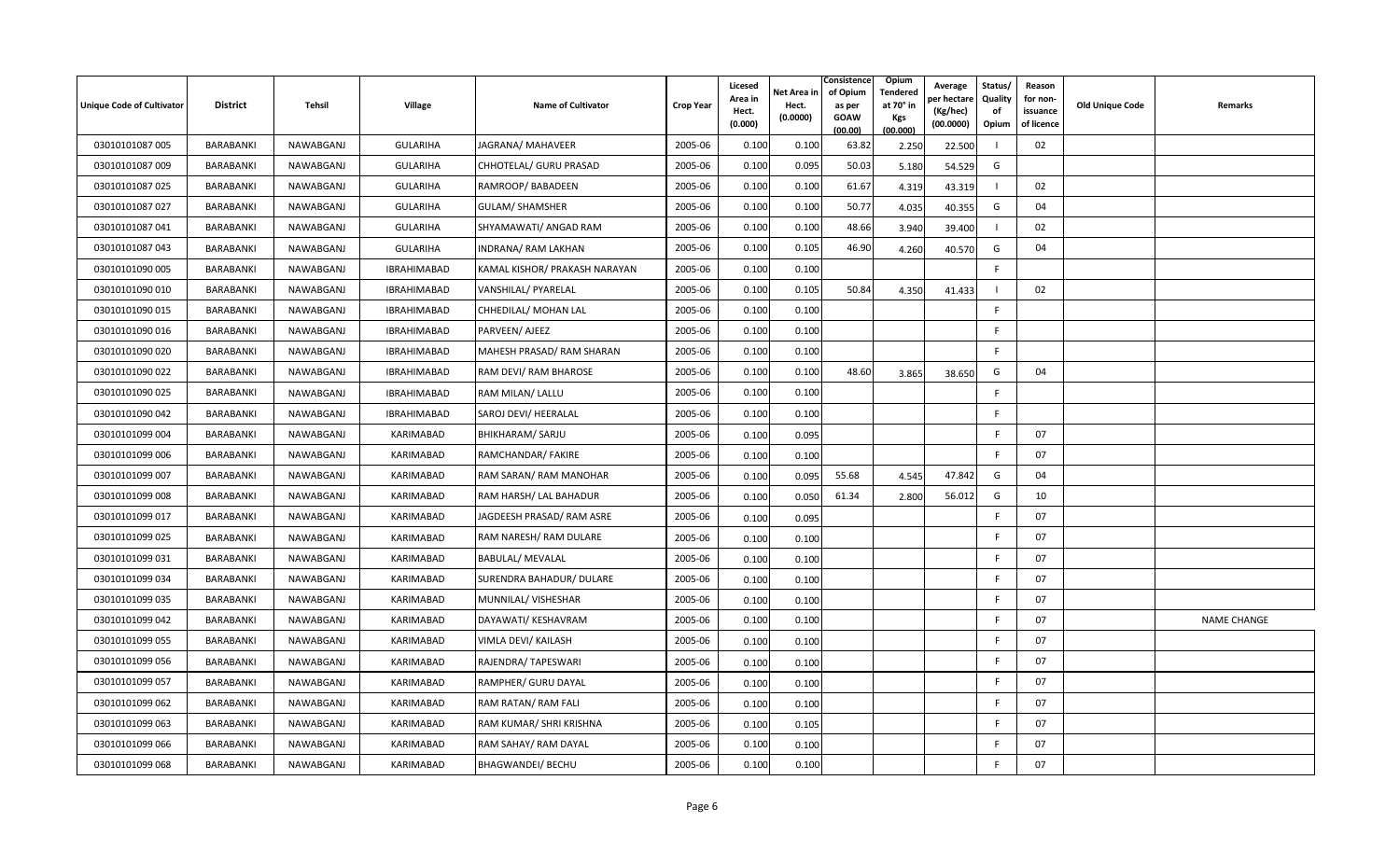| Unique Code of Cultivator | <b>District</b> | Tehsil    | Village          | <b>Name of Cultivator</b>    | <b>Crop Year</b> | Licesed<br>Area in<br>Hect.<br>(0.000) | Net Area in<br>Hect.<br>(0.0000) | Consistence<br>of Opium<br>as per<br><b>GOAW</b><br>(00.00) | Opium<br><b>Tendered</b><br>at 70° in<br>Kgs<br>(00.000) | Average<br>oer hectare<br>(Kg/hec)<br>(00.0000) | Status/<br>Quality<br>of<br>Opium | Reason<br>for non-<br>issuance<br>of licence | Old Unique Code | Remarks |
|---------------------------|-----------------|-----------|------------------|------------------------------|------------------|----------------------------------------|----------------------------------|-------------------------------------------------------------|----------------------------------------------------------|-------------------------------------------------|-----------------------------------|----------------------------------------------|-----------------|---------|
| 03010101099 130           | BARABANKI       | NAWABGANJ | KARIMABAD        | BRAMHA DEVI/ SHEETLA PRASAAD | 2005-06          | 0.100                                  | 0.100                            |                                                             |                                                          |                                                 | E                                 | 07                                           |                 |         |
| 03010101099 134           | BARABANKI       | NAWABGANJ | <b>KARIMABAD</b> | <b>BARSATI/ RAM SAHAY</b>    | 2005-06          | 0.100                                  | 0.100                            |                                                             |                                                          |                                                 | F                                 | 07                                           |                 |         |
| 03010101099 154           | BARABANKI       | NAWABGANJ | KARIMABAD        | KISHORILAL/ RAM KHELAVAN     | 2005-06          | 0.100                                  | 0.105                            |                                                             |                                                          |                                                 | E                                 | 07                                           |                 |         |
| 03010101099 162           | BARABANKI       | NAWABGANJ | KARIMABAD        | ANOOP KUMAR/ TAPESWARI       | 2005-06          | 0.100                                  | 0.100                            |                                                             |                                                          |                                                 | F                                 | 07                                           |                 |         |
| 03010101099 164           | BARABANKI       | NAWABGANJ | KARIMABAD        | AMBAR PRASAD/ RAMESWAR       | 2005-06          | 0.100                                  | 0.100                            |                                                             |                                                          |                                                 | -F                                | 07                                           |                 |         |
| 03010101099 166           | BARABANKI       | NAWABGANJ | KARIMABAD        | LAXMI PRASAD/ MAHAVEER       | 2005-06          | 0.100                                  | 0.095                            |                                                             |                                                          |                                                 | E                                 | 07                                           |                 |         |
| 03010101099 170           | BARABANKI       | NAWABGANJ | <b>KARIMABAD</b> | OM PRAKASH/ BABURAM          | 2005-06          | 0.100                                  | 0.100                            |                                                             |                                                          |                                                 | F.                                | 07                                           |                 |         |
| 03010101099 185           | BARABANKI       | NAWABGANJ | KARIMABAD        | VASUDEV/ BABURAM             | 2005-06          | 0.100                                  | 0.105                            | 18.54                                                       | 0.135                                                    | 1.294                                           | G                                 | 04                                           |                 |         |
| 03010101099 189           | BARABANKI       | NAWABGANJ | KARIMABAD        | SHRI RAM/ GAJODHAR           | 2005-06          | 0.100                                  | 0.100                            |                                                             |                                                          |                                                 | E                                 | 07                                           |                 |         |
| 03010101099 192           | BARABANKI       | NAWABGANJ | KARIMABAD        | SURYA LAL/ PYARELAL          | 2005-06          | 0.100                                  | 0.100                            |                                                             |                                                          |                                                 | F                                 | 07                                           |                 |         |
| 03010101099 195           | BARABANKI       | NAWABGANJ | KARIMABAD        | PARIDEEN/ DHODHE             | 2005-06          | 0.100                                  | 0.095                            |                                                             |                                                          |                                                 | -F                                | 07                                           |                 |         |
| 03010101099 198           | BARABANKI       | NAWABGANJ | KARIMABAD        | JALALU/ FAKIRE               | 2005-06          | 0.100                                  | 0.105                            |                                                             |                                                          |                                                 | -F                                | 07                                           |                 |         |
| 03010101099 200           | BARABANKI       | NAWABGANJ | KARIMABAD        | VASUDEV/ SARVJEET            | 2005-06          | 0.100                                  | 0.100                            |                                                             |                                                          |                                                 | F                                 | 07                                           |                 |         |
| 03010101099 216           | BARABANKI       | NAWABGANJ | KARIMABAD        | RAJENDRA/ SATROHAN PRASAD    | 2005-06          | 0.100                                  | 0.100                            |                                                             |                                                          |                                                 | E                                 | 07                                           |                 |         |
| 03010101099 217           | BARABANKI       | NAWABGANJ | <b>KARIMABAD</b> | SHAILENDRA KUMAR/ GURUDAYAL  | 2005-06          | 0.100                                  | 0.105                            |                                                             |                                                          |                                                 | E                                 | 07                                           |                 |         |
| 03010101099 223           | BARABANKI       | NAWABGANJ | KARIMABAD        | RAJ KISHOR/ CHEDALAL         | 2005-06          | 0.100                                  | 0.105                            |                                                             |                                                          |                                                 | E                                 | 07                                           |                 |         |
| 03010101099 225           | BARABANKI       | NAWABGANJ | KARIMABAD        | SUKHNANDAN/ PATANDEEN        | 2005-06          | 0.100                                  | 0.105                            |                                                             |                                                          |                                                 | F                                 | 07                                           |                 |         |
| 03010101099 226           | BARABANKI       | NAWABGANJ | KARIMABAD        | ASHARAM/ PATANDEEN           | 2005-06          | 0.100                                  | 0.100                            |                                                             |                                                          |                                                 | F                                 | 07                                           |                 |         |
| 03010101099 229           | BARABANKI       | NAWABGANJ | KARIMABAD        | AMAR SINGH/ POODNMASI        | 2005-06          | 0.100                                  | 0.105                            |                                                             |                                                          |                                                 | E                                 | 07                                           |                 |         |
| 03010101099 230           | BARABANKI       | NAWABGANJ | KARIMABAD        | RAM TIRATH/ CHOTYLAL         | 2005-06          | 0.100                                  | 0.100                            |                                                             |                                                          |                                                 | -F                                | 07                                           |                 |         |
| 03010101099 237           | BARABANKI       | NAWABGANJ | KARIMABAD        | LAJJAWATI/ BABULAL           | 2005-06          | 0.100                                  | 0.095                            |                                                             |                                                          |                                                 | -F                                | 07                                           |                 |         |
| 03010101099 242           | BARABANKI       | NAWABGANJ | KARIMABAD        | AJAY KUMAR/ SATROHAN LAL     | 2005-06          | 0.100                                  | 0.100                            |                                                             |                                                          |                                                 | F                                 | 07                                           |                 |         |
| 03010101099 250           | BARABANKI       | NAWABGANJ | KARIMABAD        | PUTTILAL/ SOHANLAL           | 2005-06          | 0.100                                  | 0.105                            |                                                             |                                                          |                                                 | E                                 | 07                                           |                 |         |
| 03010101099 257           | BARABANKI       | NAWABGANJ | KARIMABAD        | NANKU/ SOHANLAL              | 2005-06          | 0.100                                  | 0.105                            |                                                             |                                                          |                                                 | E                                 | 07                                           |                 |         |
| 03010101106 012           | BARABANKI       | NAWABGANJ | LAKHIYAPUR       | CHANDRA SHEKHAR/ GAREEBE     | 2005-06          | 0.100                                  | 0.100                            | 55.27                                                       | 5.270                                                    | 55.120                                          | - 1                               | 02                                           |                 |         |
| 03010101106014            | BARABANKI       | NAWABGANJ | LAKHIYAPUR       | <b>AMAR SINGH/ RAMPAL</b>    | 2005-06          | 0.100                                  | 0.100                            |                                                             |                                                          |                                                 | F.                                |                                              |                 |         |
| 03010101106 017           | BARABANKI       | NAWABGANJ | LAKHIYAPUR       | RAM CHANDAR/ BHARAT LAL      | 2005-06          | 0.100                                  | 0.100                            | 49.96                                                       | 5.116                                                    | 51.600                                          |                                   | 02                                           |                 |         |
| 03010101106 019           | BARABANKI       | NAWABGANJ | LAKHIYAPUR       | RAM PAL/ ARJUN               | 2005-06          | 0.100                                  | 0.100                            | 42.19                                                       | 3.591                                                    | 35.910                                          | $\overline{\phantom{a}}$          | 02                                           |                 |         |
| 03010101106 020           | BARABANKI       | NAWABGANJ | LAKHIYAPUR       | FOOLA/ BIHARI                | 2005-06          | 0.100                                  | 0.100                            | 51.28                                                       | 5.466                                                    | 54.660                                          | G                                 |                                              |                 |         |
| 03010101106021            | BARABANKI       | NAWABGANJ | LAKHIYAPUR       | SATYANAM/ BIHARI             | 2005-06          | 0.100                                  | 0.100                            | 50.02                                                       | 5.371                                                    | 53.710                                          | G                                 |                                              |                 |         |
| 03010101106 030           | BARABANKI       | NAWABGANJ | LAKHIYAPUR       | RAM SAJIWAN/ NAUMI           | 2005-06          | 0.100                                  | 0.100                            | 47.47                                                       | 5.415                                                    | 54.150                                          |                                   | 02                                           |                 |         |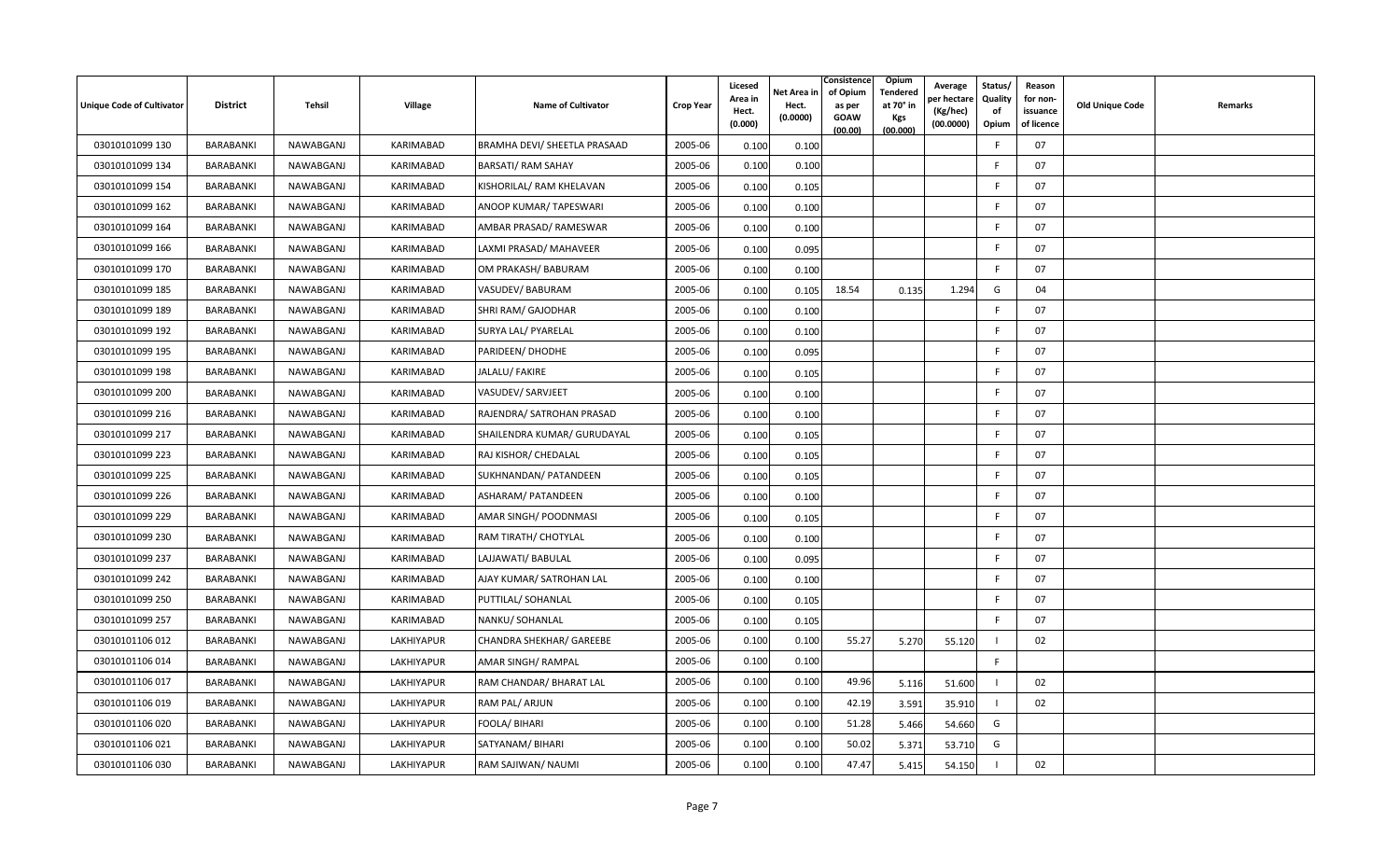| <b>Unique Code of Cultivator</b> | <b>District</b>  | Tehsil    | <b>Village</b> | <b>Name of Cultivator</b>   | <b>Crop Year</b> | Licesed<br>Area in<br>Hect.<br>(0.000) | Net Area in<br>Hect.<br>(0.0000) | Consistence<br>of Opium<br>as per<br><b>GOAW</b><br>(00.00) | Opium<br>Tendered<br>at 70 $^{\circ}$ in<br><b>Kgs</b><br>(00.000) | Average<br>er hectar<br>(Kg/hec)<br>(00.0000) | Status/<br>Quality<br>of<br>Opium | Reason<br>for non-<br>issuance<br>of licence | <b>Old Unique Code</b> | Remarks |
|----------------------------------|------------------|-----------|----------------|-----------------------------|------------------|----------------------------------------|----------------------------------|-------------------------------------------------------------|--------------------------------------------------------------------|-----------------------------------------------|-----------------------------------|----------------------------------------------|------------------------|---------|
| 03010101110005                   | BARABANKI        | NAWABGANJ | LOSARWA        | AWADH RAM/ BECHU            | 2005-06          | 0.100                                  | 0.100                            |                                                             |                                                                    |                                               | $\mathsf{F}$                      |                                              |                        |         |
| 03010101110007                   | BARABANKI        | NAWABGANJ | LOSARWA        | RUPAN/BHAGWANDEEN           | 2005-06          | 0.100                                  | 0.100                            | 54.07                                                       | 2.350                                                              | 23.500                                        |                                   | 02                                           |                        |         |
| 03010101110013                   | BARABANKI        | NAWABGANJ | LOSARWA        | KANDHAI LAL/ JAGESHWAR      | 2005-06          | 0.100                                  | 0.095                            |                                                             |                                                                    |                                               | F.                                |                                              |                        |         |
| 03010101110015                   | BARABANKI        | NAWABGANJ | LOSARWA        | RAJARAM/RATAN               | 2005-06          | 0.100                                  | 0.100                            |                                                             |                                                                    |                                               | F                                 |                                              |                        |         |
| 03010101110023                   | BARABANKI        | NAWABGANJ | LOSARWA        | RAMRATI/ BHAILAL            | 2005-06          | 0.100                                  | 0.100                            |                                                             |                                                                    |                                               | F.                                |                                              |                        |         |
| 03010101110024                   | BARABANKI        | NAWABGANJ | LOSARWA        | RADHELAL/ SHEETAL           | 2005-06          | 0.100                                  | 0.100                            |                                                             |                                                                    |                                               | F.                                |                                              |                        |         |
| 03010101113 002                  | BARABANKI        | NAWABGANJ | <b>MAHDOOD</b> | LOMASH VERMA/ JAGANNATH     | 2005-06          | 0.100                                  | 0.100                            |                                                             |                                                                    |                                               | F.                                |                                              |                        |         |
| 03010101113 007                  | BARABANKI        | NAWABGANJ | <b>MAHDOOD</b> | SANJAY KUMAR/ SIYARAM       | 2005-06          | 0.100                                  | 0.100                            |                                                             |                                                                    |                                               | $\mathsf{F}$                      |                                              |                        |         |
| 03010101113 015                  | BARABANKI        | NAWABGANJ | <b>MAHDOOD</b> | MAHESH/ SOHAN               | 2005-06          | 0.100                                  | 0.100                            |                                                             |                                                                    |                                               | F                                 |                                              |                        |         |
| 03010101113021                   | BARABANKI        | NAWABGANJ | <b>MAHDOOD</b> | LAL KISHOR/ SHYAMLAL        | 2005-06          | 0.100                                  | 0.100                            |                                                             |                                                                    |                                               | F.                                |                                              |                        |         |
| 03010101113024                   | BARABANKI        | NAWABGANJ | <b>MAHDOOD</b> | GAYA PRASAD/ BALAD RAM      | 2005-06          | 0.100                                  | 0.100                            |                                                             |                                                                    |                                               | F.                                |                                              |                        |         |
| 03010101113025                   | BARABANKI        | NAWABGANJ | <b>MAHDOOD</b> | RAKESH KUMAR/ RAM PRASAD    | 2005-06          | 0.100                                  | 0.100                            |                                                             |                                                                    |                                               | F.                                |                                              |                        |         |
| 03010101113028                   | BARABANKI        | NAWABGANJ | <b>MAHDOOD</b> | VINOD PRAKASH/ MATA PRASAD  | 2005-06          | 0.100                                  | 0.100                            |                                                             |                                                                    |                                               | F.                                |                                              |                        |         |
| 03010101113030                   | BARABANKI        | NAWABGANJ | <b>MAHDOOD</b> | RAJ KUMAR/ PUTTILAL         | 2005-06          | 0.100                                  | 0.100                            |                                                             |                                                                    |                                               | F                                 |                                              |                        |         |
| 03010101113 035                  | BARABANKI        | NAWABGANJ | <b>MAHDOOD</b> | SHYAMLAL/ RAM AUTAR         | 2005-06          | 0.100                                  | 0.100                            |                                                             |                                                                    |                                               | F.                                |                                              |                        |         |
| 03010101113 043                  | BARABANKI        | NAWABGANJ | <b>MAHDOOD</b> | RAJENDRA PRASAD/ RAM PRASAD | 2005-06          | 0.100                                  | 0.100                            |                                                             |                                                                    |                                               | F                                 |                                              |                        |         |
| 03010101120 006                  | BARABANKI        | NAWABGANJ | MOHAMMADPUR    | MAHESH/ SUKRU               | 2005-06          | 0.100                                  | 0.100                            |                                                             |                                                                    |                                               | F                                 |                                              |                        |         |
| 03010101120020                   | BARABANKI        | NAWABGANJ | MOHAMMADPUR    | CHETRAM/ BHULAI             | 2005-06          | 0.100                                  | 0.100                            |                                                             |                                                                    |                                               | F.                                |                                              |                        |         |
| 03010101120028                   | BARABANKI        | NAWABGANJ | MOHAMMADPUR    | LAKHAN/ PURNMASI            | 2005-06          | 0.100                                  | 0.095                            | 53.56                                                       | 3.418                                                              | 35.978                                        | G                                 | 04                                           |                        |         |
| 03010101120057                   | <b>BARABANKI</b> | NAWABGANJ | MOHAMMADPUR    | AMAR SINGH/ CHETRAM         | 2005-06          | 0.100                                  | 0.100                            |                                                             |                                                                    |                                               | F.                                |                                              |                        |         |
| 03010101120082                   | BARABANKI        | NAWABGANJ | MOHAMMADPUR    | GIRDHARILAL/ MATHURA PRASAD | 2005-06          | 0.100                                  | 0.100                            |                                                             |                                                                    |                                               | F.                                |                                              |                        |         |
| 03010101120086                   | BARABANKI        | NAWABGANJ | MOHAMMADPUR    | RAM SAJIWAN/ HARIDWAR       | 2005-06          | 0.100                                  | 0.100                            |                                                             |                                                                    |                                               | F.                                |                                              |                        |         |
| 03010101120093                   | BARABANKI        | NAWABGANJ | MOHAMMADPUR    | RAM SANEHI/ MATHURA         | 2005-06          | 0.100                                  | 0.100                            |                                                             |                                                                    |                                               | F.                                |                                              |                        |         |
| 03010101120097                   | BARABANKI        | NAWABGANJ | MOHAMMADPUR    | JANG BAHADUR/ RAMADHAR      | 2005-06          | 0.100                                  | 0.100                            | 54.62                                                       | 3.704                                                              | 37.040                                        |                                   | 02                                           |                        |         |
| 03010101120 124                  | <b>BARABANKI</b> | NAWABGANJ | MOHAMMADPUR    | KALLU/ SARJU                | 2005-06          | 0.100                                  | 0.100                            |                                                             |                                                                    |                                               | F.                                |                                              |                        |         |
| 03010101122 002                  | BARABANKI        | NAWABGANJ | MOHNA          | SAHAJRAM/ NANHU             | 2005-06          | 0.100                                  | 0.100                            |                                                             |                                                                    |                                               | F.                                |                                              |                        |         |
| 03010101122 005                  | BARABANKI        | NAWABGANJ | <b>MOHNA</b>   | RAM MANOHAR/ GHEESA         | 2005-06          | 0.100                                  | 0.100                            |                                                             |                                                                    |                                               | F                                 |                                              |                        |         |
| 03010101122 015                  | BARABANKI        | NAWABGANJ | <b>MOHNA</b>   | GAYA PRASAD/ BECHU          | 2005-06          | 0.100                                  | 0.100                            |                                                             |                                                                    |                                               | F                                 |                                              |                        |         |
| 03010101122016                   | BARABANKI        | NAWABGANJ | <b>MOHNA</b>   | PREMAWATI/ RAM LAKHAN       | 2005-06          | 0.100                                  | 0.100                            |                                                             |                                                                    |                                               | F.                                |                                              |                        |         |
| 03010101122 020                  | BARABANKI        | NAWABGANJ | <b>MOHNA</b>   | <b>BRIJRANI/ RAM SAGAR</b>  | 2005-06          | 0.100                                  | 0.100                            |                                                             |                                                                    |                                               | F.                                |                                              |                        |         |
| 03010101122 022                  | BARABANKI        | NAWABGANJ | <b>MOHNA</b>   | RAMPAL/ KESHAV              | 2005-06          | 0.100                                  | 0.100                            |                                                             |                                                                    |                                               | F                                 |                                              |                        |         |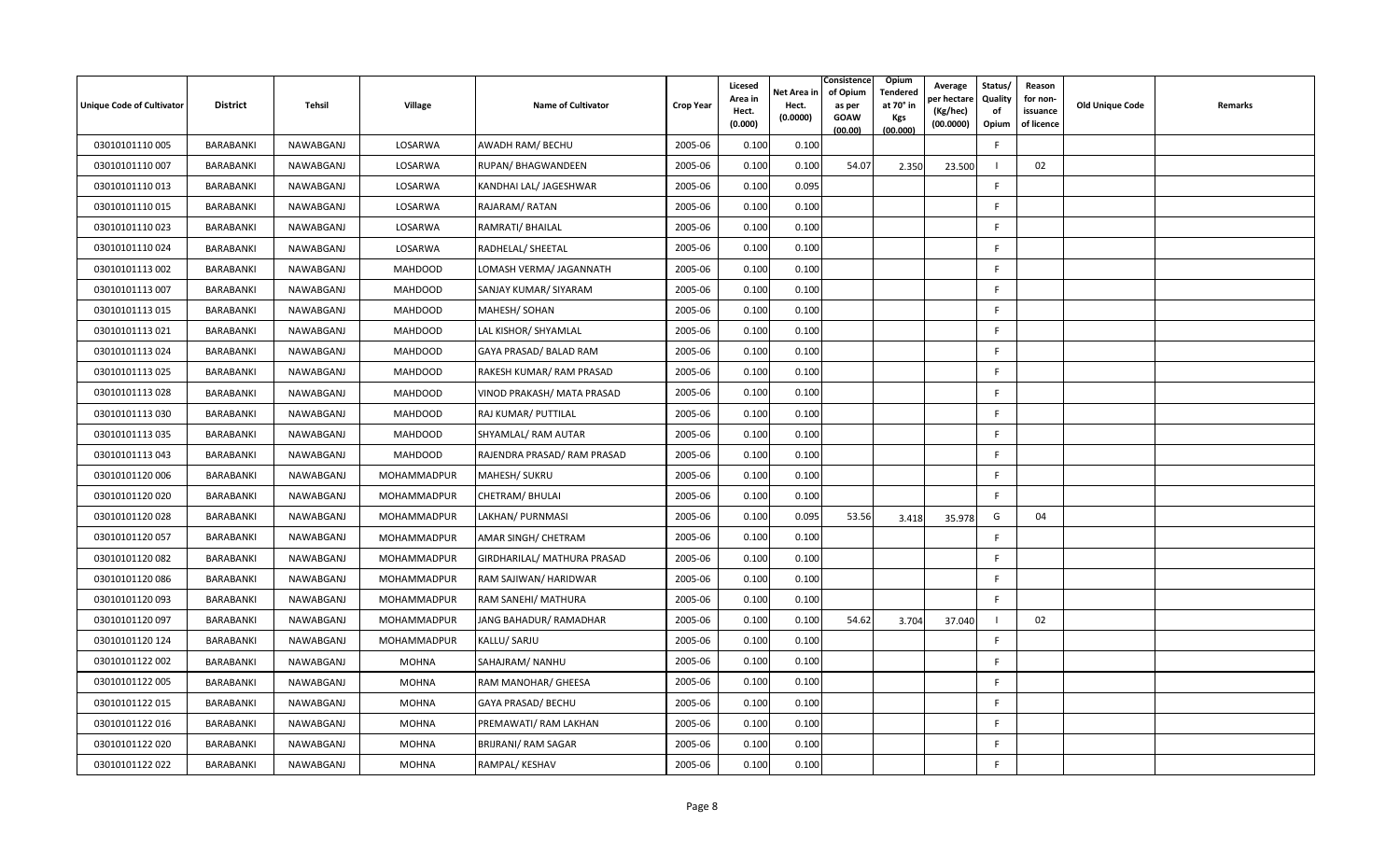| Unique Code of Cultivator | <b>District</b>  | Tehsil    | Village        | <b>Name of Cultivator</b> | <b>Crop Year</b> | Licesed<br>Area in<br>Hect.<br>(0.000) | Net Area in<br>Hect.<br>(0.0000) | Consistence<br>of Opium<br>as per<br><b>GOAW</b><br>(00.00) | Opium<br><b>Tendered</b><br>at 70° in<br>Kgs<br>(00.000) | Average<br>oer hectare<br>(Kg/hec)<br>(00.0000) | Status/<br>Quality<br>of<br>Opium | Reason<br>for non-<br>issuance<br>of licence | Old Unique Code | Remarks            |
|---------------------------|------------------|-----------|----------------|---------------------------|------------------|----------------------------------------|----------------------------------|-------------------------------------------------------------|----------------------------------------------------------|-------------------------------------------------|-----------------------------------|----------------------------------------------|-----------------|--------------------|
| 03010101122 023           | BARABANKI        | NAWABGANJ | <b>MOHNA</b>   | RAM KAILASH/ KHUSHHAAL    | 2005-06          | 0.100                                  | 0.100                            |                                                             |                                                          |                                                 | E                                 |                                              |                 |                    |
| 03010101122 025           | BARABANKI        | NAWABGANJ | MOHNA          | <b>BAHADUR/ MATHURA</b>   | 2005-06          | 0.100                                  | 0.100                            |                                                             |                                                          |                                                 | F                                 |                                              |                 |                    |
| 03010101122 027           | BARABANKI        | NAWABGANJ | <b>MOHNA</b>   | RADHELAL/ MATHURA PRASAD  | 2005-06          | 0.100                                  | 0.100                            |                                                             |                                                          |                                                 | F.                                |                                              |                 |                    |
| 03010101122 030           | BARABANKI        | NAWABGANJ | <b>MOHNA</b>   | RAM SINGH/ PARMESHWAR     | 2005-06          | 0.100                                  | 0.100                            |                                                             |                                                          |                                                 | F                                 |                                              |                 |                    |
| 03010101122 033           | BARABANKI        | NAWABGANJ | <b>MOHNA</b>   | RAM SAJIWAN/ MAHADEV      | 2005-06          | 0.100                                  | 0.100                            |                                                             |                                                          |                                                 | E                                 |                                              |                 |                    |
| 03010101122 037           | BARABANKI        | NAWABGANJ | MOHNA          | YASHODA/ BUDDHU           | 2005-06          | 0.100                                  | 0.100                            |                                                             |                                                          |                                                 | F                                 |                                              |                 |                    |
| 03010101122044            | BARABANKI        | NAWABGANJ | <b>MOHNA</b>   | NANHKAU/DAYAL             | 2005-06          | 0.100                                  | 0.100                            |                                                             |                                                          |                                                 | -F                                |                                              |                 |                    |
| 03010101122 062           | BARABANKI        | NAWABGANJ | <b>MOHNA</b>   | RAMAVATI/RAM KHELAWAN     | 2005-06          | 0.100                                  | 0.100                            |                                                             |                                                          |                                                 | F.                                |                                              |                 |                    |
| 03010101122 063           | BARABANKI        | NAWABGANJ | <b>MOHNA</b>   | RAJNI/NATHA               | 2005-06          | 0.100                                  | 0.100                            |                                                             |                                                          |                                                 | F                                 |                                              |                 |                    |
| 03010101122064            | BARABANKI        | NAWABGANJ | <b>MOHNA</b>   | DULARE/GURDAYAL           | 2005-06          | 0.100                                  | 0.100                            |                                                             |                                                          |                                                 | E                                 |                                              |                 |                    |
| 03010101127 005           | BARABANKI        | NAWABGANJ | <b>NAKATUA</b> | VIJAY KUMAR/ CHHOTELAL    | 2005-06          | 0.100                                  | 0.100                            |                                                             |                                                          |                                                 | F.                                |                                              |                 |                    |
| 03010101127 009           | BARABANKI        | NAWABGANJ | <b>NAKATUA</b> | SHAMBHU/ PARMADEEN        | 2005-06          | 0.100                                  | 0.100                            |                                                             |                                                          |                                                 | -F                                |                                              |                 |                    |
| 03010101127 015           | BARABANKI        | NAWABGANJ | <b>NAKATUA</b> | SHIV KUMAR/ CHHOTELAL     | 2005-06          | 0.100                                  | 0.100                            |                                                             |                                                          |                                                 | F.                                |                                              |                 |                    |
| 03010101127 017           | BARABANKI        | NAWABGANJ | <b>NAKATUA</b> | SUNDAR LAL/ GURU DAYAL    | 2005-06          | 0.100                                  | 0.100                            |                                                             |                                                          |                                                 | F                                 |                                              |                 |                    |
| 03010101127 019           | BARABANKI        | NAWABGANJ | <b>NAKATUA</b> | SHIV NANDAN/ MATHURA      | 2005-06          | 0.100                                  | 0.100                            |                                                             |                                                          |                                                 | -F                                |                                              |                 |                    |
| 03010101127 020           | BARABANKI        | NAWABGANJ | <b>NAKATUA</b> | <b>GANGADEI/ PUTTILAL</b> | 2005-06          | 0.100                                  | 0.100                            |                                                             |                                                          |                                                 | F.                                |                                              |                 |                    |
| 03010101127 022           | BARABANKI        | NAWABGANJ | <b>NAKATUA</b> | CHHOTELAL/ LAXMAN         | 2005-06          | 0.100                                  | 0.100                            |                                                             |                                                          |                                                 | E                                 |                                              |                 | <b>NAME CHANGE</b> |
| 03010101127024            | BARABANKI        | NAWABGANJ | <b>NAKATUA</b> | RAMPAL/PARAG              | 2005-06          | 0.100                                  | 0.100                            |                                                             |                                                          |                                                 | F.                                |                                              |                 |                    |
| 03010101127 025           | BARABANKI        | NAWABGANJ | <b>NAKATUA</b> | RAM SWAROOP/ SITARAM      | 2005-06          | 0.100                                  | 0.100                            |                                                             |                                                          |                                                 | F                                 |                                              |                 |                    |
| 03010101127 027           | BARABANKI        | NAWABGANJ | <b>NAKATUA</b> | RATAN/ BADLU              | 2005-06          | 0.100                                  | 0.100                            |                                                             |                                                          |                                                 | E                                 |                                              |                 |                    |
| 03010101127 031           | BARABANKI        | NAWABGANJ | <b>NAKATUA</b> | SALIK RAM/ PRASAD         | 2005-06          | 0.100                                  | 0.100                            |                                                             |                                                          |                                                 | F                                 |                                              |                 |                    |
| 03010101127 041           | BARABANKI        | NAWABGANJ | <b>NAKATUA</b> | RAJDEI/ MANIRAM           | 2005-06          | 0.100                                  | 0.100                            |                                                             |                                                          |                                                 | F.                                |                                              |                 |                    |
| 03010101142 008           | BARABANKI        | NAWABGANJ | SADARPUR       | <b>BHAILAL/ RAMNATH</b>   | 2005-06          | 0.100                                  | 0.105                            | 56.74                                                       | 5.273                                                    | 50.217                                          | G                                 |                                              |                 |                    |
| 03010101142 011           | BARABANKI        | NAWABGANJ | SADARPUR       | KALLU/ GHURU              | 2005-06          | 0.100                                  | 0.100                            |                                                             |                                                          |                                                 | F                                 |                                              |                 |                    |
| 03010101142 039           | <b>BARABANKI</b> | NAWABGANJ | SADARPUR       | BHAGAUTI PRASAD/ RAMNATH  | 2005-06          | 0.100                                  | 0.105                            | 55.91                                                       | 4.860                                                    | 46.285                                          |                                   | 02                                           |                 |                    |
| 03010101142 040           | BARABANKI        | NAWABGANJ | SADARPUR       | NANDKISHOR/RAMNATH        | 2005-06          | 0.100                                  | 0.100                            |                                                             |                                                          |                                                 | F                                 |                                              |                 |                    |
| 03010101142044            | BARABANKI        | NAWABGANJ | SADARPUR       | RAM KISHOR/RAM PAL        | 2005-06          | 0.100                                  | 0.100                            |                                                             |                                                          |                                                 | E                                 |                                              |                 |                    |
| 03010101142 054           | BARABANKI        | NAWABGANJ | SADARPUR       | MOLHE PRASAD/ MATADEEN    | 2005-06          | 0.100                                  | 0.100                            |                                                             |                                                          |                                                 | F.                                |                                              |                 |                    |
| 03010101142 096           | BARABANKI        | NAWABGANJ | SADARPUR       | SHIVNATH/ CHHANGA         | 2005-06          | 0.100                                  | 0.100                            | 53.56                                                       | 5.125                                                    | 51.250                                          | G                                 |                                              |                 |                    |
| 03010101144 002           | BARABANKI        | NAWABGANJ | SAMBHU SARAI   | RAM SAGAR/ GOKUL          | 2005-06          | 0.100                                  | 0.100                            |                                                             |                                                          |                                                 | E                                 |                                              |                 |                    |
| 03010101144 007           | BARABANKI        | NAWABGANJ | SAMBHU SARAI   | RAM AVTAR/ PINAU          | 2005-06          | 0.100                                  | 0.100                            | 50.03                                                       | 4.997                                                    | 49.970                                          | G                                 |                                              |                 |                    |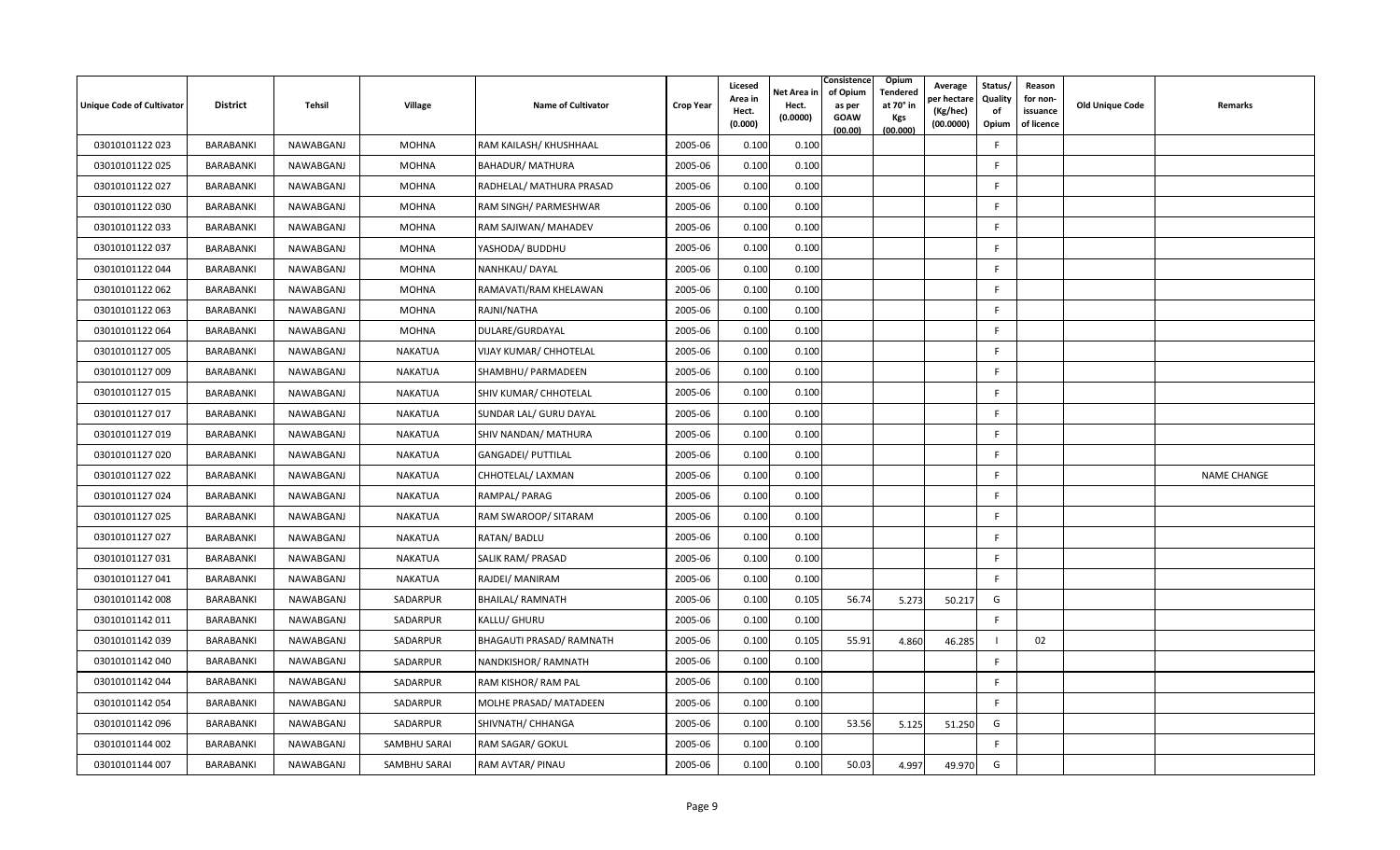| Unique Code of Cultivator | <b>District</b>  | Tehsil    | <b>Village</b>  | <b>Name of Cultivator</b>       | <b>Crop Year</b> | Licesed<br>Area in<br>Hect.<br>(0.000) | Net Area in<br>Hect.<br>(0.0000) | Consistence<br>of Opium<br>as per<br><b>GOAW</b><br>(00.00) | Opium<br>Tendered<br>at 70° in<br>Kgs<br>(00.000) | Average<br>er hectar<br>(Kg/hec)<br>(00.0000) | Status/<br>Quality<br>of<br>Opium | Reason<br>for non-<br>issuance<br>of licence | Old Unique Code | Remarks |
|---------------------------|------------------|-----------|-----------------|---------------------------------|------------------|----------------------------------------|----------------------------------|-------------------------------------------------------------|---------------------------------------------------|-----------------------------------------------|-----------------------------------|----------------------------------------------|-----------------|---------|
| 03010101144 008           | BARABANKI        | NAWABGANJ | SAMBHU SARAI    | PRABHU/ NANHE                   | 2005-06          | 0.100                                  | 0.100                            | 50.03                                                       | 4.578                                             | 45.780                                        | G                                 | 04                                           |                 |         |
| 03010101144 012           | <b>BARABANKI</b> | NAWABGANJ | SAMBHU SARAI    | SAVITRI DEVI/ PYARE             | 2005-06          | 0.100                                  | 0.100                            | 16.82                                                       | 0.384                                             | 3.843                                         |                                   | 02                                           |                 |         |
| 03010101144 016           | BARABANKI        | NAWABGANJ | SAMBHU SARAI    | SANTKUMAR/RAM SAGAR             | 2005-06          | 0.100                                  | 0.100                            |                                                             |                                                   |                                               | -F                                |                                              |                 |         |
| 03010101144 018           | BARABANKI        | NAWABGANJ | SAMBHU SARAI    | SHATROHAN LAL/ CHOKHELAL        | 2005-06          | 0.100                                  | 0.105                            |                                                             |                                                   |                                               | E                                 |                                              |                 |         |
| 03010101144 021           | <b>BARABANKI</b> | NAWABGANJ | SAMBHU SARAI    | SHAILENDRA KUMAR/ LAXMI NARAYAN | 2005-06          | 0.100                                  | 0.100                            | 50.49                                                       | 4.864                                             | 48.640                                        |                                   | 02                                           |                 |         |
| 03010101144 023           | BARABANKI        | NAWABGANJ | SAMBHU SARAI    | UMESH KUMAR/ MAIKULAL           | 2005-06          | 0.100                                  | 0.100                            |                                                             |                                                   |                                               | F.                                |                                              |                 |         |
| 03010101144 031           | <b>BARABANKI</b> | NAWABGANJ | SAMBHU SARAI    | <b>BABULAL/ RAMROOP</b>         | 2005-06          | 0.100                                  | 0.100                            | 53.56                                                       | 4.948                                             | 49.489                                        | G                                 |                                              |                 |         |
| 03010101144 034           | BARABANKI        | NAWABGANJ | SAMBHU SARAI    | RAM SHARAN/ RAM AVTAR           | 2005-06          | 0.100                                  |                                  |                                                             |                                                   |                                               | N                                 |                                              |                 |         |
| 03010101148004            | <b>BARABANKI</b> | NAWABGANJ | SATRIKH KHAAS   | <b>HEERALAL/ NANHE</b>          | 2005-06          | 0.100                                  | 0.100                            |                                                             |                                                   |                                               | F.                                |                                              |                 |         |
| 03010101148 007           | BARABANKI        | NAWABGANJ | SATRIKH KHAAS   | SHIV PRASAD/ KANDHAI            | 2005-06          | 0.100                                  | 0.100                            |                                                             |                                                   |                                               | E                                 |                                              |                 |         |
| 03010101148 009           | BARABANKI        | NAWABGANJ | SATRIKH KHAAS   | <b>BHAGULAL/ RAM SWAROOP</b>    | 2005-06          | 0.100                                  | 0.105                            | 51.28                                                       | 4.660                                             | 44.380                                        | G                                 | 04                                           |                 |         |
| 03010101148 012           | <b>BARABANKI</b> | NAWABGANJ | SATRIKH KHAAS   | SITARA/ BRIJLAL                 | 2005-06          | 0.100                                  | 0.105                            | 51.28                                                       | 2.270                                             | 21.619                                        | G                                 | 04                                           |                 |         |
| 03010101148 014           | BARABANKI        | NAWABGANJ | SATRIKH KHAAS   | RAM SARAN/ RAM SINGH            | 2005-06          | 0.100                                  | 0.100                            |                                                             |                                                   |                                               | F.                                |                                              |                 |         |
| 03010101148018            | <b>BARABANKI</b> | NAWABGANJ | SATRIKH KHAAS   | <b>BRIJI/ CHANDRIKA</b>         | 2005-06          | 0.100                                  | 0.095                            | 50.03                                                       | 4.530                                             | 47.684                                        | G                                 | 04                                           |                 |         |
| 03010101154 022           | <b>BARABANKI</b> | NAWABGANJ | <b>SUHELPUR</b> | JAGATPAL/ SHIV NARAYAN          | 2005-06          | 0.100                                  | 0.100                            |                                                             |                                                   |                                               | F.                                |                                              |                 |         |
| 03010101154 040           | BARABANKI        | NAWABGANJ | SUHELPUR        | FAKEERE LAL/ RAM AUTAR          | 2005-06          | 0.100                                  | 0.095                            |                                                             |                                                   |                                               | F                                 |                                              |                 |         |
| 03010101154 041           | BARABANKI        | NAWABGANJ | SUHELPUR        | JUBAIR/ MAHMOOD ALAM            | 2005-06          | 0.100                                  | 0.100                            |                                                             |                                                   |                                               |                                   |                                              |                 |         |
| 03010101154 048           | BARABANKI        | NAWABGANJ | SUHELPUR        | LALTA PRASAD/ GAYA DEEN         | 2005-06          | 0.100                                  | 0.100                            |                                                             |                                                   |                                               | -F                                |                                              |                 |         |
| 03010101154 059           | BARABANKI        | NAWABGANJ | SUHELPUR        | RAM TIRATH/ RAM KHELAWAN        | 2005-06          | 0.100                                  | 0.100                            |                                                             |                                                   |                                               | -F                                |                                              |                 |         |
| 03010101154 074           | <b>BARABANKI</b> | NAWABGANJ | <b>SUHELPUR</b> | MAHESH PRASAD/RAM SAGAR         | 2005-06          | 0.100                                  | 0.095                            |                                                             |                                                   |                                               | E                                 |                                              |                 |         |
| 03010101154 081           | BARABANKI        | NAWABGANJ | SUHELPUR        | RAM KUWAR/ BHIKHARI LAL         | 2005-06          | 0.100                                  | 0.100                            |                                                             |                                                   |                                               | F                                 |                                              |                 |         |
| 03010101154 091           | <b>BARABANKI</b> | NAWABGANJ | SUHELPUR        | NAWAL KISHOR/ RAM SHANKAR       | 2005-06          | 0.100                                  | 0.100                            |                                                             |                                                   |                                               | <b>F</b>                          |                                              |                 |         |
| 03010101154 092           | BARABANKI        | NAWABGANJ | <b>SUHELPUR</b> | SHIV DULARE/ RAM SHANKAR        | 2005-06          | 0.100                                  | 0.100                            |                                                             |                                                   |                                               | -F                                |                                              |                 |         |
| 03010101154 093           | <b>BARABANKI</b> | NAWABGANJ | SUHELPUR        | RADHA RAMAN/RAM SHANKAR         | 2005-06          | 0.100                                  | 0.100                            |                                                             |                                                   |                                               | E                                 |                                              |                 |         |
| 03010101154 108           | <b>BARABANKI</b> | NAWABGANJ | SUHELPUR        | RAMESH CHANDRA/ NANKAU          | 2005-06          | 0.100                                  | 0.100                            |                                                             |                                                   |                                               | F                                 |                                              |                 |         |
| 03010101158 002           | BARABANKI        | NAWABGANJ | <b>TEJWAPUR</b> | <b>CHANDRIKA/ KRIPAL</b>        | 2005-06          | 0.100                                  | 0.100                            |                                                             |                                                   |                                               | F                                 |                                              |                 |         |
| 03010101158008            | BARABANKI        | NAWABGANJ | <b>TEJWAPUR</b> | RAM DULARE/ RAM JIYAWAN         | 2005-06          | 0.100                                  | 0.095                            | 37.71                                                       | 3.425                                             | 36.048                                        | G                                 | 04                                           |                 |         |
| 03010101158009            | BARABANKI        | NAWABGANJ | <b>TEJWAPUR</b> | GANESH/ ASHARFI                 | 2005-06          | 0.100                                  | 0.100                            | 53.56                                                       | 5.061                                             | 50.607                                        | G                                 |                                              |                 |         |
| 03010101158 015           | BARABANKI        | NAWABGANJ | <b>TEJWAPUR</b> | SHIVRAJ/ RAM AUTAR              | 2005-06          | 0.100                                  | 0.100                            | 53.56                                                       | 5.381                                             | 53.812                                        | G                                 |                                              |                 |         |
| 03010101158 034           | BARABANKI        | NAWABGANJ | <b>TEJWAPUR</b> | SHIV RATAN/ KANDHAI             | 2005-06          | 0.100                                  | 0.100                            |                                                             |                                                   |                                               | F                                 |                                              |                 |         |
| 03010101164 006           | BARABANKI        | NAWABGANJ | <b>UDHWAPUR</b> | SEEMA KUMARI/ VANSHRAJ          | 2005-06          | 0.100                                  | 0.100                            |                                                             |                                                   |                                               |                                   |                                              |                 |         |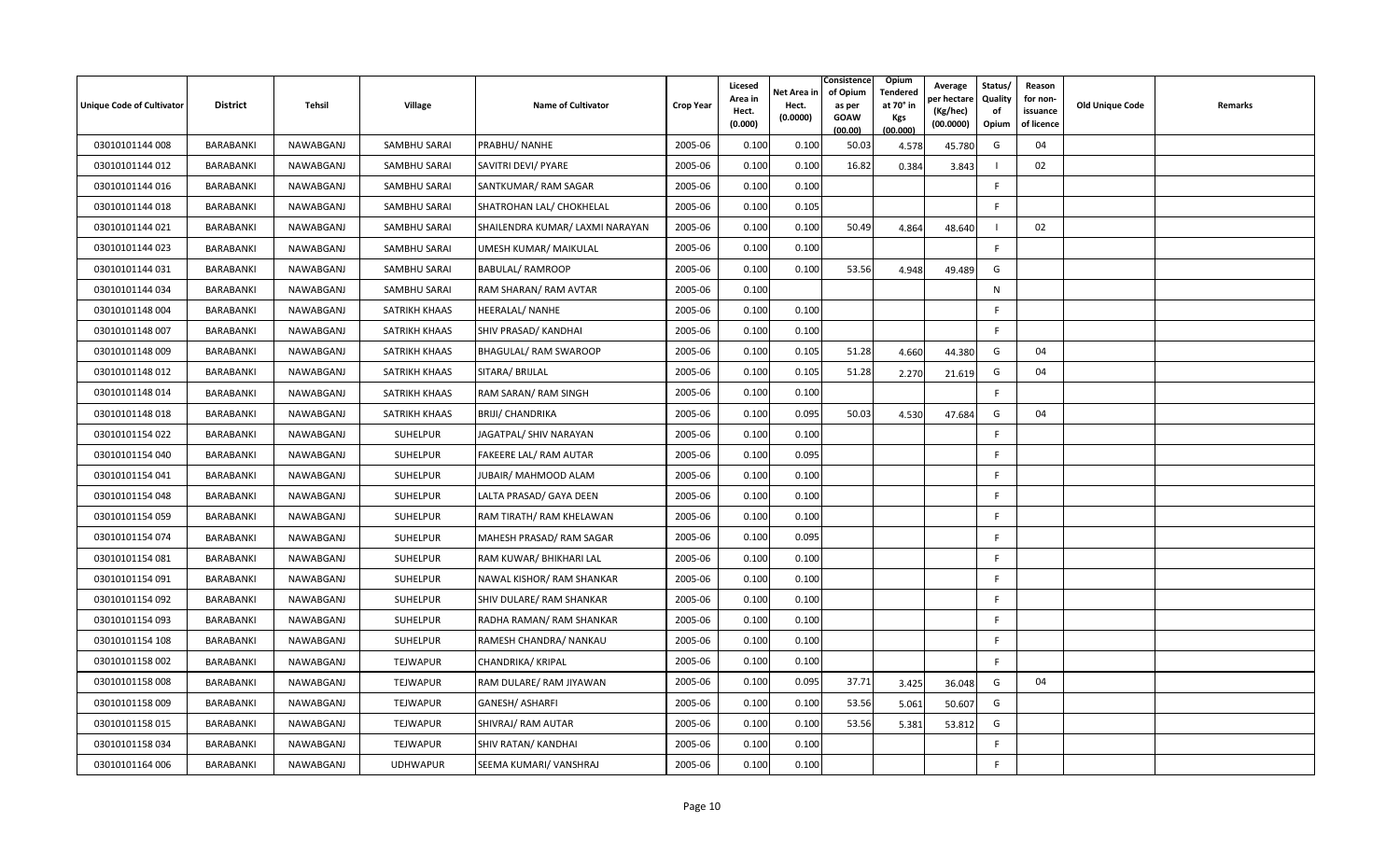| <b>Unique Code of Cultivator</b> | <b>District</b>  | Tehsil    | <b>Village</b>      | <b>Name of Cultivator</b> | <b>Crop Year</b> | Licesed<br>Area in<br>Hect.<br>(0.000) | Net Area in<br>Hect.<br>(0.0000) | Consistence<br>of Opium<br>as per<br><b>GOAW</b><br>(00.00) | Opium<br>Tendered<br>at 70° in<br><b>Kgs</b><br>(00.000) | Average<br>er hectare)<br>(Kg/hec)<br>(00.0000) | Status/<br>Quality<br>of<br>Opium | Reason<br>for non-<br>issuance<br>of licence | <b>Old Unique Code</b> | Remarks |
|----------------------------------|------------------|-----------|---------------------|---------------------------|------------------|----------------------------------------|----------------------------------|-------------------------------------------------------------|----------------------------------------------------------|-------------------------------------------------|-----------------------------------|----------------------------------------------|------------------------|---------|
| 03010101164 016                  | BARABANKI        | NAWABGANJ | <b>UDHWAPUR</b>     | RAM DULARE/ RAMESHWAR     | 2005-06          | 0.100                                  | 0.100                            |                                                             |                                                          |                                                 | F                                 |                                              |                        |         |
| 03010101164 026                  | BARABANKI        | NAWABGANJ | <b>UDHWAPUR</b>     | SANDEEP KUMAR/ HARINAM    | 2005-06          | 0.100                                  | 0.100                            |                                                             |                                                          |                                                 | E                                 |                                              |                        |         |
| 03010101164 028                  | BARABANKI        | NAWABGANJ | <b>UDHWAPUR</b>     | SHIVRAJ/ RAGHUNANDAN      | 2005-06          | 0.100                                  | 0.100                            |                                                             |                                                          |                                                 | <b>F</b>                          |                                              |                        |         |
| 03010101164 041                  | BARABANKI        | NAWABGANJ | <b>UDHWAPUR</b>     | SANTAN/ RAGHUVEER         | 2005-06          | 0.100                                  | 0.100                            |                                                             |                                                          |                                                 | -F                                |                                              |                        |         |
| 03010101168073                   | BARABANKI        | NAWABGANJ | AMBAUR              | KALAWATI/ PRITHVILAL      | 2005-06          | 0.100                                  |                                  |                                                             |                                                          |                                                 | N                                 |                                              |                        |         |
| 03010101168 110                  | BARABANKI        | NAWABGANJ | AMBAUR              | <b>BABULAL/ NAURANG</b>   | 2005-06          | 0.100                                  | 0.095                            | 50.03                                                       | 3.864                                                    | 40.679                                          | G                                 | 04                                           |                        |         |
| 03010101168 125                  | BARABANKI        | NAWABGANJ | AMBAUR              | RAM SAJIWAN/ INDRA RAM    | 2005-06          | 0.100                                  | 0.100                            |                                                             |                                                          |                                                 | F.                                |                                              |                        |         |
| 03010101168 138                  | BARABANKI        | NAWABGANJ | AMBAUR              | RAM DULARI/ KHUSHIRAM     | 2005-06          | 0.100                                  | 0.100                            |                                                             |                                                          |                                                 | F.                                |                                              |                        |         |
| 03010101174 004                  | BARABANKI        | NAWABGANJ | <b>BERI ALAMPUR</b> | CHHANGALAL/RAM LAL        | 2005-06          | 0.100                                  | 0.100                            |                                                             |                                                          |                                                 | -F                                |                                              |                        |         |
| 03010101174 020                  | BARABANKI        | NAWABGANJ | <b>BERI ALAMPUR</b> | RAM SAJIWAN/ RAM KHELAWAN | 2005-06          | 0.100                                  | 0.100                            |                                                             |                                                          |                                                 | F.                                |                                              |                        |         |
| 03010101174 022                  | BARABANKI        | NAWABGANJ | <b>BERI ALAMPUR</b> | PREMLATA/ RAM KUMAR       | 2005-06          | 0.100                                  | 0.100                            |                                                             |                                                          |                                                 | F.                                |                                              |                        |         |
| 03010101174 023                  | BARABANKI        | NAWABGANJ | <b>BERI ALAMPUR</b> | DURYODHAN/ RAM CHARAN     | 2005-06          | 0.100                                  | 0.100                            |                                                             |                                                          |                                                 | E                                 |                                              |                        |         |
| 03010101174 027                  | BARABANKI        | NAWABGANJ | <b>BERI ALAMPUR</b> | RAM VILAS/ DURYODHAN      | 2005-06          | 0.100                                  | 0.100                            |                                                             |                                                          |                                                 | F.                                |                                              |                        |         |
| 03010101174 030                  | BARABANKI        | NAWABGANJ | <b>BERI ALAMPUR</b> | VISHRAM/ AUTAR            | 2005-06          | 0.100                                  | 0.100                            |                                                             |                                                          |                                                 | -F                                |                                              |                        |         |
| 03010101174 037                  | BARABANKI        | NAWABGANJ | <b>BERI ALAMPUR</b> | RAM SAGAR/ AUTAAR         | 2005-06          | 0.100                                  | 0.100                            |                                                             |                                                          |                                                 | F.                                |                                              |                        |         |
| 03010101228 002                  | BARABANKI        | NAWABGANJ | <b>UDHAULI</b>      | RAM SINGH/ RAJARAM        | 2005-06          | 0.100                                  | 0.105                            | 59.68                                                       | 6.347                                                    | 60.451                                          | G                                 |                                              |                        |         |
| 03010101228 005                  | BARABANKI        | NAWABGANJ | <b>UDHAULI</b>      | RAJARAM/KHUSHIRAM         | 2005-06          | 0.100                                  | 0.105                            | 62.01                                                       | 6.551                                                    | 62.390                                          |                                   | 02                                           |                        |         |
| 03010101228 006                  | BARABANKI        | NAWABGANJ | <b>UDHAULI</b>      | SATGURU SHARAN/ RAGHURAJ  | 2005-06          | 0.100                                  | 0.100                            |                                                             |                                                          |                                                 | F.                                |                                              |                        |         |
| 03010101228 011                  | BARABANKI        | NAWABGANJ | <b>UDHAULI</b>      | <b>HEETA/DEVI</b>         | 2005-06          | 0.100                                  | 0.100                            |                                                             |                                                          |                                                 | -F                                |                                              |                        |         |
| 03010101228 015                  | <b>BARABANKI</b> | NAWABGANJ | <b>UDHAULI</b>      | RAM KHELAWAN/ GAYA PRASAD | 2005-06          | 0.100                                  | 0.100                            |                                                             |                                                          |                                                 | E                                 |                                              |                        |         |
| 03010101228 017                  | BARABANKI        | NAWABGANJ | <b>UDHAULI</b>      | NANHELAL/RAMASRE          | 2005-06          | 0.100                                  | 0.100                            |                                                             |                                                          |                                                 | F                                 |                                              |                        |         |
| 03010101228021                   | BARABANKI        | NAWABGANJ | <b>UDHAULI</b>      | RAM LAKHAN/ GANGADEEN     | 2005-06          | 0.100                                  | 0.100                            |                                                             |                                                          |                                                 | -F                                |                                              |                        |         |
| 03010101228 027                  | BARABANKI        | NAWABGANJ | <b>UDHAULI</b>      | KAMLESH/ KALLU            | 2005-06          | 0.100                                  | 0.100                            |                                                             |                                                          |                                                 | E                                 |                                              |                        |         |
| 03010101228 031                  | BARABANKI        | NAWABGANJ | <b>UDHAULI</b>      | JAGJEEVAN/RAMNATH         | 2005-06          | 0.100                                  | 0.100                            |                                                             |                                                          |                                                 | -F                                |                                              |                        |         |
| 03010101228 033                  | BARABANKI        | NAWABGANJ | <b>UDHAULI</b>      | JAGJEEVAN/ BALDEV         | 2005-06          | 0.100                                  | 0.100                            |                                                             |                                                          |                                                 | E                                 |                                              |                        |         |
| 03010101228 037                  | BARABANKI        | NAWABGANJ | <b>UDHAULI</b>      | RAM KUMAR/ SANTRAM        | 2005-06          | 0.100                                  | 0.100                            |                                                             |                                                          |                                                 | F                                 |                                              |                        |         |
| 03010101228 040                  | BARABANKI        | NAWABGANJ | <b>UDHAULI</b>      | HARNAM/ MAIKULAL          | 2005-06          | 0.100                                  | 0.100                            |                                                             |                                                          |                                                 | F.                                |                                              |                        |         |
| 03010101228 045                  | BARABANKI        | NAWABGANJ | <b>UDHAULI</b>      | PRAMOD KUMAR/RAM GULAM    | 2005-06          | 0.100                                  | 0.100                            |                                                             |                                                          |                                                 | F                                 |                                              |                        |         |
| 03010101228 056                  | BARABANKI        | NAWABGANJ | <b>UDHAULI</b>      | UMANATH/ SURENDRA SINGH   | 2005-06          | 0.100                                  | 0.105                            | 63.28                                                       | 6.684                                                    | 63.659                                          |                                   | 02                                           |                        |         |
| 03010101228 080                  | <b>BARABANKI</b> | NAWABGANJ | <b>UDHAULI</b>      | SALEEM/ RAMJANI           | 2005-06          | 0.100                                  | 0.100                            |                                                             |                                                          |                                                 | E                                 |                                              |                        |         |
| 03010101228 104                  | BARABANKI        | NAWABGANJ | <b>UDHAULI</b>      | ALI ABBAS/ MOHD HUSAIN    | 2005-06          | 0.100                                  | 0.100                            |                                                             |                                                          |                                                 | -F                                |                                              |                        |         |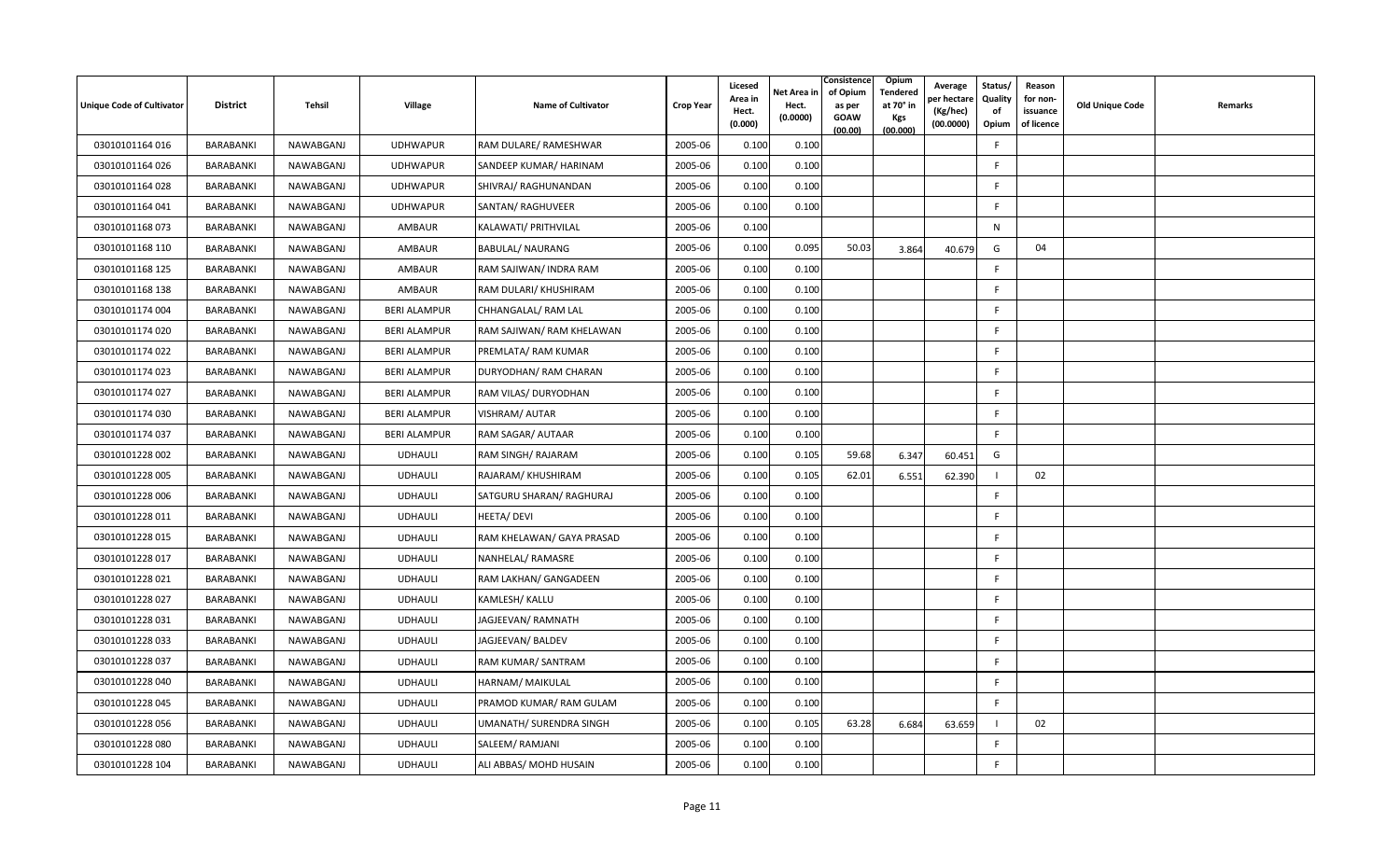| <b>Unique Code of Cultivator</b> | <b>District</b>  | <b>Tehsil</b> | Village        | <b>Name of Cultivator</b>     | <b>Crop Year</b> | Licesed<br>Area in<br>Hect.<br>(0.000) | Net Area in<br>Hect.<br>(0.0000) | Consistence<br>of Opium<br>as per<br><b>GOAW</b><br>(00.00) | Opium<br>Tendered<br>at 70° in<br><b>Kgs</b><br>(00.000) | Average<br>er hectare)<br>(Kg/hec)<br>(00.0000) | Status/<br>Quality<br>of<br>Opium | Reason<br>for non-<br>issuance<br>of licence | <b>Old Unique Code</b> | Remarks |
|----------------------------------|------------------|---------------|----------------|-------------------------------|------------------|----------------------------------------|----------------------------------|-------------------------------------------------------------|----------------------------------------------------------|-------------------------------------------------|-----------------------------------|----------------------------------------------|------------------------|---------|
| 03010101228 105                  | <b>BARABANKI</b> | NAWABGANJ     | <b>UDHAULI</b> | URMILA DEVI/ SOHANLAL         | 2005-06          | 0.100                                  | 0.100                            |                                                             |                                                          |                                                 | E                                 |                                              |                        |         |
| 03010101228 115                  | BARABANKI        | NAWABGANJ     | <b>UDHAULI</b> | MATA PRASAD/ BIHARI           | 2005-06          | 0.100                                  | 0.105                            | 56.24                                                       | 7.053                                                    | 67.174                                          |                                   | 02                                           |                        |         |
| 03010101228 161                  | BARABANKI        | NAWABGANJ     | <b>UDHAULI</b> | RAMSAGAR/ASARFI               | 2005-06          | 0.100                                  | 0.100                            |                                                             |                                                          |                                                 | <b>F</b>                          |                                              |                        |         |
| 03010101228 169                  | BARABANKI        | NAWABGANJ     | <b>UDHAULI</b> | SATYANAAM/BABADEEN            | 2005-06          | 0.100                                  | 0.100                            |                                                             |                                                          |                                                 | E                                 |                                              |                        |         |
| 03010101228 187                  | BARABANKI        | NAWABGANJ     | <b>UDHAULI</b> | RAM MANOHAR/SHIVNARAYANA      | 2005-06          | 0.100                                  | 0.100                            |                                                             |                                                          |                                                 | F.                                |                                              |                        |         |
| 03010101228 198                  | BARABANKI        | NAWABGANJ     | <b>UDHAULI</b> | SOBHARAM/SARVJEET             | 2005-06          | 0.100                                  | 0.100                            |                                                             |                                                          |                                                 | F.                                |                                              |                        |         |
| 03010101228 199                  | BARABANKI        | NAWABGANJ     | <b>UDHAULI</b> | RAMSAHARE/LALBAHADUR          | 2005-06          | 0.100                                  | 0.100                            |                                                             |                                                          |                                                 | E                                 |                                              |                        |         |
| 03010102010 003                  | BARABANKI        | HAIDARGARH    | ASDAMAU        | NANHELAL/ BRIJLAL             | 2005-06          | 0.100                                  |                                  |                                                             |                                                          |                                                 | N                                 |                                              |                        |         |
| 03010102010 005                  | BARABANKI        | HAIDARGARH    | ASDAMAU        | VIDHYAWATI/ RAM KHELAWAN      | 2005-06          | 0.100                                  | 0.100                            |                                                             |                                                          |                                                 | E                                 |                                              |                        |         |
| 03010102010014                   | BARABANKI        | HAIDARGARH    | ASDAMAU        | RAM SARAN/ VISHESHAR          | 2005-06          | 0.100                                  | 0.100                            |                                                             |                                                          |                                                 | -F                                |                                              |                        |         |
| 03010102010016                   | BARABANKI        | HAIDARGARH    | ASDAMAU        | KANDHAILAL/ RAGHUBAR          | 2005-06          | 0.100                                  | 0.100                            |                                                             |                                                          |                                                 | E                                 |                                              |                        |         |
| 03010102010022                   | BARABANKI        | HAIDARGARH    | ASDAMAU        | BHAGAUTI PRASAD/ RAM SARAN    | 2005-06          | 0.100                                  | 0.100                            |                                                             |                                                          |                                                 | F                                 |                                              |                        |         |
| 03010102010033                   | BARABANKI        | HAIDARGARH    | ASDAMAU        | RAM SAJIWAN/ BHEEKHA          | 2005-06          | 0.100                                  | 0.100                            |                                                             |                                                          |                                                 | <b>F</b>                          |                                              |                        |         |
| 03010102010 041                  | BARABANKI        | HAIDARGARH    | ASDAMAU        | RAJ BAHADUR/ RAM KHELAWAN     | 2005-06          | 0.100                                  | 0.100                            |                                                             |                                                          |                                                 | F                                 |                                              |                        |         |
| 03010102010 077                  | BARABANKI        | HAIDARGARH    | ASDAMAU        | CHANDRA SHEKHAR/ PURANMASI    | 2005-06          | 0.100                                  | 0.100                            |                                                             |                                                          |                                                 | -F                                |                                              |                        |         |
| 03010102010 079                  | BARABANKI        | HAIDARGARH    | ASDAMAU        | <b>BALAK RAM/ ASHARFI</b>     | 2005-06          | 0.100                                  | 0.100                            |                                                             |                                                          |                                                 | F                                 |                                              |                        |         |
| 03010102010081                   | BARABANKI        | HAIDARGARH    | ASDAMAU        | INDAL / PYARE LAL             | 2005-06          | 0.100                                  | 0.100                            |                                                             |                                                          |                                                 | E                                 |                                              |                        |         |
| 03010102010096                   | BARABANKI        | HAIDARGARH    | ASDAMAU        | JAIRAM/ SHAMBHU PRASAD        | 2005-06          | 0.100                                  | 0.100                            |                                                             |                                                          |                                                 | E                                 |                                              |                        |         |
| 03010102015 003                  | BARABANKI        | HAIDARGARH    | BAKSAWA        | KOKE/ CHEDU                   | 2005-06          | 0.100                                  | 0.105                            | 53.56                                                       | 5.801                                                    | 55.250                                          | G                                 |                                              |                        |         |
| 03010102015 017                  | BARABANKI        | HAIDARGARH    | BAKSAWA        | PARIDEEN/ GANGU               | 2005-06          | 0.100                                  | 0.095                            |                                                             |                                                          |                                                 | F.                                |                                              |                        |         |
| 03010102015 032                  | BARABANKI        | HAIDARGARH    | BAKSAWA        | NANHELAL/ CHHOTI              | 2005-06          | 0.100                                  | 0.100                            |                                                             |                                                          |                                                 | F.                                |                                              |                        |         |
| 03010102015 044                  | BARABANKI        | HAIDARGARH    | BAKSAWA        | RAMFER/ BABADEEN              | 2005-06          | 0.100                                  | 0.105                            | 53.56                                                       | 5.817                                                    | 55.400                                          | G                                 |                                              |                        |         |
| 03010102015 052                  | BARABANKI        | HAIDARGARH    | <b>BAKSAWA</b> | HARISHANKAR/ JAGANNATH        | 2005-06          | 0.100                                  | 0.100                            | 43.71                                                       | 3.648                                                    | 36.480                                          |                                   | 02                                           |                        |         |
| 03010102015 071                  | BARABANKI        | HAIDARGARH    | BAKSAWA        | <b>IMRAN KHAN/ MOHD YUSUF</b> | 2005-06          | 0.100                                  | 0.100                            | 50.03                                                       | 4.297                                                    | 42.970                                          | G                                 | 04                                           |                        |         |
| 03010102015 094                  | BARABANKI        | HAIDARGARH    | BAKSAWA        | DHANIRAM/ SANTU               | 2005-06          | 0.100                                  | 0.095                            | 50.03                                                       | 5.182                                                    | 54.543                                          | G                                 |                                              |                        |         |
| 03010102214 014                  | BARABANKI        | HAIDARGARH    | JIVRAS         | RAMCHANDAR/ MANGAL            | 2005-06          | 0.100                                  | 0.100                            |                                                             |                                                          |                                                 | E                                 |                                              |                        |         |
| 03010102214 042                  | BARABANKI        | HAIDARGARH    | <b>JIVRAS</b>  | LAXMIKANT/ AWADH PRASAD       | 2005-06          | 0.100                                  | 0.105                            |                                                             |                                                          |                                                 | F                                 |                                              |                        |         |
| 03010102214 043                  | BARABANKI        | HAIDARGARH    | <b>JIVRAS</b>  | AVDHESH KUMAR/ MOHANLAL       | 2005-06          | 0.100                                  | 0.100                            |                                                             |                                                          |                                                 | <b>F</b>                          |                                              |                        |         |
| 03010102214 082                  | BARABANKI        | HAIDARGARH    | <b>JIVRAS</b>  | RAMCHANDAR/ MEVALAL           | 2005-06          | 0.100                                  | 0.100                            |                                                             |                                                          |                                                 | F                                 |                                              |                        |         |
| 03010102214 087                  | <b>BARABANKI</b> | HAIDARGARH    | <b>JIVRAS</b>  | MAYARAM/ SHIVRATAN            | 2005-06          | 0.100                                  | 0.100                            |                                                             |                                                          |                                                 | -F                                |                                              |                        |         |
| 03010102214 090                  | BARABANKI        | HAIDARGARH    | <b>JIVRAS</b>  | PYARE/ RONU                   | 2005-06          | 0.100                                  | 0.100                            |                                                             |                                                          |                                                 | F                                 |                                              |                        |         |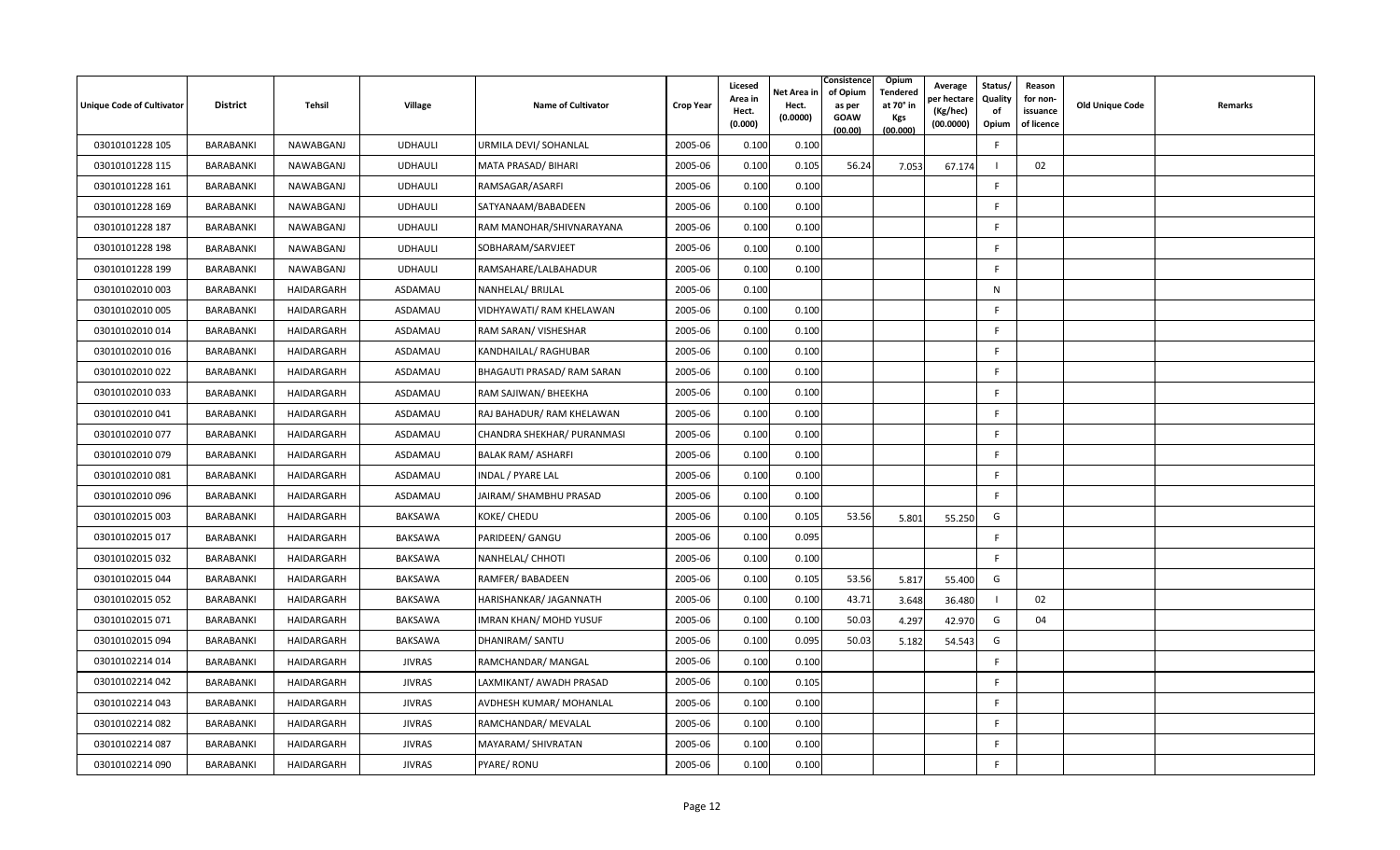| Unique Code of Cultivator | <b>District</b>  | Tehsil     | <b>Village</b>  | <b>Name of Cultivator</b>  | <b>Crop Year</b> | Licesed<br>Area in<br>Hect.<br>(0.000) | Net Area in<br>Hect.<br>(0.0000) | Consistence<br>of Opium<br>as per<br><b>GOAW</b><br>(00.00) | Opium<br>Tendered<br>at 70° in<br>Kgs<br>(00.000) | Average<br>er hectare)<br>(Kg/hec)<br>(00.0000) | Status/<br>Quality<br>of<br>Opium | Reason<br>for non-<br>issuance<br>of licence | <b>Old Unique Code</b> | Remarks |
|---------------------------|------------------|------------|-----------------|----------------------------|------------------|----------------------------------------|----------------------------------|-------------------------------------------------------------|---------------------------------------------------|-------------------------------------------------|-----------------------------------|----------------------------------------------|------------------------|---------|
| 03010102214 110           | <b>BARABANKI</b> | HAIDARGARH | <b>JIVRAS</b>   | SAALIGRAM/ GAREEBE         | 2005-06          | 0.100                                  | 0.100                            |                                                             |                                                   |                                                 | -F                                |                                              |                        |         |
| 03010102220 002           | BARABANKI        | HAIDARGARH | KARMEMAU        | RAM HARSH/ MEDILAL         | 2005-06          | 0.100                                  | 0.100                            |                                                             |                                                   |                                                 | F.                                |                                              |                        |         |
| 03010102220 003           | BARABANKI        | HAIDARGARH | KARMEMAU        | RAM NARESH/ SHIVLAL        | 2005-06          | 0.100                                  | 0.105                            | 55.03                                                       | 4.927                                             | 46.921                                          |                                   | 02                                           |                        |         |
| 03010102220 004           | BARABANKI        | HAIDARGARH | KARMEMAU        | RAM SEWAK/ SUNDAR          | 2005-06          | 0.100                                  | 0.100                            | 48.87                                                       | 1.564                                             | 15.640                                          |                                   | 02                                           |                        |         |
| 03010102220 008           | <b>BARABANKI</b> | HAIDARGARH | KARMEMAU        | JIYALAL/ CHANDRIKA         | 2005-06          | 0.100                                  | 0.100                            | 42.74                                                       | 2.536                                             | 25.360                                          |                                   | 02                                           |                        |         |
| 03010102220 011           | BARABANKI        | HAIDARGARH | KARMEMAU        | <b>GAURI/ CHHEDA</b>       | 2005-06          | 0.100                                  | 0.100                            | 40.08                                                       | 2.438                                             | 24.380                                          |                                   | 02                                           |                        |         |
| 03010102220013            | <b>BARABANKI</b> | HAIDARGARH | KARMEMAU        | MANOHAR/ GURU CHARAN       | 2005-06          | 0.100                                  | 0.105                            | 56.23                                                       | 5.765                                             | 54.905                                          |                                   | 02                                           |                        |         |
| 03010102220036            | BARABANKI        | HAIDARGARH | KARMEMAU        | CHETRAM/ LALU              | 2005-06          | 0.100                                  | 0.100                            |                                                             |                                                   |                                                 | F                                 |                                              |                        |         |
| 03010102220039            | BARABANKI        | HAIDARGARH | KARMEMAU        | RAM KARAN/ SARJU           | 2005-06          | 0.100                                  | 0.100                            |                                                             |                                                   |                                                 | E                                 |                                              |                        |         |
| 03010102220 044           | <b>BARABANKI</b> | HAIDARGARH | KARMEMAU        | RAM KUMAR/ SHIV DAYAL      | 2005-06          | 0.100                                  | 0.100                            | 56.49                                                       | 5.257                                             | 52.570                                          |                                   | 02                                           |                        |         |
| 03010102220052            | BARABANKI        | HAIDARGARH | KARMEMAU        | RAM BAKS/ PYARE            | 2005-06          | 0.100                                  | 0.100                            |                                                             |                                                   |                                                 | F.                                |                                              |                        |         |
| 03010102220 060           | BARABANKI        | HAIDARGARH | KARMEMAU        | MANIRAM/ SUKAI             | 2005-06          | 0.100                                  | 0.100                            |                                                             |                                                   |                                                 | E                                 |                                              |                        |         |
| 03010102220062            | BARABANKI        | HAIDARGARH | KARMEMAU        | JAGATRAM/ GURU CHARAN      | 2005-06          | 0.100                                  | 0.100                            | 60.76                                                       | 5.248                                             | 52.480                                          |                                   | 02                                           |                        |         |
| 03010102220 067           | BARABANKI        | HAIDARGARH | KARMEMAU        | RAJENDRA/ DURGA            | 2005-06          | 0.100                                  | 0.100                            |                                                             |                                                   |                                                 | F                                 |                                              |                        |         |
| 03010102220 070           | <b>BARABANKI</b> | HAIDARGARH | KARMEMAU        | PREM KUMARI/ PYARE         | 2005-06          | 0.100                                  | 0.105                            | 46.36                                                       | 3.383                                             | 32.219                                          |                                   | 02                                           |                        |         |
| 03010102237 005           | BARABANKI        | HAIDARGARH | MUBARAKPUR      | CHANDRA SHEKHAR/ DULAARE   | 2005-06          | 0.100                                  | 0.100                            |                                                             |                                                   |                                                 | F.                                |                                              |                        |         |
| 03010102237 006           | BARABANKI        | HAIDARGARH | MUBARAKPUR      | RAM CHANDAR/ PARTHI        | 2005-06          | 0.100                                  | 0.105                            | 00.00                                                       | 1.020                                             | 9.714                                           |                                   | 02                                           |                        |         |
| 03010102237 007           | BARABANKI        | HAIDARGARH | MUBARAKPUR      | <b>BAIJNATH/ RAMCHARAN</b> | 2005-06          | 0.100                                  | 0.100                            |                                                             |                                                   |                                                 | -F                                |                                              |                        |         |
| 03010102237018            | <b>BARABANKI</b> | HAIDARGARH | MUBARAKPUR      | <b>BHAILAL/ BUDDHU</b>     | 2005-06          | 0.100                                  | 0.100                            |                                                             |                                                   |                                                 | F                                 |                                              |                        |         |
| 03010102237 023           | BARABANKI        | HAIDARGARH | MUBARAKPUR      | BASDEV/RAMDAYAL            | 2005-06          | 0.100                                  | 0.100                            | 00.00                                                       | 1.720                                             | 17.200                                          | G                                 | 04                                           |                        |         |
| 03010102237 028           | BARABANKI        | HAIDARGARH | MUBARAKPUR      | RAM AUTAR/ SANTU           | 2005-06          | 0.100                                  | 0.100                            |                                                             |                                                   |                                                 | F.                                |                                              |                        |         |
| 03010102243 001           | <b>BARABANKI</b> | HAIDARGARH | <b>POKHRA</b>   | SANTRAM/ PALTAN            | 2005-06          | 0.100                                  | 0.050                            | 51.28                                                       | 2.183                                             | 43.661                                          | G                                 | 04                                           |                        |         |
| 03010102243 002           | BARABANKI        | HAIDARGARH | <b>POKHRA</b>   | RAM KISHUN/ VIPAT          | 2005-06          | 0.100                                  | 0.100                            |                                                             |                                                   |                                                 | F.                                |                                              |                        |         |
| 03010102243 003           | <b>BARABANKI</b> | HAIDARGARH | <b>POKHRA</b>   | YASHODA BAI/ GULLE         | 2005-06          | 0.100                                  | 0.100                            |                                                             |                                                   |                                                 | F                                 |                                              |                        |         |
| 03010102243 005           | BARABANKI        | HAIDARGARH | <b>POKHRA</b>   | MATADEEN/ NANDLAL          | 2005-06          | 0.100                                  | 0.100                            |                                                             |                                                   |                                                 | E                                 |                                              |                        |         |
| 03010102243 008           | BARABANKI        | HAIDARGARH | <b>POKHRA</b>   | DEENANATH/ RAM KISHUN      | 2005-06          | 0.100                                  | 0.100                            |                                                             |                                                   |                                                 | F                                 |                                              |                        |         |
| 03010102243 012           | BARABANKI        | HAIDARGARH | <b>POKHRA</b>   | <b>BHULAI/ SUKHDEEN</b>    | 2005-06          | 0.100                                  | 0.105                            |                                                             |                                                   |                                                 | F.                                |                                              |                        |         |
| 03010102243 013           | BARABANKI        | HAIDARGARH | <b>POKHRA</b>   | <b>VISHRAM/ BHAROSE</b>    | 2005-06          | 0.100                                  | 0.095                            | 51.28                                                       | 3.897                                             | 41.016                                          | G                                 | 04                                           |                        |         |
| 03010102268 007           | BARABANKI        | HAIDARGARH | <b>TEJWAPUR</b> | RAMDAS/ MOHAN              | 2005-06          | 0.100                                  | 0.075                            | 53.56                                                       | 2.924                                             | 38.981                                          | G                                 | 04                                           |                        |         |
| 03010102268 022           | <b>BARABANKI</b> | HAIDARGARH | TEJWAPUR        | DINESH/ MAHAVEER           | 2005-06          | 0.100                                  | 0.100                            | 59.68                                                       | 5.576                                             | 55.758                                          | G                                 |                                              |                        |         |
| 03010102268024            | BARABANKI        | HAIDARGARH | <b>TEJWAPUR</b> | MITHLESH KUMAR/ RAM KISHUN | 2005-06          | 0.100                                  | 0.100                            |                                                             |                                                   |                                                 | F                                 |                                              |                        |         |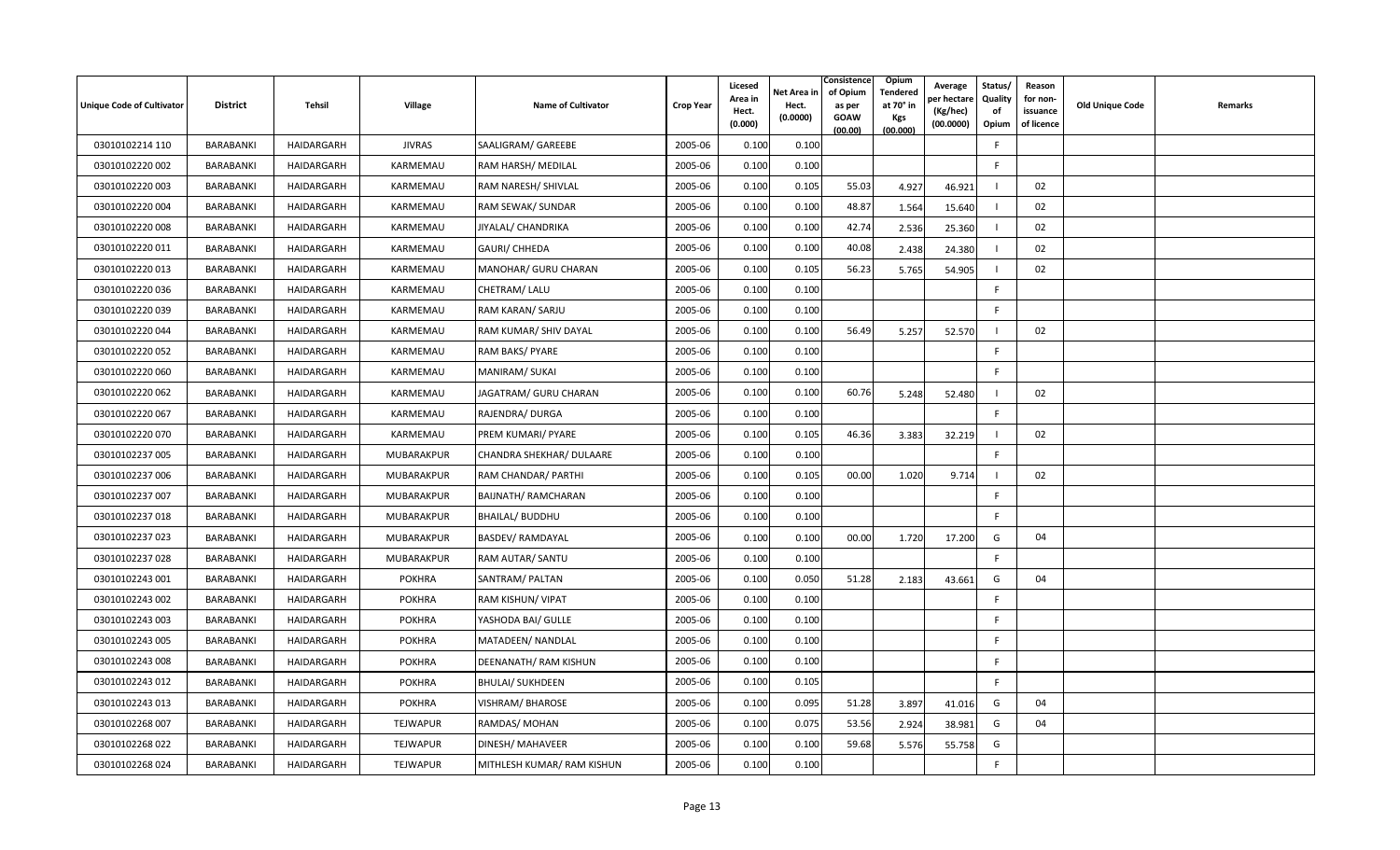| <b>Unique Code of Cultivator</b> | <b>District</b>  | Tehsil                                         | <b>Village</b>                         | <b>Name of Cultivator</b>                     | <b>Crop Year</b> | Licesed<br>Area in<br>Hect.<br>(0.000) | Net Area in<br>Hect.<br>(0.0000) | Consistence<br>of Opium<br>as per<br>GOAW<br>(00.00) | Opium<br>Tendered<br>at 70 $^{\circ}$ in<br>Kgs<br>(00.000) | Average<br>er hectar<br>(Kg/hec)<br>(00.0000) | Status/<br>Quality<br>of<br>Opium | Reason<br>for non-<br>issuance<br>of licence | <b>Old Unique Code</b> | Remarks |
|----------------------------------|------------------|------------------------------------------------|----------------------------------------|-----------------------------------------------|------------------|----------------------------------------|----------------------------------|------------------------------------------------------|-------------------------------------------------------------|-----------------------------------------------|-----------------------------------|----------------------------------------------|------------------------|---------|
| 03010102268 025                  | BARABANKI        | HAIDARGARH                                     | TEJWAPUR                               | RAM NARESH/ MAYARAM                           | 2005-06          | 0.100                                  | 0.100                            | 42.46                                                | 4.045                                                       | 40.446                                        |                                   | 02                                           |                        |         |
| 03010102268 039                  | <b>BARABANKI</b> | HAIDARGARH                                     | TEJWAPUR                               | <b>KESHAV LAL/ ASHARFI</b>                    | 2005-06          | 0.100                                  | 0.100                            | 59.06                                                | 5.552                                                       | 55.516                                        |                                   | 02                                           |                        |         |
| 03010102268 042                  | BARABANKI        | HAIDARGARH                                     | TEJWAPUR                               | KAILASH/ RAM CHANDAR                          | 2005-06          | 0.100                                  | 0.100                            | 53.56                                                | 4.680                                                       | 46.804                                        | G                                 | 04                                           |                        |         |
| 03010102268049                   | <b>BARABANKI</b> | HAIDARGARH                                     | <b>TEJWAPUR</b>                        | RAM SAGAR/ FURSAT                             | 2005-06          | 0.100                                  | 0.100                            |                                                      |                                                             |                                               | F                                 |                                              |                        |         |
| 03010102268 051                  | BARABANKI        | HAIDARGARH                                     | TEJWAPUR                               | DHEERENDRA/ VANSHLAL                          | 2005-06          | 0.100                                  | 0.100                            | 53.56                                                | 4.830                                                       | 48.303                                        | G                                 | 04                                           |                        |         |
| 03010102268054                   | BARABANKI        | HAIDARGARH                                     | <b>TEJWAPUR</b>                        | <b>RAJESH KUMAR/ NAND KISHOR</b>              | 2005-06          | 0.100                                  | 0.055                            | 41.67                                                | 2.135                                                       | 38.823                                        | G                                 | 04                                           |                        |         |
| 03010102268 057                  | <b>BARABANKI</b> | HAIDARGARH                                     | TEJWAPUR                               | MATA PRASAD/ RAM MANOHAR                      | 2005-06          | 0.100                                  | 0.075                            | 00.00                                                | 2.000                                                       | 30.780                                        | G                                 | 04                                           |                        |         |
| 03010102268058                   | BARABANKI        | HAIDARGARH                                     | TEJWAPUR                               | SUBHASH CHANDRA/ RAMFER                       | 2005-06          | 0.100                                  | 0.100                            |                                                      |                                                             |                                               | F.                                |                                              |                        |         |
| 03010103020 001                  | BARABANKI        | <b>RAM SANEHI</b><br><b>GHAT</b><br>RAM SANEHI | GARHI                                  | DHARNIDHAR/ RAGHURAJ                          | 2005-06          | 0.100                                  | 0.100                            |                                                      |                                                             |                                               | E                                 |                                              |                        |         |
| 03010103020 002                  | BARABANKI        |                                                | GARHI                                  | RAMESH CHANDRA/ RAGHURAJ VERMA                | 2005-06          | 0.100                                  | 0.100                            |                                                      |                                                             |                                               | E                                 |                                              |                        |         |
| 03010103020 013                  | <b>BARABANKI</b> | <b>GHAT</b><br>RAM SANEHI                      | GARHI                                  | RAMYASH/ BARATI                               | 2005-06          | 0.100                                  | 0.100                            |                                                      |                                                             |                                               | $\mathsf{F}$                      |                                              |                        |         |
| 03010103020 014                  | BARABANKI        | <b>GHAT</b><br>RAM SANEHI                      | <b>GARHI</b>                           | NANHU/RATAN                                   | 2005-06          | 0.100                                  | 0.100                            |                                                      |                                                             |                                               | E                                 |                                              |                        |         |
| 03010103020024                   | BARABANKI        | <b>RAM SANEHI</b>                              | <b>GARHI</b>                           | RAGHURAJ/ PARMESHWAR                          | 2005-06          | 0.100                                  | 0.100                            |                                                      |                                                             |                                               | F                                 |                                              |                        |         |
| 03010103020 025                  | BARABANKI        | <b>GHAT</b><br>RAM SANEHI                      | GARHI                                  | PYARELAL/ SHANKAR                             | 2005-06          | 0.100                                  | 0.100                            |                                                      |                                                             |                                               | -F                                |                                              |                        |         |
| 03010103020 035                  | <b>BARABANKI</b> | <b>GHAT</b><br>RAM SANEHI                      | GARHI                                  | SATYANARAYAN/ NATTHU                          | 2005-06          | 0.100                                  | 0.100                            |                                                      |                                                             |                                               | -F                                |                                              |                        |         |
| 03010103033 001                  | <b>BARABANKI</b> | RAM SANEHI                                     | KHEVLI BHAWANIYAPUR KASHIRAM/RAMRATAN  |                                               | 2005-06          | 0.100                                  |                                  |                                                      |                                                             |                                               | ${\sf N}$                         |                                              |                        |         |
| 03010103033 002                  | BARABANKI        | RAM SANEHI                                     |                                        | KHEVLI BHAWANIYAPUR SHATROHAN/ RAGHUVEER      | 2005-06          | 0.100                                  | 0.100                            |                                                      |                                                             |                                               | E                                 |                                              |                        |         |
| 03010103033 030                  | <b>BARABANKI</b> | GHAT<br>RAM SANEHI                             | KHEVLI BHAWANIYAPUR SUKHDEI/ RAMUJAGAR |                                               | 2005-06          | 0.100                                  | 0.100                            | 38.01                                                | 7.568                                                       | 0.000                                         |                                   | 02                                           |                        |         |
| 03010103033 037                  | BARABANKI        | RAM SANEHI                                     |                                        | KHEVLI BHAWANIYAPUR KAMLESH KUMAR/RAM MANOHAR | 2005-06          | 0.100                                  | 0.100                            |                                                      |                                                             |                                               | <b>F</b>                          |                                              |                        |         |
| 03010103033 039                  | <b>BARABANKI</b> | <b>GHAT</b><br>RAM SANEHI                      |                                        | KHEVLI BHAWANIYAPUR   VIMLESH KUMAR/ UMANATH  | 2005-06          | 0.100                                  | 0.100                            |                                                      |                                                             |                                               | -F                                |                                              |                        |         |
| 03010103033 069                  | BARABANKI        | RAM SANEHI                                     |                                        | KHEVLI BHAWANIYAPUR KHUSHIRAM/RAM SUCHIT      | 2005-06          | 0.100                                  | 0.100                            |                                                      |                                                             |                                               | E                                 |                                              |                        |         |
| 03010103033088                   | BARABANKI        | RAM SANEH                                      |                                        | KHEVLI BHAWANIYAPUR KAMLADEVI/RAMKELAVAN      | 2005-06          | 0.100                                  | 0.100                            |                                                      |                                                             |                                               | E                                 |                                              |                        |         |
| 03010103050 006                  | <b>BARABANKI</b> | <b>GHAT</b><br>RAM SANEHI                      | <b>RAJEPUR</b>                         | RAM VILAS/ BABADEEN                           | 2005-06          | 0.100                                  | 0.100                            |                                                      |                                                             |                                               | $\mathsf{F}$                      |                                              |                        |         |
| 03010103050016                   | BARABANKI        | <b>GHAT</b><br>RAM SANEHI                      | <b>RAJEPUR</b>                         | <b>GAURI SHANKAR/ SURYALAL</b>                | 2005-06          | 0.100                                  | 0.100                            |                                                      |                                                             |                                               | E                                 |                                              |                        |         |
| 03010103050 023                  | <b>BARABANKI</b> | GHAT<br>RAM SANEHI                             | RAJEPUR                                | LALLAN/ SHIV PARSAN                           | 2005-06          | 0.100                                  | 0.100                            | 35.63                                                | 1.723                                                       | 17.230                                        |                                   | 02                                           |                        |         |
| 03010103050034                   | BARABANKI        | <b>GHAT</b><br>RAM SANEHI                      | RAJEPUR                                | MATHURA/ LAXMAN                               | 2005-06          | 0.100                                  | 0.100                            | 45.68                                                | 0.984                                                       | 9.840                                         |                                   | 02                                           |                        |         |
| 03010103050 037                  | <b>BARABANKI</b> | RAM SANEHI                                     | RAJEPUR                                | MAIKU/ SHANKAR                                | 2005-06          | 0.100                                  | 0.100                            | 32.31                                                | 3.468                                                       | 34.680                                        |                                   | 02                                           |                        |         |
| 03010103050 039                  | <b>BARABANKI</b> | <b>GHAT</b><br>RAM SANEHI                      | <b>RAJEPUR</b>                         | SARVESHAR/ BABADEEN                           | 2005-06          | 0.100                                  | 0.105                            | 32.31                                                | 1.950                                                       | 18.573                                        |                                   | 02                                           |                        |         |
| 03010103050049                   | BARABANKI        | <b>RAM SANEHI</b>                              | <b>RAJEPUR</b>                         | RAM HAJARI/ BHULLAR                           | 2005-06          | 0.100                                  | 0.100                            |                                                      |                                                             |                                               |                                   |                                              |                        |         |
| 03010103050 053                  | BARABANKI        | <b>GHAT</b><br>RAM SANEHI                      | RAJEPUR                                | GHIRAU/ CHANDRAPAL                            | 2005-06          | 0.100                                  | 0.100                            |                                                      |                                                             |                                               | E                                 |                                              |                        |         |
| 03010103146 012                  | BARABANKI        | <b>GHAT</b><br>RAM SANEHI<br><b>GHAT</b>       | <b>TURKANI</b>                         | MAHRUN NISHA/ ILIYAS                          | 2005-06          | 0.100                                  | 0.105                            | 53.55                                                | 2.850                                                       | 27.143                                        |                                   | 02                                           |                        |         |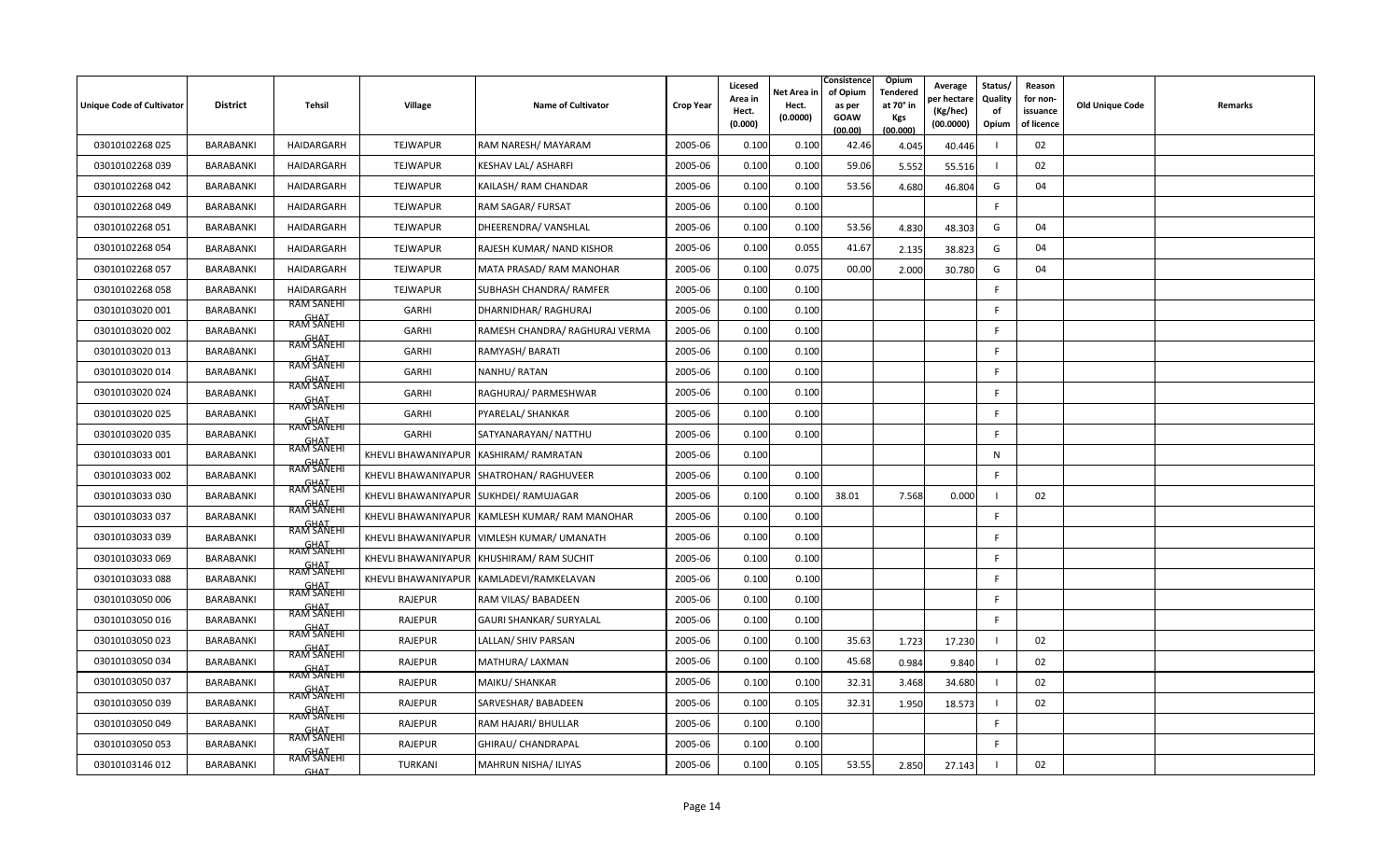| Unique Code of Cultivator | <b>District</b>  | Tehsil                                          | <b>Village</b>   | <b>Name of Cultivator</b>      | <b>Crop Year</b> | Licesed<br>Area in<br>Hect.<br>(0.000) | Net Area in<br>Hect.<br>(0.0000) | Consistence<br>of Opium<br>as per<br><b>GOAW</b><br>(00.00) | Opium<br>Tendered<br>at 70° in<br><b>Kgs</b><br>(00.000) | Average<br>er hectar<br>(Kg/hec)<br>(00.0000) | Status/<br>Quality<br>of<br>Opium | Reason<br>for non-<br>issuance<br>of licence | <b>Old Unique Code</b> | Remarks |
|---------------------------|------------------|-------------------------------------------------|------------------|--------------------------------|------------------|----------------------------------------|----------------------------------|-------------------------------------------------------------|----------------------------------------------------------|-----------------------------------------------|-----------------------------------|----------------------------------------------|------------------------|---------|
| 03010103146 022           | BARABANKI        | <b>RAM SANEHI</b>                               | TURKANI          | RAJ BAHADUR/ ESHWARDEEN        | 2005-06          | 0.100                                  | 0.105                            | 58.32                                                       | 2.450                                                    | 23.333                                        |                                   | 02                                           |                        |         |
| 03010103146029            | BARABANKI        | <b>GHAT</b><br>RAM SANEHI                       | TURKANI          | MUNNI DEVI/ RAJA RAM           | 2005-06          | 0.100                                  | 0.105                            | 61.69                                                       | 4.250                                                    | 40.476                                        |                                   | 02                                           |                        |         |
| 03010103146031            | BARABANKI        | RAM SANEHI                                      | TURKANI          | CHANDRABALI/ KALLU             | 2005-06          | 0.100                                  | 0.105                            | 68.46                                                       | 4.150                                                    | 39.524                                        |                                   | 02                                           |                        |         |
| 03010103146 033           | BARABANKI        | GHAT<br>RAM SANEHI<br><b>GHAT</b><br>RAM SANEHI | TURKANI          | <b>BHAGAUTI/ CHHEDI</b>        | 2005-06          | 0.100                                  | 0.105                            | 61.75                                                       | 5.210                                                    | 49.619                                        |                                   | 02                                           |                        |         |
| 03010103146 036           | BARABANKI        |                                                 | TURKANI          | MOHD HASAN/ GULAM JAFAR        | 2005-06          | 0.100                                  | 0.105                            | 59.67                                                       | 5.380                                                    | 51.248                                        |                                   | 02                                           |                        |         |
| 03010103146037            | BARABANKI        | GHAT<br>RAM SANEHI<br>RAM SANEHI                | TURKANI          | JAGANNATH/ SOHAN LAL           | 2005-06          | 0.100                                  | 0.105                            | 0.00                                                        | 5.220                                                    | 49.714                                        |                                   | 02                                           |                        |         |
| 03010103146038            | <b>BARABANKI</b> | <b>GHAT</b><br>RAM SANEHI                       | TURKANI          | NEHRU NISHA/ ILYYAAS           | 2005-06          | 0.100                                  | 0.105                            | 0.00                                                        | 5.150                                                    | 49.048                                        |                                   | 02                                           |                        |         |
| 03010103146039            | BARABANKI        | GHAT                                            | TURKANI          | SHIVPRSAD/ JAS KARAN           | 2005-06          | 0.100                                  | 0.100                            | 0.00                                                        | 4.250                                                    | 42.500                                        |                                   | 02                                           |                        |         |
| 03010207003 003           | <b>LUCKNOW</b>   | MOHANLALGANJ                                    | ADAMPUR NAUBASTA | CHHOTELAL/ BABURAM             | 2005-06          | 0.100                                  | 0.100                            |                                                             |                                                          |                                               | F.                                |                                              |                        |         |
| 03010207003 004           | <b>LUCKNOW</b>   | MOHANLALGANJ                                    | ADAMPUR NAUBASTA | <b>BHAGWAN DEI/ MATAI</b>      | 2005-06          | 0.100                                  | 0.100                            |                                                             |                                                          |                                               | F                                 |                                              |                        |         |
| 03010207003 006           | <b>LUCKNOW</b>   | MOHANLALGANJ                                    | ADAMPUR NAUBASTA | PUTTILAL/ RAMASRE              | 2005-06          | 0.100                                  | 0.100                            |                                                             |                                                          |                                               | F                                 |                                              |                        |         |
| 03010207003 012           | <b>LUCKNOW</b>   | MOHANLALGANJ                                    | ADAMPUR NAUBASTA | VINOD KUMAR/ SANGRAM SINGH     | 2005-06          | 0.100                                  | 0.100                            |                                                             |                                                          |                                               | F.                                |                                              |                        |         |
| 03010207003 017           | <b>LUCKNOW</b>   | MOHANLALGANJ                                    | ADAMPUR NAUBASTA | RAM KISHOR/ LAL BAHADUR        | 2005-06          | 0.100                                  | 0.100                            |                                                             |                                                          |                                               | -F                                |                                              |                        |         |
| 03010207003 018           | <b>LUCKNOW</b>   | MOHANLALGANJ                                    | ADAMPUR NAUBASTA | KAMLA DEVI/ RAM KHELAWAN       | 2005-06          | 0.100                                  | 0.100                            |                                                             |                                                          |                                               | E                                 |                                              |                        |         |
| 03010207003 020           | <b>LUCKNOW</b>   | MOHANLALGANJ                                    | ADAMPUR NAUBASTA | HARINAM SINGH/ LAL BAHADUR     | 2005-06          | 0.100                                  | 0.100                            |                                                             |                                                          |                                               | F.                                |                                              |                        |         |
| 03010207003 044           | <b>LUCKNOW</b>   | MOHANLALGANJ                                    | ADAMPUR NAUBASTA | <b>BHARAT SINGH/ BECHA LAL</b> | 2005-06          | 0.100                                  | 0.100                            |                                                             |                                                          |                                               | F                                 |                                              |                        |         |
| 03010207003 045           | <b>LUCKNOW</b>   | MOHANLALGANJ                                    | ADAMPUR NAUBASTA | RAMPAL/RAMLAL                  | 2005-06          | 0.100                                  | 0.100                            |                                                             |                                                          |                                               | F                                 |                                              |                        |         |
| 03010207003 046           | <b>LUCKNOW</b>   | MOHANLALGANJ                                    | ADAMPUR NAUBASTA | ANGAD/ AUSAN                   | 2005-06          | 0.100                                  | 0.100                            |                                                             |                                                          |                                               | E                                 |                                              |                        |         |
| 03010207003 047           | <b>LUCKNOW</b>   | MOHANLALGANJ                                    | ADAMPUR NAUBASTA | ASHOK KUMAR/ BIHARI LAL        | 2005-06          | 0.100                                  | 0.100                            |                                                             |                                                          |                                               | F                                 |                                              |                        |         |
| 03010207058 004           | <b>LUCKNOW</b>   | MOHANLALGANJ                                    | KASIMPUR         | RAJENDRA PRASAD/ PANNALAL      | 2005-06          | 0.100                                  | 0.100                            |                                                             |                                                          |                                               | F.                                |                                              |                        |         |
| 03010207058 009           | <b>LUCKNOW</b>   | MOHANLALGANJ                                    | KASIMPUR         | RAM SAJIWAN/ CHHANGALAL        | 2005-06          | 0.100                                  | 0.100                            |                                                             |                                                          |                                               | F.                                |                                              |                        |         |
| 03010207058 018           | <b>LUCKNOW</b>   | MOHANLALGANJ                                    | KASIMPUR         | HUKUMCHAND/ RAM LAKHAN         | 2005-06          | 0.100                                  | 0.020                            | 55.67                                                       | 1.238                                                    | 61.900                                        | G                                 |                                              |                        |         |
| 03010207058 020           | <b>LUCKNOW</b>   | MOHANLALGANJ                                    | KASIMPUR         | LAL BAHADUR/ MATA PRASAD       | 2005-06          | 0.100                                  | 0.050                            | 51.28                                                       | 2.673                                                    | 53.460                                        | G                                 |                                              |                        |         |
| 03010207058 021           | <b>LUCKNOW</b>   | MOHANLALGANJ                                    | <b>KASIMPUR</b>  | RAJESH KUMAR/ RADHELAL         | 2005-06          | 0.100                                  | 0.100                            |                                                             |                                                          |                                               | -F                                |                                              |                        |         |
| 03010207058 029           | <b>LUCKNOW</b>   | MOHANLALGANJ                                    | <b>KASIMPUR</b>  | RAMA/NANHE                     | 2005-06          | 0.100                                  | 0.100                            |                                                             |                                                          |                                               | F                                 |                                              |                        |         |
| 03010207058 037           | LUCKNOW          | MOHANLALGANJ                                    | <b>KASIMPUR</b>  | RAM SINGH/ PARMESHWARDEEN      | 2005-06          | 0.100                                  | 0.100                            |                                                             |                                                          |                                               | F.                                |                                              |                        |         |
| 03010207058 043           | <b>LUCKNOW</b>   | MOHANLALGANJ                                    | KASIMPUR         | RAM KUMAR/ PANNALAL            | 2005-06          | 0.100                                  | 0.100                            |                                                             |                                                          |                                               | F                                 |                                              |                        |         |
| 03010207060 003           | <b>LUCKNOW</b>   | MOHANLALGANJ                                    | KEVALI           | SHIV PRASAD/ KASHI PRASAD      | 2005-06          | 0.100                                  | 0.100                            |                                                             |                                                          |                                               | F                                 |                                              |                        |         |
| 03010207060 007           | <b>LUCKNOW</b>   | MOHANLALGANJ                                    | <b>KEVALI</b>    | SHIV VARAN/ TILAKRAM           | 2005-06          | 0.100                                  | 0.100                            |                                                             |                                                          |                                               | F                                 |                                              |                        |         |
| 03010207060 009           | <b>LUCKNOW</b>   | MOHANLALGANJ                                    | <b>KEVALI</b>    | AWADHLAL/ KHUSHIRAM            | 2005-06          | 0.100                                  | 0.100                            |                                                             |                                                          |                                               | F                                 |                                              |                        |         |
| 03010207060 011           | LUCKNOW          | MOHANLALGANJ                                    | KEVALI           | <b>BECHU/ RAM CHARAN</b>       | 2005-06          | 0.100                                  | 0.100                            |                                                             |                                                          |                                               | F.                                |                                              |                        |         |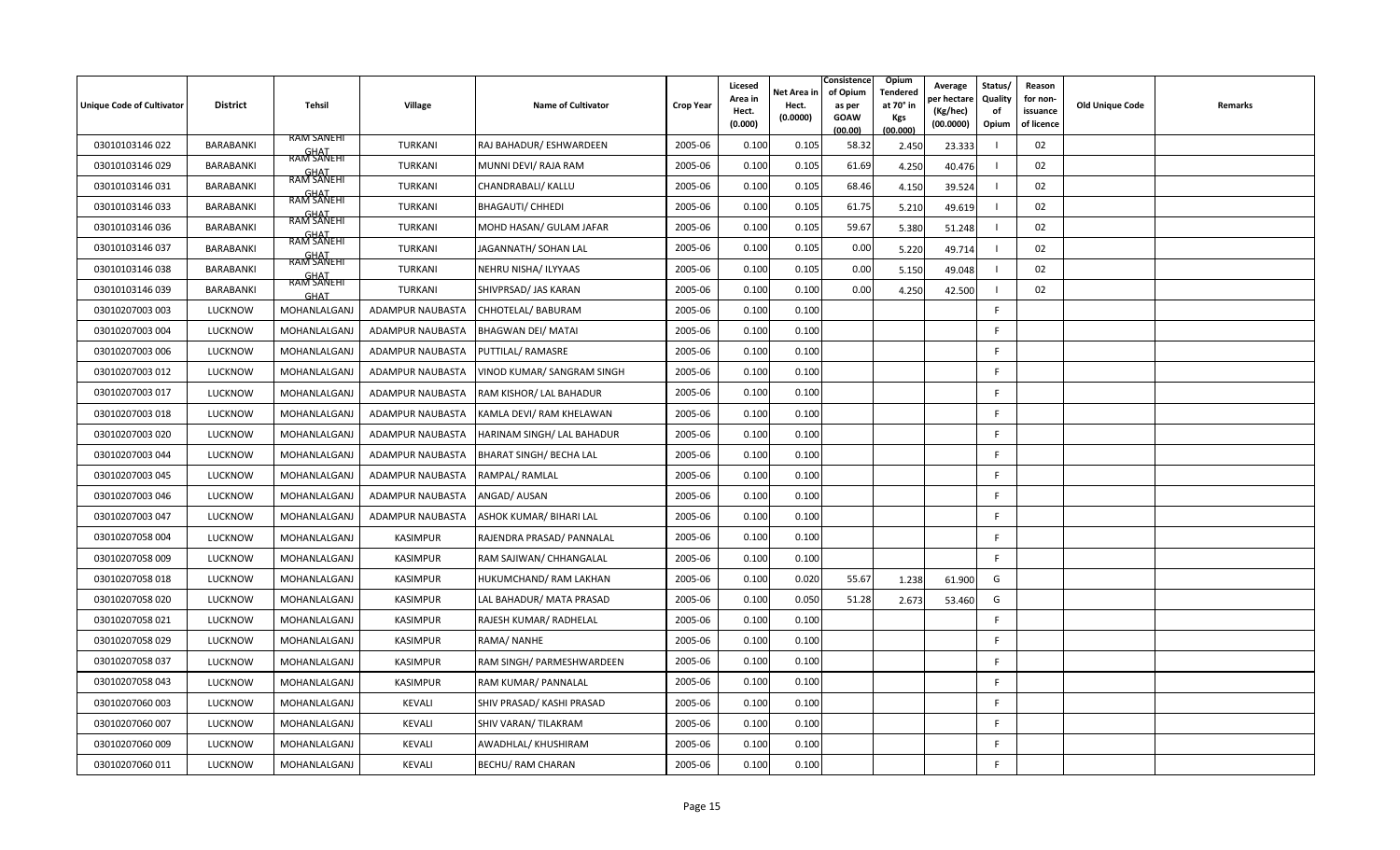| <b>Unique Code of Cultivator</b> | <b>District</b> | Tehsil        | Village                  | <b>Name of Cultivator</b>       | <b>Crop Year</b> | Licesed<br>Area in<br>Hect.<br>(0.000) | Net Area in<br>Hect.<br>(0.0000) | Consistence<br>Opium<br>of Opium<br>Tendered<br>at 70 $^{\circ}$ in<br>as per<br><b>GOAW</b><br><b>Kgs</b><br>(00.000)<br>(00.00) | Average<br>er hectar<br>(Kg/hec)<br>(00.0000) | Status/<br>Quality<br>of<br>Opium | Reason<br>for non-<br>issuance<br>of licence | <b>Old Unique Code</b> | Remarks |
|----------------------------------|-----------------|---------------|--------------------------|---------------------------------|------------------|----------------------------------------|----------------------------------|-----------------------------------------------------------------------------------------------------------------------------------|-----------------------------------------------|-----------------------------------|----------------------------------------------|------------------------|---------|
| 03010207060 013                  | <b>LUCKNOW</b>  | MOHANLALGANJ  | KEVALI                   | FAKEERE/RAM NARAYAN             | 2005-06          | 0.200                                  |                                  |                                                                                                                                   |                                               | N                                 |                                              |                        |         |
| 03010207060 028                  | <b>LUCKNOW</b>  | MOHANLALGANJ  | KEVALI                   | <b>CHHOTELAL/ HARI</b>          | 2005-06          | 0.100                                  | 0.100                            |                                                                                                                                   |                                               | E                                 |                                              |                        |         |
| 03010309002 001                  | SHAHJAHANPUR    | TILHAR        | DABHAURA                 | YASHPAL SINGH/MAHRAJ SINGH      | 2005-06          | 0.100                                  | 0.100                            |                                                                                                                                   |                                               |                                   |                                              |                        |         |
| 03010309002 004                  | SHAHJAHANPUR    | TILHAR        | DABHAURA                 | SHANTI DEVI/ SHRI RAM           | 2005-06          | 0.100                                  | 0.100                            |                                                                                                                                   |                                               | -F                                |                                              |                        |         |
| 03010309002 006                  | SHAHJAHANPUR    | TILHAR        | DABHAURA                 | MAHRAJ SINGH/KHANJAN SINGH      | 2005-06          | 0.100                                  | 0.100                            |                                                                                                                                   |                                               | F                                 |                                              |                        |         |
| 03010309002 016                  | SHAHJAHANPUR    | TILHAR        | DABHAURA                 | RAJPAL/ CHAMPAT                 | 2005-06          | 0.100                                  | 0.100                            |                                                                                                                                   |                                               | F                                 |                                              |                        |         |
| 03010309002 017                  | SHAHJAHANPUR    | TILHAR        | DABHAURA                 | <b>HANEEF/ NATTHU</b>           | 2005-06          | 0.100                                  | 0.100                            |                                                                                                                                   |                                               | E                                 |                                              |                        |         |
| 03010309002 053                  | SHAHJAHANPUR    | TILHAR        | DABHAURA                 | KRISHNPAL/ MAHARAJ SINGH        | 2005-06          | 0.100                                  | 0.100                            |                                                                                                                                   |                                               | <b>F</b>                          |                                              |                        |         |
| 03010309002 076                  | SHAHJAHANPUR    | TILHAR        | DABHAURA                 | RAMCHANDRA/ SUMER               | 2005-06          | 0.100                                  | 0.100                            | 41.22<br>1.721                                                                                                                    | 17.210                                        | G                                 | 04                                           |                        |         |
| 03010309013 009                  | SHAHJAHANPUR    | <b>TILHAR</b> | <b>DHIRPUR</b>           | RAM SHRI/ SHANKAR               | 2005-06          | 0.100                                  | 0.020                            | 49.14<br>1.250                                                                                                                    | 62.500                                        | G                                 |                                              |                        |         |
| 03010309013 025                  | SHAHJAHANPUR    | TILHAR        | <b>DHIRPUR</b>           | RAJARAM/ DEVIRAM                | 2005-06          | 0.100                                  | 0.035                            | 49.14<br>2.037                                                                                                                    | 58.200                                        | G                                 |                                              |                        |         |
| 03010309013 029                  | SHAHJAHANPUR    | TILHAR        | <b>DHIRPUR</b>           | RISHIPAL/DORILAL                | 2005-06          | 0.100                                  | 0.010                            | 72.07<br>0.902                                                                                                                    | 90.000                                        |                                   | 02                                           |                        |         |
| 03010309013 045                  | SHAHJAHANPUR    | TILHAR        | <b>DHIRPUR</b>           | NAWAB HASAN/ SUKKHI             | 2005-06          | 0.100                                  | 0.030                            | 73.55<br>2.491                                                                                                                    | 83.033                                        | G                                 |                                              |                        |         |
| 03010309013 046                  | SHAHJAHANPUR    | TILHAR        | <b>DHIRPUR</b>           | SONPAL/ HARIRAM                 | 2005-06          | 0.100                                  | 0.030                            | 57.49<br>2.178                                                                                                                    | 72.600                                        | G                                 |                                              |                        |         |
| 03010309013 056                  | SHAHJAHANPUR    | <b>TILHAR</b> | <b>DHIRPUR</b>           | MORPAL/ KRIPAL                  | 2005-06          | 0.100                                  | 0.060                            | 57.49<br>3.503                                                                                                                    | 58.383                                        | G                                 |                                              |                        |         |
| 03010309013 060                  | SHAHJAHANPUR    | TILHAR        | <b>DHIRPUR</b>           | DIWANRAM/ CHETRAM               | 2005-06          | 0.100                                  | 0.030                            | 56.01<br>2.120                                                                                                                    | 70.666                                        | G                                 |                                              |                        |         |
| 03010309013 068                  | SHAHJAHANPUR    | <b>TILHAR</b> | <b>DHIRPUR</b>           | SONPAL/ ANOKHE                  | 2005-06          | 0.100                                  | 0.010                            | 56.01<br>0.840                                                                                                                    | 84.000                                        | G                                 |                                              |                        |         |
| 03010309013081                   | SHAHJAHANPUR    | TILHAR        | <b>DHIRPUR</b>           | HARIRAM/ NANHELAL               | 2005-06          | 0.100                                  | 0.010                            | 56.01<br>1.826                                                                                                                    | 18.260                                        | G                                 | 04                                           |                        |         |
| 03010309013 099                  | SHAHJAHANPUR    | TILHAR        | <b>DHIRPUR</b>           | LEKHRAJ/ BHAMMAN                | 2005-06          | 0.100                                  | 0.050                            | 51.96<br>2.933                                                                                                                    | 58.660                                        | G                                 |                                              |                        |         |
| 03010309013 119                  | SHAHJAHANPUR    | <b>TILHAR</b> | <b>DHIRPUR</b>           | RAKSH PAL/ JALIM                | 2005-06          | 0.100                                  | 0.040                            | 41.62<br>1.636                                                                                                                    | 40.900                                        | G                                 | 04                                           |                        |         |
| 03010309013 121                  | SHAHJAHANPUR    | TILHAR        | <b>DHIRPUR</b>           | RAJVEER/ SHYAMLAL               | 2005-06          | 0.100                                  | 0.025                            | 73.55<br>2.168                                                                                                                    | 86.720                                        | G                                 |                                              |                        |         |
| 03010309013 143                  | SHAHJAHANPUR    | TILHAR        | <b>DHIRPUR</b>           | RISHIPAL/ HARPRASAD             | 2005-06          | 0.100                                  | 0.010                            | 53.51<br>0.803                                                                                                                    | 80.300                                        | G                                 |                                              |                        |         |
| 03010309013 147                  | SHAHJAHANPUR    | TILHAR        | <b>DHIRPUR</b>           | <b>VIKRAM/ KALLU</b>            | 2005-06          | 0.100                                  | 0.055                            | 41.55<br>2.980                                                                                                                    | 54.181                                        | G                                 |                                              |                        |         |
| 03010309013 149                  | SHAHJAHANPUR    | <b>TILHAR</b> | <b>DHIRPUR</b>           | JAGDISH/ CHETRAM                | 2005-06          | 0.100                                  | 0.045                            | 57.49<br>2.722                                                                                                                    | 60.488                                        | G                                 |                                              |                        |         |
| 03010310021 028                  | SHAHJAHANPUR    | JALALABAD     | <b>CHAURA BAGAR KHET</b> | VINAY KUMAR MISHRA/ SUNDAR LAL  | 2005-06          | 0.100                                  | 0.100                            |                                                                                                                                   |                                               | E                                 |                                              |                        |         |
| 03010310021 035                  | SHAHJAHANPUR    | JALALABAD     | <b>CHAURA BAGAR KHET</b> | NABI SHER/ FATEH SHER KHAN      | 2005-06          | 0.100                                  | 0.105                            |                                                                                                                                   |                                               | -F                                |                                              |                        |         |
| 03010310021 038                  | SHAHJAHANPUR    | JALALABAD     | <b>CHAURA BAGAR KHET</b> | MAAN SINGH/ DHARMJEET           | 2005-06          | 0.100                                  | 0.100                            |                                                                                                                                   |                                               | F                                 |                                              |                        |         |
| 03010310021 054                  | SHAHJAHANPUR    | JALALABAD     | CHAURA BAGAR KHET        | SURESH SINGH/ MUNSHI SINGH      | 2005-06          | 0.100                                  | 0.100                            |                                                                                                                                   |                                               | E                                 |                                              |                        |         |
| 03010310021 058                  | SHAHJAHANPUR    | JALALABAD     | <b>CHAURA BAGAR KHET</b> | KAMLESH CHAND/ RAM BHAROSE      | 2005-06          | 0.100                                  | 0.100                            |                                                                                                                                   |                                               | -F                                |                                              |                        |         |
| 03010310021 070                  | SHAHJAHANPUR    | JALALABAD     | <b>CHAURA BAGAR KHET</b> | <b>DIWARI/ BHAGGA</b>           | 2005-06          | 0.100                                  | 0.105                            |                                                                                                                                   |                                               | E                                 |                                              |                        |         |
| 03010310021 085                  | SHAHJAHANPUR    | JALALABAD     | <b>CHAURA BAGAR KHET</b> | <b>PHOOL SINGH/ RAM BHAROSE</b> | 2005-06          | 0.100                                  | 0.095                            | 00.00<br>5.950                                                                                                                    | 62.632                                        |                                   | 02                                           |                        |         |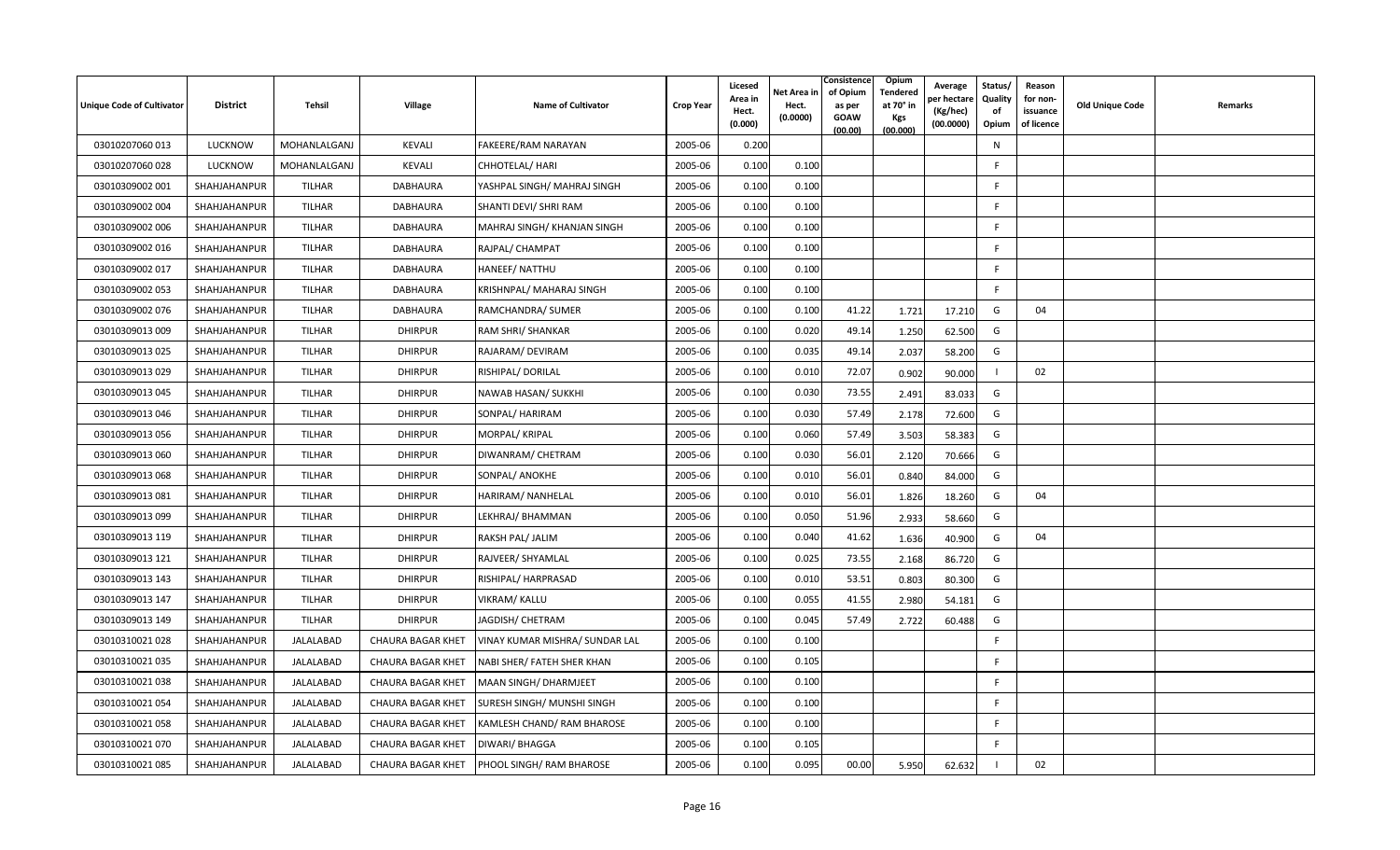| Unique Code of Cultivator | <b>District</b> | Tehsil           | <b>Village</b>           | <b>Name of Cultivator</b>      | <b>Crop Year</b> | Licesed<br>Area in<br>Hect.<br>(0.000) | Net Area in<br>Hect.<br>(0.0000) | Consistence<br>of Opium<br>as per<br><b>GOAW</b><br>(00.00) | Opium<br>Tendered<br>at 70 $^{\circ}$ in<br><b>Kgs</b><br>(00.000) | Average<br>วer hectarง<br>(Kg/hec)<br>(00.0000) | Status/<br>Quality<br>of<br>Opium | Reason<br>for non-<br>issuance<br>of licence | <b>Old Unique Code</b> | Remarks |
|---------------------------|-----------------|------------------|--------------------------|--------------------------------|------------------|----------------------------------------|----------------------------------|-------------------------------------------------------------|--------------------------------------------------------------------|-------------------------------------------------|-----------------------------------|----------------------------------------------|------------------------|---------|
| 03010310021 086           | SHAHJAHANPUR    | <b>JALALABAD</b> | <b>CHAURA BAGAR KHET</b> | PARMAI/ DHARAM PAL             | 2005-06          | 0.100                                  | 0.095                            | 00.00                                                       | 5.850                                                              | 61.579                                          |                                   | 02                                           |                        |         |
| 03010310021 087           | SHAHJAHANPUR    | JALALABAD        | <b>CHAURA BAGAR KHET</b> | NANHI BITIYA/ RAGHUNATH        | 2005-06          | 0.100                                  | 0.105                            | 00.00                                                       | 4.150                                                              | 39.524                                          |                                   | 02                                           |                        |         |
| 03010310021088            | SHAHJAHANPUR    | JALALABAD        | CHAURA BAGAR KHET        | JAGAN/ LOCHAN                  | 2005-06          | 0.100                                  | 0.100                            | 31.79                                                       | 2.578                                                              | 25.780                                          |                                   | 02                                           |                        |         |
| 03010310021 089           | SHAHJAHANPUR    | JALALABAD        | <b>CHAURA BAGAR KHET</b> | SANT KISHORE/ GANGA CHARAN     | 2005-06          | 0.100                                  | 0.100                            | 56.01                                                       | 6.764                                                              | 67.640                                          | G                                 |                                              |                        |         |
| 03010310021 090           | SHAHJAHANPUR    | JALALABAD        | <b>CHAURA BAGAR KHET</b> | VED RAM / RAM VILASH           | 2005-06          | 0.100                                  | 0.095                            | 39.53                                                       | 4.467                                                              | 47.021                                          | G                                 | 04                                           |                        |         |
| 03010310021 091           | SHAHJAHANPUR    | JALALABAD        | <b>CHAURA BAGAR KHET</b> | <b>BENI RAM/ PRASADI</b>       | 2005-06          | 0.100                                  | 0.100                            | 00.00                                                       | 5.250                                                              | 52.500                                          |                                   | 02                                           |                        |         |
| 03010310021 092           | SHAHJAHANPUR    | JALALABAD        | <b>CHAURA BAGAR KHET</b> | RAM VILASH/ LOCHAN             | 2005-06          | 0.100                                  | 0.095                            | 38.51                                                       | 4.254                                                              | 44.779                                          | G                                 | 04                                           |                        |         |
| 03010310021 093           | SHAHJAHANPUR    | JALALABAD        | <b>CHAURA BAGAR KHET</b> | RAMPAL/ GULATI                 | 2005-06          | 0.100                                  | 0.100                            |                                                             |                                                                    |                                                 | F.                                |                                              |                        |         |
| 03010310021 094           | SHAHJAHANPUR    | JALALABAD        | <b>CHAURA BAGAR KHET</b> | UMESH CHANDRA / CHANDRA SEN    | 2005-06          | 0.100                                  | 0.100                            |                                                             |                                                                    |                                                 | F                                 |                                              |                        |         |
| 03010310021 095           | SHAHJAHANPUR    | <b>JALALABAD</b> | <b>CHAURA BAGAR KHET</b> | BITANA / TOTA RAM              | 2005-06          | 0.100                                  | 0.100                            |                                                             |                                                                    |                                                 | F                                 |                                              |                        |         |
| 03010310021 096           | SHAHJAHANPUR    | JALALABAD        | <b>CHAURA BAGAR KHET</b> | GAJRAJ/ SANWALA                | 2005-06          | 0.100                                  | 0.100                            |                                                             |                                                                    |                                                 | F                                 |                                              |                        |         |
| 03010310021 097           | SHAHJAHANPUR    | JALALABAD        | <b>CHAURA BAGAR KHET</b> | OMKAR/ JADDU                   | 2005-06          | 0.100                                  | 0.100                            |                                                             |                                                                    |                                                 | F                                 |                                              |                        |         |
| 03010310021 098           | SHAHJAHANPUR    | JALALABAD        | <b>CHAURA BAGAR KHET</b> | MAHESH SINGH/ SHIV MANGAL      | 2005-06          | 0.100                                  | 0.100                            |                                                             |                                                                    |                                                 | F                                 |                                              |                        |         |
| 03010310065 028           | SHAHJAHANPUR    | JALALABAD        | MANJHA                   | RAM SHARAN/ KALIKA PRASAD      | 2005-06          | 0.100                                  | 0.095                            | 61.42                                                       | 4.839                                                              | 50.937                                          | G                                 |                                              |                        |         |
| 03010310065 038           | SHAHJAHANPUR    | JALALABAD        | MANJHA                   | <b>BALJEET/ CHOKHE</b>         | 2005-06          | 0.100                                  | 0.095                            | 64.67                                                       | 5.562                                                              | 58.547                                          | G                                 |                                              |                        |         |
| 03010310065 041           | SHAHJAHANPUR    | JALALABAD        | MANJHA                   | DWARIKA/ BUDDHUPAL             | 2005-06          | 0.100                                  | 0.100                            | 61.50                                                       | 5.007                                                              | 50.070                                          | G                                 |                                              |                        |         |
| 03010310065 045           | SHAHJAHANPUR    | JALALABAD        | MANJHA                   | RAMVEER/ KHEMKARAN             | 2005-06          | 0.100                                  | 0.090                            | 64.67                                                       | 5.313                                                              | 59.033                                          | G                                 |                                              |                        |         |
| 03010310065 055           | SHAHJAHANPUR    | JALALABAD        | MANJHA                   | PREMPAL/ SHRI RAM              | 2005-06          | 0.100                                  | 0.095                            | 40.07                                                       | 3.339                                                              | 35.147                                          | G                                 | 04                                           |                        |         |
| 03010310065 066           | SHAHJAHANPUR    | JALALABAD        | MANJHA                   | MAHENDRA SINGH/ RAM PRASAD     | 2005-06          | 0.100                                  | 0.100                            | 54.93                                                       | 1.077                                                              | 10.777                                          |                                   | 02                                           |                        |         |
| 03010310065 089           | SHAHJAHANPUR    | JALALABAD        | MANJHA                   | MAHESH CHANDRA/ HEMMA          | 2005-06          | 0.100                                  | 0.100                            |                                                             |                                                                    |                                                 | F.                                |                                              |                        |         |
| 03010310065 090           | SHAHJAHANPUR    | JALALABAD        | MANJHA                   | RAMBABU/ BAHADUR               | 2005-06          | 0.100                                  | 0.095                            | 40.47                                                       | 1.896                                                              | 19.958                                          | G                                 | 04                                           |                        |         |
| 03010310065 113           | SHAHJAHANPUR    | JALALABAD        | MANJHA                   | LALCHAND/ RAM DAYAL            | 2005-06          | 0.100                                  | 0.100                            |                                                             |                                                                    |                                                 | F.                                |                                              |                        |         |
| 03010310065 141           | SHAHJAHANPUR    | JALALABAD        | MANJHA                   | SURESH CHANDRA/ RAM PRASAD     | 2005-06          | 0.100                                  | 0.090                            |                                                             |                                                                    |                                                 | F                                 |                                              |                        |         |
| 03010310088 001           | SHAHJAHANPUR    | JALALABAD        | SAHABGANJ                | LAUNG SHRI/ RAM SINGH          | 2005-06          | 0.100                                  | 0.100                            | 58.42                                                       | 5.387                                                              | 53.870                                          | G                                 |                                              |                        |         |
| 03010310088 004           | SHAHJAHANPUR    | JALALABAD        | SAHABGANJ                | RAMESHWAR/TOLERAM              | 2005-06          | 0.100                                  | 0.095                            | 64.67                                                       | 4.896                                                              | 51.537                                          | G                                 |                                              |                        |         |
| 03010310088 005           | SHAHJAHANPUR    | JALALABAD        | SAHABGANJ                | VISHRAM/ BIHARILAL             | 2005-06          | 0.100                                  | 0.100                            | 58.42                                                       | 5.303                                                              | 53.030                                          | G                                 |                                              |                        |         |
| 03010310088 009           | SHAHJAHANPUR    | JALALABAD        | SAHABGANJ                | <b>BABU RAM/ MEDAI</b>         | 2005-06          | 0.100                                  | 0.100                            |                                                             |                                                                    |                                                 | F.                                |                                              |                        |         |
| 03010310088 013           | SHAHJAHANPUR    | JALALABAD        | SAHABGANJ                | <b>BHARAT SINGH/ RAM SINGH</b> | 2005-06          | 0.100                                  | 0.095                            | 64.67                                                       | 5.409                                                              | 56.937                                          | G                                 |                                              |                        |         |
| 03010310088 014           | SHAHJAHANPUR    | JALALABAD        | SAHABGANJ                | HANSRAJ/ RAM SINGH             | 2005-06          | 0.100                                  | 0.095                            | 68.53                                                       | 5.654                                                              | 59.516                                          | G                                 |                                              |                        |         |
| 03010310088 016           | SHAHJAHANPUR    | JALALABAD        | SAHABGANJ                | RAM LAL / BALDEV               | 2005-06          | 0.100                                  | 0.105                            | 42.03                                                       | 0.674                                                              | 6.419                                           |                                   | 02                                           |                        |         |
| 03010310088 021           | SHAHJAHANPUR    | JALALABAD        | SAHABGANJ                | MANOJ KUMAR/ NANHE LAL         | 2005-06          | 0.100                                  | 0.100                            | 21.68                                                       | 0.320                                                              | 3.200                                           |                                   | 02                                           |                        |         |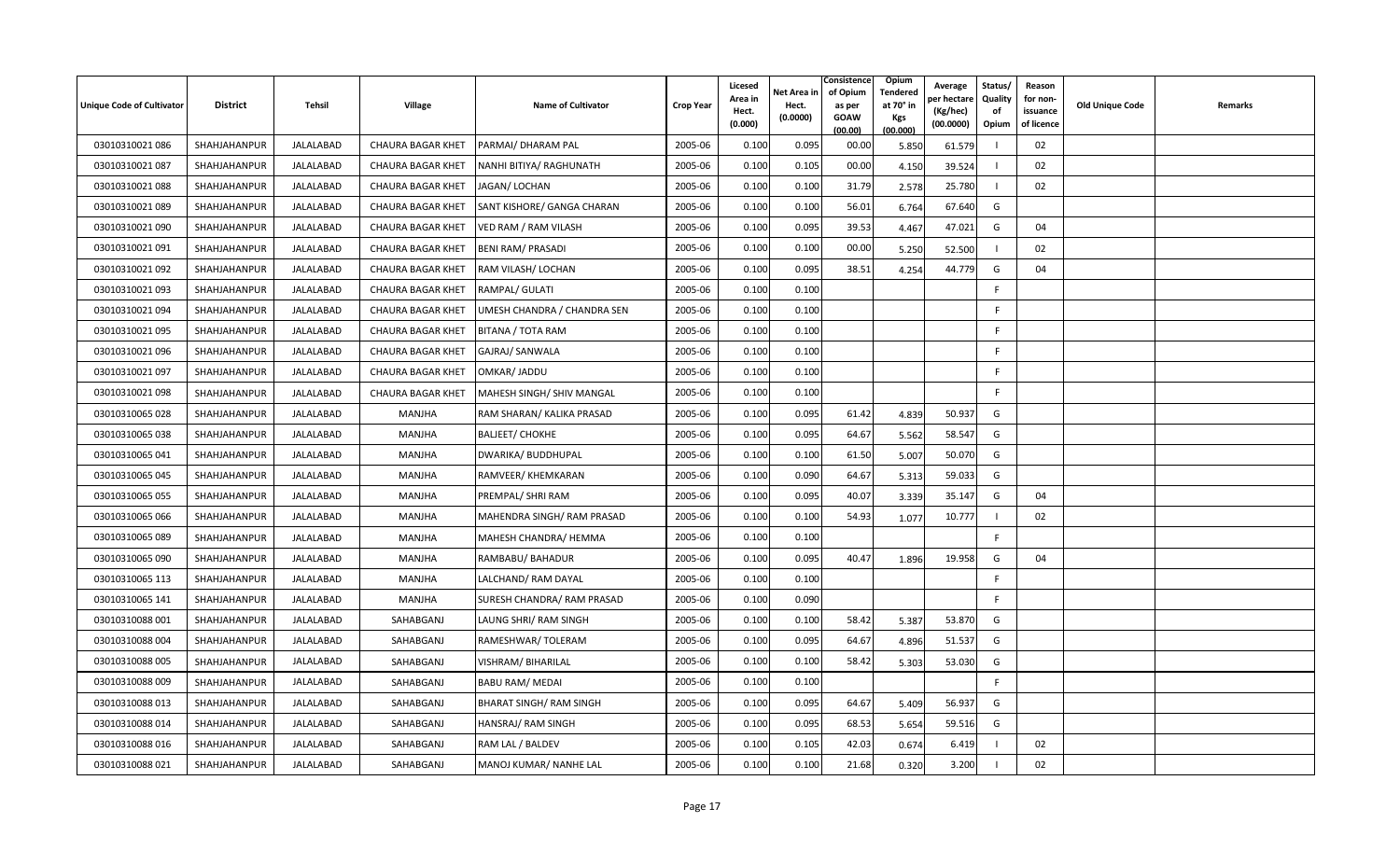| Unique Code of Cultivator | <b>District</b> | Tehsil        | <b>Village</b>        | <b>Name of Cultivator</b>        | <b>Crop Year</b> | Licesed<br>Area in<br>Hect.<br>(0.000) | Net Area in<br>Hect.<br>(0.0000) | Consistence<br>of Opium<br>as per<br><b>GOAW</b><br>(00.00) | Opium<br>Tendered<br>at 70 $^{\circ}$ in<br><b>Kgs</b><br>(00.000) | Average<br>er hectar<br>(Kg/hec)<br>(00.0000) | Status/<br>Quality<br>of<br>Opium | Reason<br>for non-<br>issuance<br>of licence | <b>Old Unique Code</b> | Remarks |
|---------------------------|-----------------|---------------|-----------------------|----------------------------------|------------------|----------------------------------------|----------------------------------|-------------------------------------------------------------|--------------------------------------------------------------------|-----------------------------------------------|-----------------------------------|----------------------------------------------|------------------------|---------|
| 03010310088 022           | SHAHJAHANPUR    | JALALABAD     | SAHABGANJ             | RUKHMANI/ MAKRAND                | 2005-06          | 0.100                                  | 0.095                            | 48.28                                                       | 4.113                                                              | 43.295                                        | G                                 | 04                                           |                        |         |
| 03010310088 027           | SHAHJAHANPUR    | JALALABAD     | SAHABGANJ             | RAM RAHEES/ NATTHULAL            | 2005-06          | 0.100                                  | 0.095                            | 37.24                                                       | 2.508                                                              | 27.158                                        |                                   | 02                                           |                        |         |
| 03010310088 034           | SHAHJAHANPUR    | JALALABAD     | SAHABGANJ             | ANIL KUMAR SINGH/ RAM BHAJAN LAL | 2005-06          | 0.100                                  | 0.100                            | 51.96                                                       | 5.312                                                              | 53.120                                        | G                                 |                                              |                        |         |
| 03010310088 037           | SHAHJAHANPUR    | JALALABAD     | SAHABGANJ             | RUP SINGH/ JHABBU SINGH          | 2005-06          | 0.100                                  | 0.100                            | 45.090                                                      | 3.393                                                              | 33.930                                        |                                   | 02                                           |                        |         |
| 03010411016 004           | <b>BADAUN</b>   | <b>BADAUN</b> | <b>ISLAMGANJ</b>      | PHOOLAN DEVI/ BANKAELAL          | 2005-06          | 0.100                                  | 0.100                            | 00.00                                                       | 2.680                                                              | 26.800                                        |                                   | 02                                           |                        |         |
| 03010411016 007           | <b>BADAUN</b>   | <b>BADAUN</b> | <b>ISLAMGANJ</b>      | MUNNI DEVI/ PYARE LAL            | 2005-06          | 0.100                                  | 0.105                            | 61.12                                                       | 5.730                                                              | 54.571                                        |                                   | 02                                           |                        |         |
| 03010411016 009           | <b>BADAUN</b>   | <b>BADAUN</b> | <b>ISLAMGANJ</b>      | ASHARAM/ MUNSHI RAM              | 2005-06          | 0.100                                  | 0.105                            | 56.21                                                       | 0.290                                                              | 2.762                                         |                                   | 02                                           |                        |         |
| 03010411016028            | <b>BADAUN</b>   | <b>BADAUN</b> | <b>ISLAMGANJ</b>      | <b>BRIJPAL/ BHEEMSEN</b>         | 2005-06          | 0.100                                  | 0.100                            | 59.00                                                       | 3.840                                                              | 38.400                                        |                                   | 02                                           |                        |         |
| 03010411016 032           | BADAUN          | <b>BADAUN</b> | ISLAMGANJ             | ANTRAM/ SEWARAM                  | 2005-06          | 0.100                                  | 0.100                            | 61.48                                                       | 6.290                                                              | 62.900                                        |                                   | 02                                           |                        |         |
| 03010411016 040           | <b>BADAUN</b>   | <b>BADAUN</b> | <b>ISLAMGANJ</b>      | SUKHPAL/ PYARELAL                | 2005-06          | 0.100                                  | 0.100                            | 56.21                                                       | 5.600                                                              | 56.000                                        |                                   | 02                                           |                        |         |
| 03010411020 001           | BADAUN          | <b>BADAUN</b> | <b>KHASPUR GOTIYA</b> | ESHWARI/ JI SUKH                 | 2005-06          | 0.100                                  | 0.095                            | 49.06                                                       | 5.550                                                              | 58.421                                        | G                                 |                                              |                        |         |
| 03010411020 003           | <b>BADAUN</b>   | <b>BADAUN</b> | <b>KHASPUR GOTIYA</b> | <b>GOKARAN/ SHIV CHARAN</b>      | 2005-06          | 0.100                                  | 0.100                            | 59.00                                                       | 5.150                                                              | 51.500                                        | G                                 |                                              |                        |         |
| 03010411020 016           | <b>BADAUN</b>   | <b>BADAUN</b> | <b>KHASPUR GOTIYA</b> | BHAWANI/ JHAMMAN                 | 2005-06          | 0.100                                  | 0.100                            | 00.00                                                       | 2.410                                                              | 24.100                                        | G                                 | 04                                           |                        |         |
| 03010411020 022           | <b>BADAUN</b>   | <b>BADAUN</b> | <b>KHASPUR GOTIYA</b> | JAUHARI/ TOTA RAM                | 2005-06          | 0.100                                  | 0.100                            | 31.74                                                       | 2.740                                                              | 27.400                                        |                                   | 02                                           |                        |         |
| 03010411023 003           | <b>BADAUN</b>   | <b>BADAUN</b> | KUWATANDA             | CHANDRAPAL/ ICCHHARAM            | 2005-06          | 0.100                                  | 0.100                            | 66.33                                                       | 5.410                                                              | 54.100                                        | G                                 |                                              |                        |         |
| 03010411023 007           | BADAUN          | <b>BADAUN</b> | KUWATANDA             | BHAGWAN DAS/ NARAYAN             | 2005-06          | 0.100                                  | 0.100                            | 53.32                                                       | 5.460                                                              | 54.600                                        |                                   | 02                                           |                        |         |
| 03010411023 010           | <b>BADAUN</b>   | <b>BADAUN</b> | KUWATANDA             | RAM AUTAR/ MEDHAI                | 2005-06          | 0.100                                  | 0.100                            | 56.12                                                       | 5.800                                                              | 58.000                                        | G                                 |                                              |                        |         |
| 03010411023 012           | BADAUN          | <b>BADAUN</b> | KUWATANDA             | RAMESHWAR/ BABURAM               | 2005-06          | 0.100                                  | 0.100                            | 61.12                                                       | 5.430                                                              | 54.300                                        | G                                 |                                              |                        |         |
| 03010411030 001           | <b>BADAUN</b>   | <b>BADAUN</b> | MOGAR KI GOTIA        | <b>DEV DUTT</b>                  | 2005-06          | 0.100                                  | 0.100                            | 59.00                                                       | 0.340                                                              | 3.400                                         | G                                 | 04                                           |                        |         |
| 03010411030 003           | <b>BADAUN</b>   | <b>BADAUN</b> | MOGAR KI GOTIA        | NATTHULAL/ NANDLAL               | 2005-06          | 0.100                                  | 0.095                            | 60.20                                                       | 5.100                                                              | 53.684                                        | G                                 |                                              |                        |         |
| 03010411030 004           | BADAUN          | <b>BADAUN</b> | MOGAR KI GOTIA        | SMT MUNNU/ BHAGWANT              | 2005-06          | 0.100                                  | 0.095                            | 61.12                                                       | 5.310                                                              | 55.895                                        | G                                 |                                              |                        |         |
| 03010411030 012           | <b>BADAUN</b>   | <b>BADAUN</b> | MOGAR KI GOTIA        | RAMSINGH/ PYARELAL               | 2005-06          | 0.100                                  | 0.095                            | 00.00                                                       | 2.650                                                              | 58.888                                        | G                                 |                                              |                        |         |
| 03010411030 018           | <b>BADAUN</b>   | <b>BADAUN</b> | MOGAR KI GOTIA        | RAJPAL/ SHANKAR                  | 2005-06          | 0.100                                  | 0.100                            | 56.93                                                       | 5.230                                                              | 52.300                                        | G                                 |                                              |                        |         |
| 03010411030 028           | <b>BADAUN</b>   | <b>BADAUN</b> | MOGAR KI GOTIA        | HARPAL/NATTHU                    | 2005-06          | 0.100                                  | 0.095                            | 57.27                                                       | 5.350                                                              | 56.316                                        | G                                 |                                              |                        |         |
| 03010411030 038           | <b>BADAUN</b>   | <b>BADAUN</b> | MOGAR KI GOTIA        | MOHANLAL/ MANGLI                 | 2005-06          | 0.100                                  | 0.095                            | 61.12                                                       | 4.470                                                              | 47.053                                        | G                                 | 04                                           |                        |         |
| 03010411030043            | <b>BADAUN</b>   | <b>BADAUN</b> | MOGAR KI GOTIA        | DULAR SINGH/ BHAGWANT            | 2005-06          | 0.100                                  | 0.095                            | 62.97                                                       | 5.450                                                              | 57.368                                        | G                                 |                                              |                        |         |
| 03010411030 047           | BADAUN          | <b>BADAUN</b> | MOGAR KI GOTIA        | TRIVENI/ TEEKARAM                | 2005-06          | 0.100                                  | 0.100                            | 44.59                                                       | 0.630                                                              | 6.300                                         | G                                 | 04                                           |                        |         |
| 03010411030 049           | BADAUN          | <b>BADAUN</b> | MOGAR KI GOTIA        | MOHANLAL/ ASHARAM                | 2005-06          | 0.100                                  | 0.100                            | 00.00                                                       | 5.870                                                              | 58.700                                        | G                                 |                                              |                        |         |
| 03010411030 061           | BADAUN          | <b>BADAUN</b> | MOGAR KI GOTIA        | RAJARAM/KEHARI                   | 2005-06          | 0.100                                  | 0.095                            | 62.47                                                       | 5.400                                                              | 56.842                                        | G                                 |                                              |                        |         |
| 03010411063 002           | <b>BADAUN</b>   | <b>BADAUN</b> | <b>KATINNA</b>        | KHANDAREE/ MOHAN                 | 2005-06          | 0.100                                  | 0.095                            | 00.00                                                       | 2.650                                                              | 27.895                                        |                                   | 02                                           |                        |         |
| 03010411063 005           | <b>BADAUN</b>   | <b>BADAUN</b> | <b>KATINNA</b>        | HUKUM SINGH/ BHOLARAM            | 2005-06          | 0.100                                  | 0.095                            | 48.51                                                       | 4.290                                                              | 45.158                                        |                                   | 02                                           |                        |         |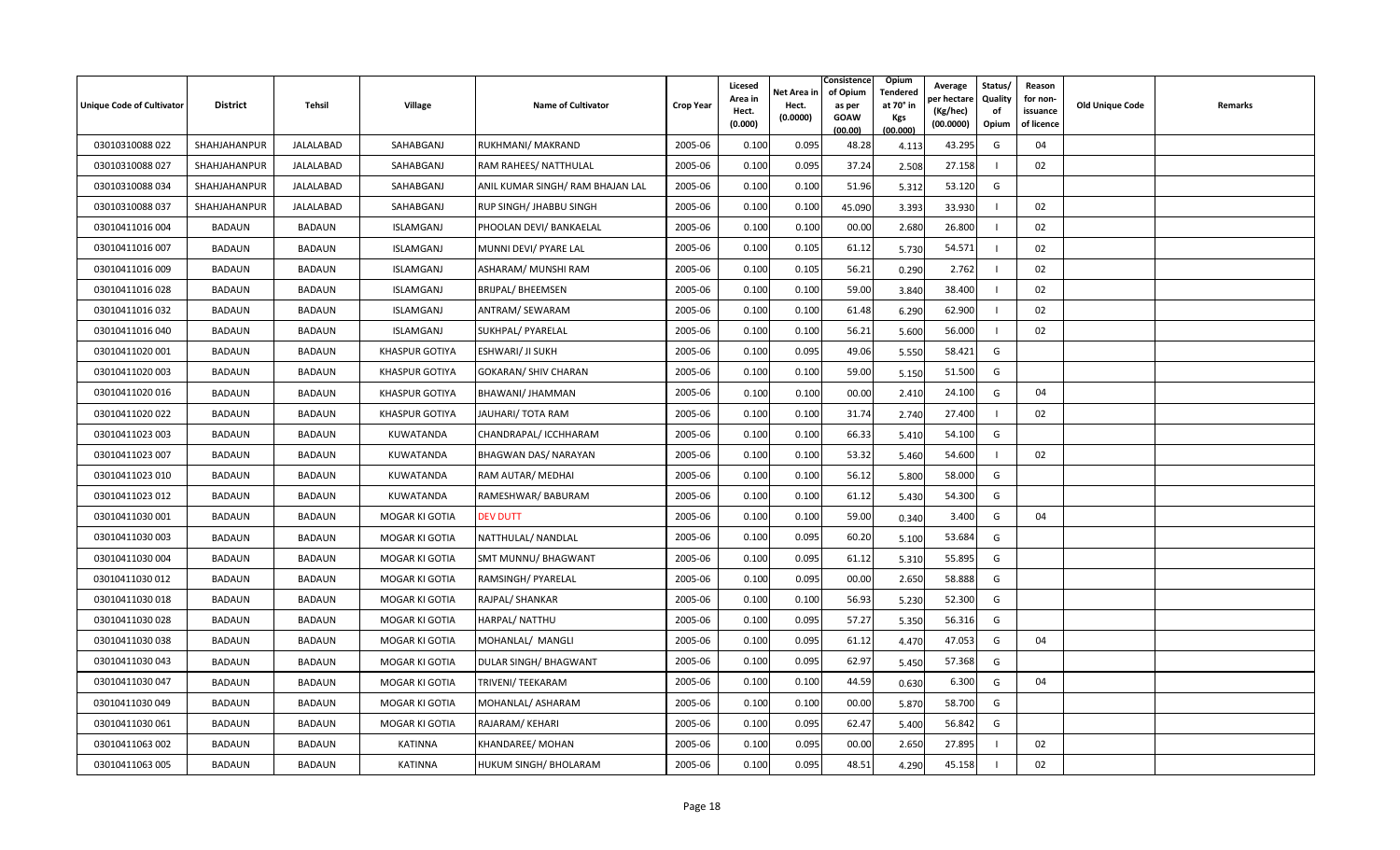| <b>Unique Code of Cultivator</b> | <b>District</b> | Tehsil        | <b>Village</b>     | <b>Name of Cultivator</b>    | <b>Crop Year</b> | Licesed<br>Area in<br>Hect.<br>(0.000) | Net Area in<br>Hect.<br>(0.0000) | Consistence<br>of Opium<br>as per<br><b>GOAW</b><br>(00.00) | <b>Opium</b><br>Tendered<br>at 70° in<br><b>Kgs</b><br>(00.000) | Average<br>er hectar<br>(Kg/hec)<br>(00.0000) | Status/<br>Quality<br>of<br>Opium | Reason<br>for non-<br>issuance<br>of licence | Old Unique Code | Remarks |
|----------------------------------|-----------------|---------------|--------------------|------------------------------|------------------|----------------------------------------|----------------------------------|-------------------------------------------------------------|-----------------------------------------------------------------|-----------------------------------------------|-----------------------------------|----------------------------------------------|-----------------|---------|
| 03010411063 007                  | <b>BADAUN</b>   | <b>BADAUN</b> | KATINNA            | MAHIPAL/ JHAU                | 2005-06          | 0.100                                  | 0.100                            | 00.00                                                       | 3.390                                                           | 33.900                                        | G                                 | 04                                           |                 |         |
| 03010411063 008                  | BADAUN          | <b>BADAUN</b> | <b>KATINNA</b>     | CHHATRAPAL/ INDAR            | 2005-06          | 0.100                                  | 0.100                            | 00.00                                                       | 3.600                                                           | 36.000                                        | G                                 | 04                                           |                 |         |
| 03010411063 009                  | <b>BADAUN</b>   | <b>BADAUN</b> | <b>KATINNA</b>     | SMT RAM RATI/ SHANKAR LAL    | 2005-06          | 0.100                                  | 0.100                            | 56.21                                                       | 4.990                                                           | 49.900                                        |                                   | 02                                           |                 |         |
| 03010411063 013                  | BADAUN          | <b>BADAUN</b> | <b>KATINNA</b>     | ROOPRAM/LAKHAN               | 2005-06          | 0.100                                  | 0.095                            | 49.12                                                       | 3.100                                                           | 32.632                                        | G                                 | 04                                           |                 |         |
| 03010411063 015                  | <b>BADAUN</b>   | <b>BADAUN</b> | <b>KATINNA</b>     | SHRIPAL/ DHAN SINGH          | 2005-06          | 0.100                                  | 0.105                            |                                                             |                                                                 |                                               | F                                 |                                              |                 |         |
| 03010411063 016                  | <b>BADAUN</b>   | <b>BADAUN</b> | KATINNA            | NATHULAL/BHEEKHAM            | 2005-06          | 0.100                                  | 0.095                            |                                                             |                                                                 |                                               | F                                 |                                              |                 |         |
| 03010411063 020                  | <b>BADAUN</b>   | <b>BADAUN</b> | KATINNA            | RAMVEER/ ROSHANLAL           | 2005-06          | 0.100                                  | 0.105                            |                                                             |                                                                 |                                               | E                                 |                                              |                 |         |
| 03010411063 021                  | <b>BADAUN</b>   | <b>BADAUN</b> | <b>KATINNA</b>     | RAMASHANKAR/ MATARULAL       | 2005-06          | 0.100                                  |                                  |                                                             |                                                                 |                                               | N                                 |                                              |                 |         |
| 03010411064 001                  | BADAUN          | <b>BADAUN</b> | <b>KOTHI NAGLA</b> | <b>BHEEM SINGH/ MOHANLAL</b> | 2005-06          | 0.100                                  | 0.100                            | 56.21                                                       | 5.280                                                           | 52.800                                        | G                                 |                                              |                 |         |
| 03010411064 005                  | <b>BADAUN</b>   | <b>BADAUN</b> | KOTHI NAGLA        | RAMKALI/ UDDHO               | 2005-06          | 0.100                                  | 0.060                            | 59.00                                                       | 3.050                                                           | 50.833                                        | G                                 |                                              |                 |         |
| 03010411064 007                  | <b>BADAUN</b>   | <b>BADAUN</b> | KOTHI NAGLA        | MISHRILAL/ NARAYAN LAL       | 2005-06          | 0.100                                  | 0.090                            | 50.77                                                       | 3.490                                                           | 38.778                                        | G                                 | 04                                           |                 |         |
| 03010411064 009                  | <b>BADAUN</b>   | <b>BADAUN</b> | KOTHI NAGLA        | DHARMPAL/ MAKHAN LAL         | 2005-06          | 0.100                                  | 0.090                            | 42.38                                                       | 1.800                                                           | 20.000                                        |                                   | 02                                           |                 |         |
| 03010411068 001                  | BADAUN          | <b>BADAUN</b> | NASRULLAPUR        | SIPATTAR LAL/ MUNSHI         | 2005-06          | 0.100                                  | 0.095                            | 59.00                                                       | 5.160                                                           | 54.316                                        | G                                 |                                              |                 |         |
| 03010411068 004                  | BADAUN          | <b>BADAUN</b> | NASRULLAPUR        | UDAIVEER SINGH/ HUSI SINGH   | 2005-06          | 0.100                                  | 0.100                            | 44.54                                                       | 4.000                                                           | 40.000                                        | G                                 | 04                                           |                 |         |
| 03010411068 005                  | <b>BADAUN</b>   | <b>BADAUN</b> | NASRULLAPUR        | BHAGWAN SINGH/ RAM SWAROOP   | 2005-06          | 0.100                                  | 0.095                            | 50.57                                                       | 4.450                                                           | 46.842                                        | G                                 | 04                                           |                 |         |
| 03010411068 008                  | <b>BADAUN</b>   | <b>BADAUN</b> | NASRULLAPUR        | SUBEDAR/ GOKIL               | 2005-06          | 0.100                                  | 0.095                            | 59.00                                                       | 5.640                                                           | 59.368                                        | G                                 |                                              |                 |         |
| 03010411068 009                  | <b>BADAUN</b>   | <b>BADAUN</b> | NASRULLAPUR        | SMT DALLO DEVI/ KOMIL        | 2005-06          | 0.100                                  | 0.095                            | 52.34                                                       | 4.880                                                           | 51.368                                        | G                                 |                                              |                 |         |
| 03010411068 011                  | BADAUN          | <b>BADAUN</b> | NASRULLAPUR        | TOTARAM/ CHUNNI              | 2005-06          | 0.100                                  | 0.100                            | 48.51                                                       | 4.510                                                           | 45.100                                        | G                                 | 04                                           |                 |         |
| 03010411068 014                  | BADAUN          | <b>BADAUN</b> | NASRULLAPUR        | RAGHUVEER/ CHOKHE            | 2005-06          | 0.100                                  | 0.095                            | 50.57                                                       | 4.540                                                           | 47.789                                        | G                                 | 04                                           |                 |         |
| 03010411068 015                  | <b>BADAUN</b>   | <b>BADAUN</b> | NASRULLAPUR        | FOOL SINGH/ GOVIND           | 2005-06          | 0.100                                  | 0.100                            | 50.77                                                       | 4.640                                                           | 46.400                                        | G                                 | 04                                           |                 |         |
| 03010411068 016                  | <b>BADAUN</b>   | <b>BADAUN</b> | NASRULLAPUR        | <b>BHAJANLAL/ HULASI</b>     | 2005-06          | 0.100                                  | 0.095                            | 50.57                                                       | 4.810                                                           | 50.632                                        | G                                 |                                              |                 |         |
| 03010411068 018                  | <b>BADAUN</b>   | <b>BADAUN</b> | NASRULLAPUR        | NIHAL SINGH/ GANGA SINGH     | 2005-06          | 0.100                                  | 0.105                            | 50.77                                                       | 4.860                                                           | 46.286                                        | G                                 | 04                                           |                 |         |
| 03010411068 023                  | <b>BADAUN</b>   | <b>BADAUN</b> | NASRULLAPUR        | PREMPAL/ SHAHZADE            | 2005-06          | 0.100                                  | 0.100                            | 50.57                                                       | 4.190                                                           | 41.900                                        | G                                 | 04                                           |                 |         |
| 03010411068 027                  | <b>BADAUN</b>   | <b>BADAUN</b> | NASRULLAPUR        | <b>BABURAM SINGH/ MAIKU</b>  | 2005-06          | 0.100                                  | 0.100                            | 56.21                                                       | 4.760                                                           | 47.600                                        | G                                 | 04                                           |                 |         |
| 03010411068 030                  | <b>BADAUN</b>   | <b>BADAUN</b> | NASRULLAPUR        | RAMFAL/ GANGA PRASAD         | 2005-06          | 0.100                                  | 0.095                            | 49.34                                                       | 1.050                                                           | 11.053                                        | G                                 | 04                                           |                 |         |
| 03010411068 031                  | BADAUN          | <b>BADAUN</b> | NASRULLAPUR        | BHAGWAN DEI/ LALRAM          | 2005-06          | 0.100                                  | 0.100                            | 48.51                                                       | 4.380                                                           | 43.800                                        | G                                 | 04                                           |                 |         |
| 03010411068 033                  | <b>BADAUN</b>   | <b>BADAUN</b> | NASRULLAPUR        | MADAN/ RAM SWAROOP           | 2005-06          | 0.100                                  | 0.100                            | 45.83                                                       | 4.160                                                           | 41.600                                        | G                                 | 04                                           |                 |         |
| 03010411068 034                  | <b>BADAUN</b>   | <b>BADAUN</b> | NASRULLAPUR        | RAM SINGH/ ROSHAN            | 2005-06          | 0.100                                  | 0.095                            | 56.21                                                       | 5.230                                                           | 55.053                                        | G                                 |                                              |                 |         |
| 03010411068 037                  | BADAUN          | <b>BADAUN</b> | <b>NASRULLAPUR</b> | OM PRAKASH/ BHOLA SINGH      | 2005-06          | 0.100                                  | 0.095                            | 50.77                                                       | 4.400                                                           | 46.316                                        | G                                 | 04                                           |                 |         |
| 03010411068 043                  | <b>BADAUN</b>   | <b>BADAUN</b> | NASRULLAPUR        | SHISHUPAL/ PATIRAM           | 2005-06          | 0.100                                  | 0.095                            | 50.77                                                       | 1.930                                                           | 20.316                                        | G                                 | 04                                           |                 |         |
| 03010411068 050                  | BADAUN          | <b>BADAUN</b> | NASRULLAPUR        | RAM NIWAS/ MAIKU SINGH       | 2005-06          | 0.100                                  | 0.100                            | 56.21                                                       | 4.720                                                           | 47.200                                        | G                                 | 04                                           |                 |         |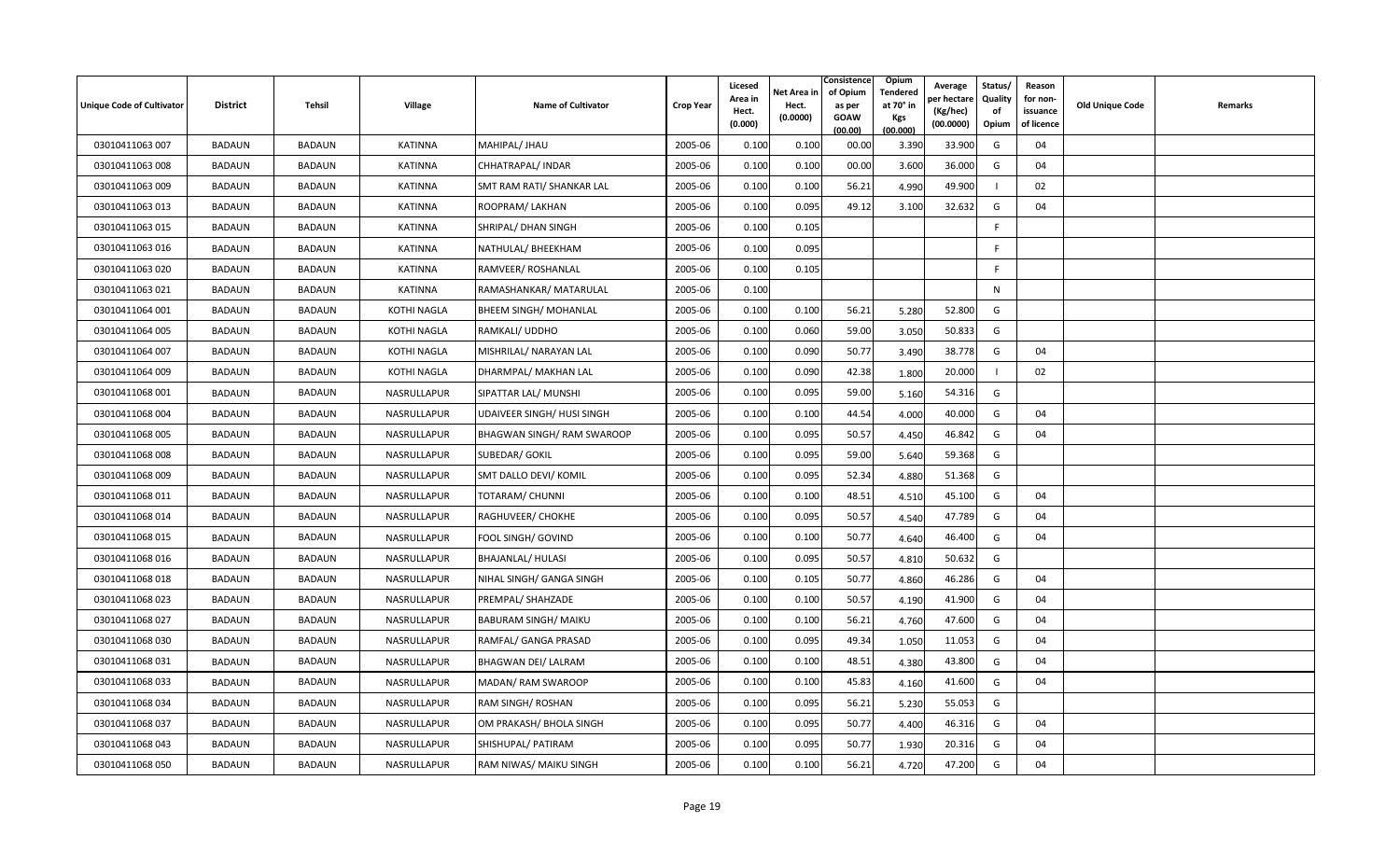| <b>Unique Code of Cultivator</b> | <b>District</b> | Tehsil        | <b>Village</b> | <b>Name of Cultivator</b>       | <b>Crop Year</b> | Licesed<br>Area in<br>Hect.<br>(0.000) | Net Area in<br>Hect.<br>(0.0000) | Consistence<br>of Opium<br>as per<br><b>GOAW</b><br>(00.00) | <b>Opium</b><br>Tendered<br>at 70° in<br><b>Kgs</b><br>(00.000) | Average<br>er hectar<br>(Kg/hec)<br>(00.0000) | Status/<br>Quality<br>of<br>Opium | Reason<br>for non-<br>issuance<br>of licence | Old Unique Code | Remarks |
|----------------------------------|-----------------|---------------|----------------|---------------------------------|------------------|----------------------------------------|----------------------------------|-------------------------------------------------------------|-----------------------------------------------------------------|-----------------------------------------------|-----------------------------------|----------------------------------------------|-----------------|---------|
| 03010411068 054                  | <b>BADAUN</b>   | <b>BADAUN</b> | NASRULLAPUR    | <b>BABURAM/ NAUVAT</b>          | 2005-06          | 0.100                                  | 0.095                            | 48.51                                                       | 4.360                                                           | 45.895                                        | G                                 | 04                                           |                 |         |
| 03010411068 066                  | BADAUN          | <b>BADAUN</b> | NASRULLAPUR    | SURAJPAL/ BANWARI               | 2005-06          | 0.100                                  | 0.095                            | 59.00                                                       | 5.450                                                           | 57.368                                        | G                                 |                                              |                 |         |
| 03010411068 085                  | <b>BADAUN</b>   | <b>BADAUN</b> | NASRULLAPUR    | JAI SINGH/ GEDAN LAL            | 2005-06          | 0.100                                  | 0.095                            | 59.00                                                       | 5.180                                                           | 54.526                                        | G                                 |                                              |                 |         |
| 03010411068 093                  | BADAUN          | <b>BADAUN</b> | NASRULLAPUR    | <b>BHAI SINGH/ CHHEDI</b>       | 2005-06          | 0.100                                  | 0.100                            | 43.24                                                       | 4.280                                                           | 42.800                                        | G                                 | 04                                           |                 |         |
| 03010411068 097                  | <b>BADAUN</b>   | <b>BADAUN</b> | NASRULLAPUR    | KISHAN LAL/ KEDAR               | 2005-06          | 0.100                                  | 0.100                            | 50.57                                                       | 4.500                                                           | 45.000                                        | G                                 | 04                                           |                 |         |
| 03010411068 104                  | <b>BADAUN</b>   | <b>BADAUN</b> | NASRULLAPUR    | PYARE/ DHARAM                   | 2005-06          | 0.100                                  | 0.105                            | 43.57                                                       | 1.150                                                           | 10.952                                        | G                                 | 04                                           |                 |         |
| 03010411069 001                  | <b>BADAUN</b>   | <b>BADAUN</b> | PREMI NAGLA    | MAHENDRAPAL/ TULSIRAM           | 2005-06          | 0.100                                  | 0.095                            | 50.77                                                       | 3.410                                                           | 35.895                                        |                                   | 02                                           |                 |         |
| 03010411069 002                  | <b>BADAUN</b>   | <b>BADAUN</b> | PREMI NAGLA    | MAHENDRAPAL/HORILAL             | 2005-06          | 0.100                                  | 0.100                            | 40.32                                                       | 3.360                                                           | 33.600                                        | G                                 | 04                                           |                 |         |
| 03010411069 008                  | BADAUN          | <b>BADAUN</b> | PREMI NAGLA    | KHANDARI/ TARA CHAND            | 2005-06          | 0.100                                  | 0.105                            | 53.32                                                       | 5.010                                                           | 47.714                                        | G                                 | 04                                           |                 |         |
| 03010411069 009                  | <b>BADAUN</b>   | <b>BADAUN</b> | PREMI NAGLA    | CHHOTELAL/ NANDRAM              | 2005-06          | 0.100                                  | 0.100                            | 62.04                                                       | 5.240                                                           | 52.400                                        | G                                 |                                              |                 |         |
| 03010411069 010                  | BADAUN          | <b>BADAUN</b> | PREMI NAGLA    | RAVINDRAPAL/ NANDRAM            | 2005-06          | 0.100                                  | 0.100                            | 65.01                                                       | 5.440                                                           | 54.400                                        | G                                 |                                              |                 |         |
| 03010411069 012                  | <b>BADAUN</b>   | <b>BADAUN</b> | PREMI NAGLA    | ANOKHELAL/ KEHAR SINGH          | 2005-06          | 0.100                                  | 0.095                            | 00.00                                                       | 3.590                                                           | 37.789                                        | G                                 | 04                                           |                 |         |
| 03010411069 013                  | <b>BADAUN</b>   | <b>BADAUN</b> | PREMI NAGLA    | BATASA/ MOHANLAL                | 2005-06          | 0.100                                  | 0.100                            | 00.00                                                       | 4.100                                                           | 41.000                                        | G                                 | 04                                           |                 |         |
| 03010411069 017                  | <b>BADAUN</b>   | <b>BADAUN</b> | PREMI NAGLA    | <b>BANWARI/ KOMIL</b>           | 2005-06          | 0.100                                  | 0.100                            | 42.48                                                       | 0.770                                                           | 7.700                                         |                                   | 02                                           |                 |         |
| 03010411069 022                  | <b>BADAUN</b>   | <b>BADAUN</b> | PREMI NAGLA    | <b>BABURAM/ NARPAT</b>          | 2005-06          | 0.100                                  | 0.095                            | 53.32                                                       | 4.570                                                           | 48.105                                        | G                                 | 04                                           |                 |         |
| 03010411069 028                  | BADAUN          | <b>BADAUN</b> | PREMI NAGLA    | MADANLAL/ SHYAMLAL              | 2005-06          | 0.100                                  | 0.105                            | 56.31                                                       | 4.970                                                           | 47.333                                        | G                                 | 04                                           |                 |         |
| 03010411069 033                  | <b>BADAUN</b>   | <b>BADAUN</b> | PREMI NAGLA    | RAM CHANDAR/ PREMRAM            | 2005-06          | 0.100                                  | 0.100                            | 43.74                                                       | 2.340                                                           | 23.400                                        | G                                 | 04                                           |                 |         |
| 03010411069 035                  | BADAUN          | <b>BADAUN</b> | PREMI NAGLA    | RAM SINGH/ BHOJRAJ SINGH        | 2005-06          | 0.100                                  | 0.045                            | 00.00                                                       | 2.060                                                           | 45.778                                        | G                                 | 04                                           |                 |         |
| 03010411069 037                  | <b>BADAUN</b>   | <b>BADAUN</b> | PREMI NAGLA    | SHYAM SINGH/ YOGRAJ SINGH       | 2005-06          | 0.100                                  | 0.100                            | 53.32                                                       | 4.250                                                           | 42.500                                        | G                                 | 04                                           |                 |         |
| 03010411069 040                  | <b>BADAUN</b>   | <b>BADAUN</b> | PREMI NAGLA    | NANHI DEVI/ RAM SWAROOP         | 2005-06          | 0.100                                  | 0.095                            | 51.26                                                       | 4.140                                                           | 43.579                                        | G                                 | 04                                           |                 |         |
| 03010411069 041                  | <b>BADAUN</b>   | <b>BADAUN</b> | PREMI NAGLA    | ROOPRAM/ HABHAJAN SINGH         | 2005-06          | 0.100                                  | 0.100                            | 40.05                                                       | 2.650                                                           | 26.500                                        |                                   | 02                                           |                 |         |
| 03010411069 042                  | <b>BADAUN</b>   | <b>BADAUN</b> | PREMI NAGLA    | <b>BALVEER SINGH/ NEK SINGH</b> | 2005-06          | 0.100                                  | 0.100                            | 48.94                                                       | 4.020                                                           | 40.200                                        | G                                 | 04                                           |                 |         |
| 03010411069 048                  | BADAUN          | <b>BADAUN</b> | PREMI NAGLA    | NARAYNI/ JANKI                  | 2005-06          | 0.100                                  | 0.105                            | 38.89                                                       | 1.540                                                           | 14.667                                        | G                                 | 04                                           |                 |         |
| 03010411069 049                  | <b>BADAUN</b>   | <b>BADAUN</b> | PREMI NAGLA    | BHAGWATI/ RAM GULAM             | 2005-06          | 0.100                                  | 0.100                            | 50.77                                                       | 3.870                                                           | 38.700                                        |                                   | 02                                           |                 |         |
| 03010411069 051                  | BADAUN          | <b>BADAUN</b> | PREMI NAGLA    | PURAN SINGH/ TEJ SINGH          | 2005-06          | 0.100                                  | 0.095                            | 53.32                                                       | 4.290                                                           | 45.158                                        | G                                 | 04                                           |                 |         |
| 03010411069 061                  | BADAUN          | <b>BADAUN</b> | PREMI NAGLA    | RAM SINGH/ JALIM SINGH          | 2005-06          | 0.100                                  | 0.100                            | 46.05                                                       | 3.900                                                           | 39.000                                        | G                                 | 04                                           |                 |         |
| 03010411069 063                  | BADAUN          | <b>BADAUN</b> | PREMI NAGLA    | RAJARAM/ JHAMMAN                | 2005-06          | 0.100                                  | 0.100                            | 53.32                                                       | 4.040                                                           | 40.400                                        | G                                 | 04                                           |                 |         |
| 03010411073 001                  | BADAUN          | <b>BADAUN</b> | <b>USAITA</b>  | SMT KATORI DEVI/ KOMIL          | 2005-06          | 0.100                                  | 0.085                            | 50.77                                                       | 4.130                                                           | 48.588                                        |                                   | 02                                           |                 |         |
| 03010411073 002                  | BADAUN          | <b>BADAUN</b> | <b>USAITA</b>  | <b>HAMEED/ VISHRAT</b>          | 2005-06          | 0.100                                  | 0.105                            | 00.00                                                       | 3.600                                                           | 34.286                                        | G                                 | 04                                           |                 |         |
| 03010411073 003                  | <b>BADAUN</b>   | <b>BADAUN</b> | <b>USAITA</b>  | BHIKAREELAL/ KOMILRAM           | 2005-06          | 0.100                                  | 0.070                            | 00.00                                                       | 1.750                                                           | 25.000                                        |                                   | 02                                           |                 |         |
| 03010411073 016                  | <b>BADAUN</b>   | <b>BADAUN</b> | <b>USAITA</b>  | DEVKI/ JHAURAM                  | 2005-06          | 0.100                                  | 0.100                            | 40.85                                                       | 0.680                                                           | 6.800                                         |                                   | 02                                           |                 |         |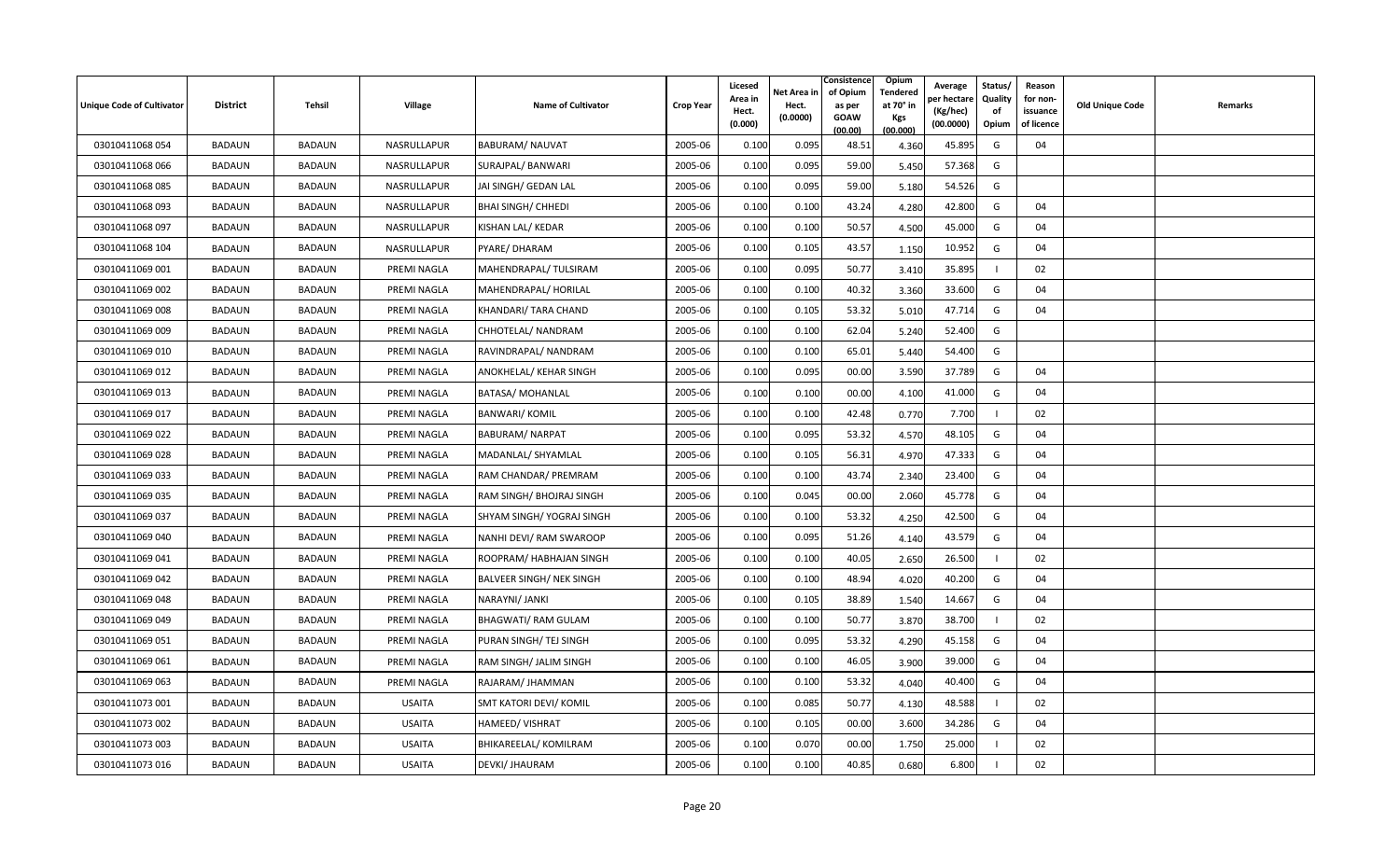| <b>Unique Code of Cultivator</b> | <b>District</b> | Tehsil        | Village                   | <b>Name of Cultivator</b>                      | <b>Crop Year</b> | Licesed<br>Area in<br>Hect. | Net Area in<br>Hect. | Consistence<br>of Opium<br>as per | <b>Opium</b><br>Tendered<br>at 70 $^{\circ}$ in | Average<br>oer hectare<br>(Kg/hec) | Status/<br><b>Quality</b><br>of | Reason<br>for non-<br>issuance | <b>Old Unique Code</b> | Remarks |
|----------------------------------|-----------------|---------------|---------------------------|------------------------------------------------|------------------|-----------------------------|----------------------|-----------------------------------|-------------------------------------------------|------------------------------------|---------------------------------|--------------------------------|------------------------|---------|
|                                  |                 |               |                           |                                                |                  | (0.000)                     | (0.0000)             | <b>GOAW</b><br>(00.00)            | Kgs<br>(00.000)                                 | (00.0000)                          | Opium                           | of licence                     |                        |         |
| 03010411073 030                  | <b>BADAUN</b>   | <b>BADAUN</b> | <b>USAITA</b>             | NOKHE/ WAHIDULLA                               | 2005-06          | 0.100                       | 0.100                | 32.77                             | 0.810                                           | 8.100                              |                                 | 02                             |                        |         |
| 03010411073 034                  | BADAUN          | <b>BADAUN</b> | <b>USAITA</b>             | PREETAM/ NEETA                                 | 2005-06          | 0.100                       | 0.100                | 53.32                             | 5.500                                           | 55.000                             |                                 | 02                             |                        |         |
| 03010411073 038                  | <b>BADAUN</b>   | <b>BADAUN</b> | <b>USAITA</b>             | ASGAR/ ATAUDDIN                                | 2005-06          | 0.100                       | 0.105                | 48.51                             | 2.740                                           | 26.095                             |                                 | 02                             |                        |         |
| 03010411073 051                  | BADAUN          | <b>BADAUN</b> | <b>USAITA</b>             | JAHID HUSAIN/ NATTHU                           | 2005-06          | 0.100                       | 0.105                | 31.60                             | 0.600                                           | 5.714                              |                                 | 02                             |                        |         |
| 03010411073 064                  | <b>BADAUN</b>   | <b>BADAUN</b> | <b>USAITA</b>             | TARACHANDR/ OMPAL                              | 2005-06          | 0.100                       | 0.105                |                                   |                                                 |                                    | F                               |                                |                        |         |
| 03010412007 001                  | <b>BADAUN</b>   | DATAGANJ      | <b>BICHILIYA</b>          | RAM SARAN/ RAMPAL                              | 2005-06          | 0.100                       | 0.010                | 53.51                             | 0.682                                           | 68.200                             | G                               |                                |                        |         |
| 03010412007 014                  | <b>BADAUN</b>   | DATAGANJ      | <b>BICHILIYA</b>          | MANOHAR/ PURAN                                 | 2005-06          | 0.100                       | 0.010                | 53.51                             | 0.738                                           | 73.800                             | G                               |                                |                        |         |
| 03010412007 016                  | <b>BADAUN</b>   | DATAGANJ      | <b>BICHILIYA</b>          | MEGHNATH SHARMA/ RAMMURTI LAL                  | 2005-06          | 0.100                       | 0.010                | 68.53                             | 0.695                                           | 69.500                             | G                               |                                |                        |         |
| 03010412007 018                  | BADAUN          | DATAGANJ      | <b>BICHILIYA</b>          | MEENA KUMARI/ MANOJ KUMAR                      | 2005-06          | 0.100                       | 0.010                | 53.51                             | 0.605                                           | 60.500                             | G                               |                                |                        |         |
| 03010412007 038                  | <b>BADAUN</b>   | DATAGANJ      | <b>BICHILIYA</b>          | SATYENDRA KUMAR/RAMPAL                         | 2005-06          | 0.100                       | 0.010                | 53.51                             | 0.623                                           | 62.300                             | G                               |                                |                        |         |
| 03010412007 040                  | BADAUN          | DATAGANJ      | <b>BICHILIYA</b>          | PREMAWATI/ HORILAL                             | 2005-06          | 0.100                       | 0.010                | 68.53                             | 0.804                                           | 80.400                             | G                               |                                |                        |         |
| 03010412007 056                  | <b>BADAUN</b>   | DATAGANJ      | <b>BICHILIYA</b>          | <b>BRIJLAL/ KEDAR</b>                          | 2005-06          | 0.100                       | 0.095                | 73.55                             | 0.807                                           | 8.495                              | G                               | 04                             |                        |         |
| 03010412007 069                  | <b>BADAUN</b>   | DATAGANJ      | <b>BICHILIYA</b>          | RAMA SHANKAR/ DWARIKA PRASAD                   | 2005-06          | 0.100                       | 0.010                | 73.55                             | 0.886                                           | 88.600                             | G                               |                                |                        |         |
| 03010412007 098                  | <b>BADAUN</b>   | DATAGANJ      | <b>BICHILIYA</b>          | SATISH CHANDRA/ RAMPAL                         | 2005-06          | 0.100                       | 0.010                | 53.51                             | 0.677                                           | 67.700                             | G                               |                                |                        |         |
| 03010412007 107                  | <b>BADAUN</b>   | DATAGANJ      | <b>BICHILIYA</b>          | SUBHASH CHANDRA/ RAM BHAROSE                   | 2005-06          | 0.100                       | 0.020                | 43.92                             | 1.175                                           | 58.750                             | G                               |                                |                        |         |
| 03010412007 117                  | <b>BADAUN</b>   | DATAGANJ      | <b>BICHILIYA</b>          | LAJJAWATI/ RAM SINGH                           | 2005-06          | 0.100                       | 0.100                |                                   |                                                 |                                    | F.                              |                                |                        |         |
| 03010412044 003                  | <b>BADAUN</b>   | DATAGANJ      | SERAHA                    | PURAN/ CHHADAMMI                               | 2005-06          | 0.100                       | 0.010                | 64.67                             | 0.759                                           | 75.900                             | G                               |                                |                        |         |
| 03010412044 008                  | BADAUN          | DATAGANJ      | <b>SERAHA</b>             | ROSHANLAL/ MANGLI                              | 2005-06          | 0.100                       | 0.020                | 66.86                             | 1.569                                           | 78.450                             | G                               |                                |                        |         |
| 03010412044 009                  | <b>BADAUN</b>   | DATAGANJ      | SERAHA                    | CHANDRAPAL/ SIYARAM                            | 2005-06          | 0.100                       | 0.010                | 68.76                             | 0.885                                           | 88.500                             | G                               |                                |                        |         |
| 03010412044 019                  | <b>BADAUN</b>   | DATAGANJ      | <b>SERAHA</b>             | JUGESHWAR/DAYAL/PUTTULAL                       | 2005-06          | 0.100                       | 0.100                |                                   |                                                 |                                    | F.                              |                                |                        |         |
| 03010412044 028                  | <b>BADAUN</b>   | DATAGANJ      | SERAHA                    | NAFEES KHAN/ MAHMOOD KHAN                      | 2005-06          | 0.100                       | 0.010                | 64.67                             | 0.961                                           | 96.100                             | G                               |                                |                        |         |
| 03010412044 032                  | <b>BADAUN</b>   | DATAGANJ      | <b>SERAHA</b>             | ANEES KHAN/ MAHMOOD KHAN                       | 2005-06          | 0.100                       | 0.100                |                                   |                                                 |                                    | F.                              |                                |                        |         |
| 03010412044 033                  | BADAUN          | DATAGANJ      | <b>SERAHA</b>             | <b>GUDDU SINGH/ BALVEER</b>                    | 2005-06          | 0.100                       | 0.100                |                                   |                                                 |                                    | F                               |                                |                        |         |
| 03010412053 010                  | <b>BADAUN</b>   | DATAGANJ      | CHAUREDA SHIKARPUR        | <b>GOKARAN SINGH/ HULASI</b>                   | 2005-06          | 0.100                       | 0.095                |                                   |                                                 |                                    | F                               |                                |                        |         |
| 03010412053 015                  | <b>BADAUN</b>   | DATAGANJ      | CHAUREDA SHIKARPUR        | <b>BABURAM/TEJRAM</b>                          | 2005-06          | 0.100                       | 0.035                | 64.54                             | 2.396                                           | 68.457                             | G                               |                                |                        |         |
| 03010412053 024                  | BADAUN          | DATAGANJ      |                           | CHAUREDA SHIKARPUR   RAM PRAKASH / KARAN SINGH | 2005-06          | 0.100                       | 0.050                | 51.96                             | 3.016                                           | 60.320                             |                                 | 02                             |                        |         |
| 03010412053 025                  | BADAUN          | DATAGANJ      |                           | CHAUREDA SHIKARPUR   FAKEERCHAND / KESRILAL    | 2005-06          | 0.100                       | 0.030                | 52.28                             | 1.757                                           | 58.567                             |                                 | 02                             |                        |         |
| 03010412053 029                  | BADAUN          | DATAGANJ      |                           | CHAUREDA SHIKARPUR   PAATIRAM / SOHANLAL       | 2005-06          | 0.100                       | 0.105                | 42.3                              | 2.298                                           | 21.895                             |                                 | 02                             |                        |         |
| 03010412053 031                  | BADAUN          | DATAGANJ      | <b>CHAUREDA SHIKARPUR</b> | MOHANLAL/ GIRAND SINGH                         | 2005-06          | 0.100                       | 0.050                | 47.2                              | 2.658                                           | 53.160                             |                                 | 02                             |                        |         |
| 03010412054 001                  | <b>BADAUN</b>   | DATAGANJ      | <b>DEVRAI</b>             | JADDU/ HAR DAYAL                               | 2005-06          | 0.100                       | 0.100                | 00.00                             | 4.292                                           | 19.737                             |                                 | 02                             |                        |         |
| 03010412054 007                  | <b>BADAUN</b>   | DATAGANJ      | <b>DEVRAI</b>             | RAJVEER/ UDHO SINGH                            | 2005-06          | 0.100                       | 0.100                | 00.00                             | 6.651                                           | 66.510                             |                                 | 02                             |                        |         |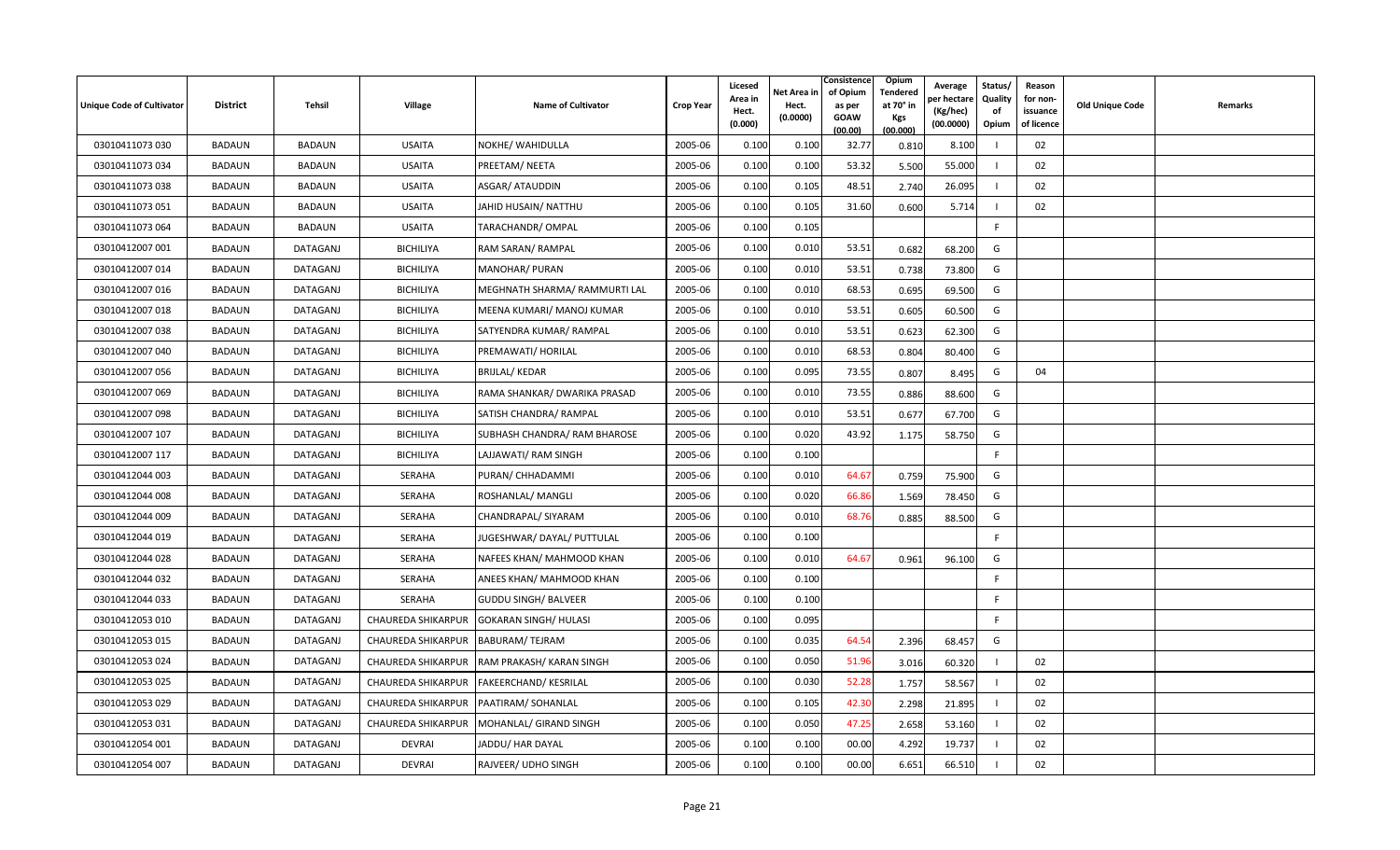| <b>Unique Code of Cultivator</b> | <b>District</b> | Tehsil       | <b>Village</b>       | <b>Name of Cultivator</b>       | <b>Crop Year</b> | Licesed<br>Area in<br>Hect.<br>(0.000) | Net Area in<br>Hect.<br>(0.0000) | Consistence<br>of Opium<br>as per<br><b>GOAW</b><br>(00.00) | Opium<br>Tendered<br>at 70° in<br>Kgs<br>(00.000) | Average<br>oer hectar<br>(Kg/hec)<br>(00.0000) | Status/<br>Quality<br>of<br>Opium | Reason<br>for non-<br>issuance<br>of licence | <b>Old Unique Code</b> | Remarks |
|----------------------------------|-----------------|--------------|----------------------|---------------------------------|------------------|----------------------------------------|----------------------------------|-------------------------------------------------------------|---------------------------------------------------|------------------------------------------------|-----------------------------------|----------------------------------------------|------------------------|---------|
| 03010412054 014                  | <b>BADAUN</b>   | DATAGANJ     | <b>DEVRAI</b>        | VISHUN PAL SINGH/ DVARIKA SINGH | 2005-06          | 0.100                                  | 0.100                            | 00.00                                                       | 5.856                                             | 27.300                                         |                                   | 02                                           |                        |         |
| 03010412054 020                  | BADAUN          | DATAGANJ     | <b>DEVRAI</b>        | <b>FOOL SINGH/ LOCHAN SINGH</b> | 2005-06          | 0.100                                  | 0.010                            | 53.51                                                       | 0.657                                             | 65.700                                         | G                                 |                                              |                        |         |
| 03010412054 023                  | <b>BADAUN</b>   | DATAGANJ     | <b>DEVRAI</b>        | RAMAUTAR/ NAROTTAM              | 2005-06          | 0.100                                  | 0.100                            | 00.00                                                       | 2.853                                             | 15.590                                         |                                   | 02                                           |                        |         |
| 03010412054 028                  | <b>BADAUN</b>   | DATAGANJ     | <b>DEVRAI</b>        | SADHUSARAN/RAMSWAROOP           | 2005-06          | 0.100                                  | 0.020                            | 00.00                                                       | 1.626                                             | 81.300                                         | G                                 |                                              |                        |         |
| 03010412054 031                  | <b>BADAUN</b>   | DATAGANJ     | <b>DEVRAI</b>        | KHUSHIRAM/ ISHVARI              | 2005-06          | 0.100                                  | 0.03C                            | 00.00                                                       | 2.221                                             | 74.033                                         | G                                 |                                              |                        |         |
| 03010412066 033                  | BADAUN          | DATAGANJ     | <b>DALEL NAGAR</b>   | RAMKALI/ JAGANNATH              | 2005-06          | 0.100                                  | 0.100                            |                                                             |                                                   |                                                | F.                                |                                              |                        |         |
| 03010413005 002                  | BADAUN          | <b>BILSI</b> | <b>BHOJPUR SIMRA</b> | SMT VIDYAWATI/ OMKAR            | 2005-06          | 0.100                                  | 0.105                            | 56.21                                                       | 5.520                                             | 52.571                                         | G                                 |                                              |                        |         |
| 03010413005 008                  | <b>BADAUN</b>   | <b>BILSI</b> | <b>BHOJPUR SIMRA</b> | SMT RASIDAN/ RAJARAM            | 2005-06          | 0.100                                  | 0.100                            | 50.77                                                       | 4.420                                             | 44.200                                         |                                   | 02                                           |                        |         |
| 03010413005 010                  | <b>BADAUN</b>   | <b>BILSI</b> | <b>BHOJPUR SIMRA</b> | SEETARAM/LAXMAN                 | 2005-06          | 0.100                                  | 0.105                            | 41.37                                                       | 1.120                                             | 10.667                                         |                                   | 02                                           |                        |         |
| 03010413005 014                  | <b>BADAUN</b>   | <b>BILSI</b> | <b>BHOJPUR SIMRA</b> | <b>HEERALAL/ THAKUR DAS</b>     | 2005-06          | 0.100                                  | 0.100                            | 48.76                                                       | 1.590                                             | 15.900                                         | G                                 | 04                                           |                        |         |
| 03010413005 016                  | <b>BADAUN</b>   | <b>BILSI</b> | <b>BHOJPUR SIMRA</b> | <b>SMT GYANWATI/ NATTHULAL</b>  | 2005-06          | 0.100                                  | 0.100                            | 53.32                                                       | 5.110                                             | 51.100                                         |                                   | 02                                           |                        |         |
| 03010413005 019                  | BADAUN          | <b>BILSI</b> | <b>BHOJPUR SIMRA</b> | TOTARAM/ MULIRAM                | 2005-06          | 0.100                                  | 0.100                            | 52.88                                                       | 1.250                                             | 12.500                                         | G                                 | 04                                           |                        |         |
| 03010413005 021                  | <b>BADAUN</b>   | <b>BILSI</b> | <b>BHOJPUR SIMRA</b> | <b>GEDANRAM/TIKARAM</b>         | 2005-06          | 0.100                                  | 0.105                            | 50.46                                                       | 1.460                                             | 13.905                                         | G                                 | 04                                           |                        |         |
| 03010413005 022                  | <b>BADAUN</b>   | <b>BILSI</b> | <b>BHOJPUR SIMRA</b> | NANHE/ MATRU                    | 2005-06          | 0.100                                  | 0.100                            | 44.50                                                       | 3.890                                             | 38.900                                         |                                   | 02                                           |                        |         |
| 03010413005 028                  | <b>BADAUN</b>   | <b>BILSI</b> | <b>BHOJPUR SIMRA</b> | RAMESH/ MUKUNDI                 | 2005-06          | 0.100                                  | 0.105                            | 41.00                                                       | 3.030                                             | 28.857                                         |                                   | 02                                           |                        |         |
| 03010413005 033                  | BADAUN          | <b>BILSI</b> | <b>BHOJPUR SIMRA</b> | LALCHANDRA/ JEEVAN              | 2005-06          | 0.100                                  | 0.100                            | 39.73                                                       | 1.140                                             | 11.400                                         | G                                 | 04                                           |                        |         |
| 03010413005 034                  | <b>BADAUN</b>   | <b>BILSI</b> | <b>BHOJPUR SIMRA</b> | OM PRAKASH/ LOCHAN              | 2005-06          | 0.100                                  | 0.100                            | 52.57                                                       | 5.000                                             | 50.000                                         | G                                 |                                              |                        |         |
| 03010413005 035                  | <b>BADAUN</b>   | BILSI        | <b>BHOJPUR SIMRA</b> | SHANTI PRAKASH/ PREMRATAN       | 2005-06          | 0.100                                  | 0.100                            | 42.05                                                       | 3.820                                             | 38.200                                         |                                   | 02                                           |                        |         |
| 03010413005 036                  | <b>BADAUN</b>   | <b>BILSI</b> | <b>BHOJPUR SIMRA</b> | SHANTI SWAROOP/ PREMRAJ         | 2005-06          | 0.100                                  | 0.100                            | 42.23                                                       | 3.830                                             | 38.300                                         |                                   | 02                                           |                        |         |
| 03010413005 037                  | <b>BADAUN</b>   | <b>BILSI</b> | <b>BHOJPUR SIMRA</b> | <b>BABURAM/ RAMLAL</b>          | 2005-06          | 0.100                                  | 0.100                            | 47.09                                                       | 1.300                                             | 13.000                                         | G                                 | 04                                           |                        |         |
| 03010413005 038                  | <b>BADAUN</b>   | <b>BILSI</b> | <b>BHOJPUR SIMRA</b> | <b>GEDANLAL/ VEDRAM</b>         | 2005-06          | 0.100                                  | 0.100                            | 43.36                                                       | 1.270                                             | 12.700                                         | G                                 | 04                                           |                        |         |
| 03010413005 042                  | <b>BADAUN</b>   | <b>BILSI</b> | <b>BHOJPUR SIMRA</b> | PREM SHANKAR/ VANSHI DHAR       | 2005-06          | 0.100                                  | 0.105                            | 47.39                                                       | 4.510                                             | 42.952                                         | G                                 | 04                                           |                        |         |
| 03010413005 043                  | <b>BADAUN</b>   | <b>BILSI</b> | <b>BHOJPUR SIMRA</b> | GOVERDHAN/ VEDRAM               | 2005-06          | 0.100                                  | 0.105                            | 49.09                                                       | 4.500                                             | 42.857                                         | G                                 | 04                                           |                        |         |
| 03010413005 044                  | BADAUN          | <b>BILSI</b> | <b>BHOJPUR SIMRA</b> | MAHAVEER/ YOGRAJ                | 2005-06          | 0.100                                  | 0.100                            | 63.05                                                       | 5.340                                             | 53.400                                         | G                                 |                                              |                        |         |
| 03010413005 047                  | <b>BADAUN</b>   | <b>BILSI</b> | <b>BHOJPUR SIMRA</b> | GANGARAM/ VEDRAM                | 2005-06          | 0.100                                  | 0.105                            | 56.27                                                       | 5.100                                             | 48.571                                         | G                                 | 04                                           |                        |         |
| 03010413005 053                  | BADAUN          | <b>BILSI</b> | <b>BHOJPUR SIMRA</b> | SURESHPAL/ NAUBAT               | 2005-06          | 0.100                                  | 0.105                            | 56.21                                                       | 5.190                                             | 49.429                                         | G                                 |                                              |                        |         |
| 03010413005 054                  | <b>BADAUN</b>   | <b>BILSI</b> | <b>BHOJPUR SIMRA</b> | JAIPAL/ NAUBAT                  | 2005-06          | 0.100                                  | 0.100                            | 54.08                                                       | 5.320                                             | 53.200                                         | G                                 |                                              |                        |         |
| 03010413005 062                  | BADAUN          | <b>BILSI</b> | <b>BHOJPUR SIMRA</b> | SMT SAHDEVI/ FOOL SINGH         | 2005-06          | 0.100                                  | 0.100                            | 41.38                                                       | 1.360                                             | 13.600                                         |                                   | 02                                           |                        |         |
| 03010413005 067                  | BADAUN          | <b>BILSI</b> | <b>BHOJPUR SIMRA</b> | RAJARAM/ JANKI                  | 2005-06          | 0.100                                  | 0.105                            | 53.93                                                       | 1.660                                             | 15.810                                         | G                                 | 04                                           |                        |         |
| 03010413005 077                  | <b>BADAUN</b>   | <b>BILSI</b> | <b>BHOJPUR SIMRA</b> | <b>CHANDRA PAL/ DORI</b>        | 2005-06          | 0.100                                  | 0.100                            | 49.31                                                       | 1.450                                             | 14.500                                         | G                                 | 04                                           |                        |         |
| 03010413005 081                  | <b>BADAUN</b>   | <b>BILSI</b> | <b>BHOJPUR SIMRA</b> | <b>BHEEMSEN/ RAM ROOP</b>       | 2005-06          | 0.100                                  | 0.100                            | 41.60                                                       | 1.060                                             | 10.600                                         |                                   | 02                                           |                        |         |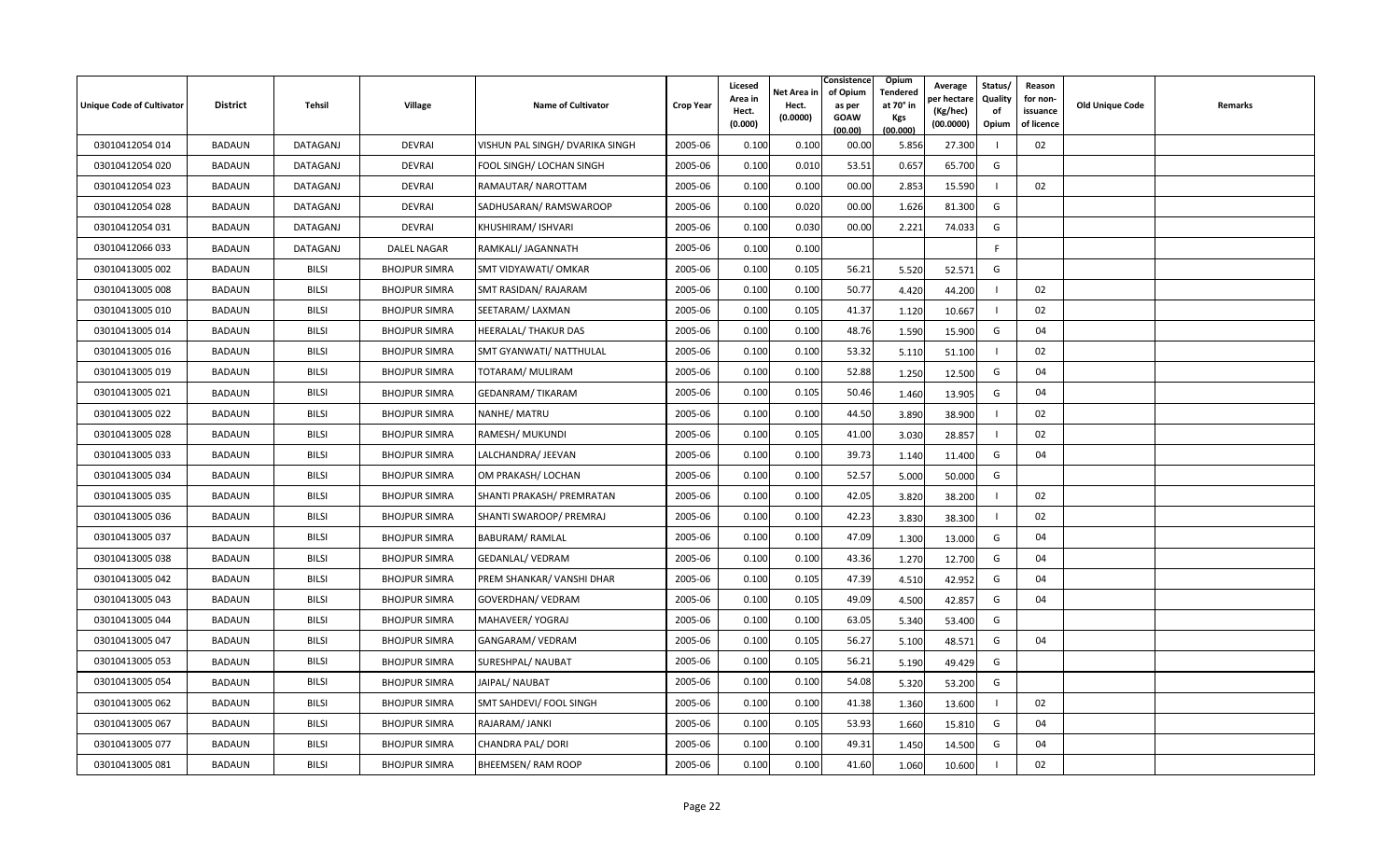| Unique Code of Cultivator | <b>District</b> | Tehsil       | Village                  | <b>Name of Cultivator</b>      | <b>Crop Year</b> | Licesed<br>Area in<br>Hect.<br>(0.000) | Net Area in<br>Hect.<br>(0.0000) | Consistence<br>of Opium<br>as per<br><b>GOAW</b><br>(00.00) | Opium<br>Tendered<br>at 70° in<br>Kgs<br>(00.000) | Average<br>oer hectare<br>(Kg/hec)<br>(00.0000) | Status/<br>Quality<br>of<br>Opium | Reason<br>for non-<br>issuance<br>of licence | <b>Old Unique Code</b> | Remarks |
|---------------------------|-----------------|--------------|--------------------------|--------------------------------|------------------|----------------------------------------|----------------------------------|-------------------------------------------------------------|---------------------------------------------------|-------------------------------------------------|-----------------------------------|----------------------------------------------|------------------------|---------|
| 03010413005 084           | BADAUN          | <b>BILSI</b> | <b>BHOJPUR SIMRA</b>     | <b>GANGA SAHAI/ LOCHAN</b>     | 2005-06          | 0.100                                  | 0.100                            | 49.67                                                       | 1.580                                             | 15.800                                          | G                                 | 04                                           |                        |         |
| 03010413005 092           | BADAUN          | <b>BILSI</b> | <b>BHOJPUR SIMRA</b>     | SMT JAI DEVI/ DURYODHAN        | 2005-06          | 0.100                                  | 0.100                            | 50.77                                                       | 1.440                                             | 14.400                                          |                                   | 02                                           |                        |         |
| 03010413008 001           | BADAUN          | <b>BILSI</b> | DINNAGAR SHESHPUR        | OM PRAKASH/ HEERALAL           | 2005-06          | 0.100                                  | 0.100                            |                                                             |                                                   |                                                 | F.                                |                                              |                        |         |
| 03010413008 002           | BADAUN          | <b>BILSI</b> | <b>DINNAGAR SHESHPUR</b> | JAIRAM/ MANGLI                 | 2005-06          | 0.100                                  | 0.100                            | 53.32                                                       | 4.650                                             | 46.500                                          | G                                 | 04                                           |                        |         |
| 03010413008 007           | BADAUN          | <b>BILSI</b> | <b>DINNAGAR SHESHPUR</b> | <b>HOLIRAM/ GIKHAR</b>         | 2005-06          | 0.100                                  | 0.100                            | 53.32                                                       | 4.740                                             | 47.400                                          | G                                 | 04                                           |                        |         |
| 03010413008 008           | BADAUN          | <b>BILSI</b> | DINNAGAR SHESHPUR        | <b>HARISINGH/ JAYRAM</b>       | 2005-06          | 0.100                                  | 0.100                            | 53.19                                                       | 4.500                                             | 45.000                                          | G                                 | 04                                           |                        |         |
| 03010413008 016           | BADAUN          | <b>BILSI</b> | DINNAGAR SHESHPUR        | HETRAM/ MATHURA                | 2005-06          | 0.100                                  | 0.100                            | 50.77                                                       | 4.430                                             | 44.300                                          |                                   | 02                                           |                        |         |
| 03010413008 022           | BADAUN          | <b>BILSI</b> | <b>DINNAGAR SHESHPUR</b> | DAYASHANKAR/ KEWAL             | 2005-06          | 0.100                                  | 0.100                            | 40.57                                                       | 3.310                                             | 33.100                                          |                                   | 02                                           |                        |         |
| 03010413008 023           | BADAUN          | <b>BILSI</b> | <b>DINNAGAR SHESHPUR</b> | NATTHU ALI/ CHHOTE ALI         | 2005-06          | 0.100                                  | 0.100                            | 42.38                                                       | 3.970                                             | 39.700                                          |                                   | 02                                           |                        |         |
| 03010413008 030           | BADAUN          | <b>BILSI</b> | <b>DINNAGAR SHESHPUR</b> | JAGAN SINGH/TODI               | 2005-06          | 0.100                                  | 0.090                            | 39.45                                                       | 3.500                                             | 38.889                                          |                                   | 02                                           |                        |         |
| 03010413009 027           | BADAUN          | <b>BILSI</b> | <b>DUDHAUNI</b>          | KUNWARPAL/HORILAL              | 2005-06          | 0.200                                  | 0.205                            | 00.00                                                       | 10.220                                            | 49.854                                          | G                                 |                                              |                        |         |
| 03010413009 035           | BADAUN          | <b>BILSI</b> | <b>DUDHAUNI</b>          | <b>VEDPRAKASH/ RAMLAL</b>      | 2005-06          | 0.100                                  | 0.100                            | 50.76                                                       | 5.430                                             | 54.300                                          | G                                 |                                              |                        |         |
| 03010413011 001           | <b>BADAUN</b>   | <b>BILSI</b> | <b>GIRDHARPUR</b>        | VISHNU DAYAL/ RAM CHANDRA      | 2005-06          | 0.100                                  | 0.100                            | 67.86                                                       | 6.210                                             | 62.100                                          | G                                 |                                              |                        |         |
| 03010413011 008           | BADAUN          | <b>BILSI</b> | <b>GIRDHARPUR</b>        | KISHAN LAL/ RAMPAL             | 2005-06          | 0.100                                  | 0.105                            | 48.51                                                       | 5.460                                             | 52.000                                          | - 1                               | 02                                           |                        |         |
| 03010413011 015           | BADAUN          | <b>BILSI</b> | <b>GIRDHARPUR</b>        | RATAN LAL/ LOCHAN              | 2005-06          | 0.100                                  | 0.100                            | 41.71                                                       | 4.390                                             | 43.900                                          |                                   | 02                                           |                        |         |
| 03010413011 037           | BADAUN          | <b>BILSI</b> | <b>GIRDHARPUR</b>        | HANSRAJ/ JAYDEV                | 2005-06          | 0.100                                  |                                  |                                                             |                                                   |                                                 | N                                 |                                              |                        |         |
| 03010413021 002           | BADAUN          | <b>BILSI</b> | <b>UDHAITI</b>           | UMRAV/KISHANLAL                | 2005-06          | 0.200                                  | 0.100                            |                                                             |                                                   |                                                 | F.                                |                                              |                        |         |
| 03010413021 005           | BADAUN          | <b>BILSI</b> | <b>UDHAITI</b>           | <b>BHOLABAKS/ RUSTAM</b>       | 2005-06          | 0.200                                  | 0.200                            |                                                             |                                                   |                                                 | E                                 |                                              |                        |         |
| 03010413021 006           | BADAUN          | <b>BILSI</b> | <b>UDHAITI</b>           | BHUSHANKAR/DALCHANDRA          | 2005-06          | 0.200                                  | 0.105                            |                                                             |                                                   |                                                 | E                                 |                                              |                        |         |
| 03010413023 001           | <b>BADAUN</b>   | <b>BILSI</b> | <b>SUNDAR NAGAR</b>      | <b>UDAL SINGH/ MAAN SINGH</b>  | 2005-06          | 0.100                                  | 0.100                            | 46.03                                                       | 4.260                                             | 42.600                                          | G                                 | 04                                           |                        |         |
| 03010413023 002           | BADAUN          | <b>BILSI</b> | <b>SUNDAR NAGAR</b>      | NANHULAL/ NETRAM               | 2005-06          | 0.100                                  | 0.090                            | 50.77                                                       | 4.100                                             | 45.556                                          |                                   | 02                                           |                        |         |
| 03010413023 003           | BADAUN          | <b>BILSI</b> | <b>SUNDAR NAGAR</b>      | BHAGWAN DAS/ NARAYAN DAS       | 2005-06          | 0.100                                  | 0.100                            | 56.91                                                       | 4.760                                             | 47.600                                          | G                                 | 04                                           |                        |         |
| 03010413023 004           | BADAUN          | <b>BILSI</b> | <b>SUNDAR NAGAR</b>      | MOHANLAL/ LALJEET              | 2005-06          | 0.100                                  | 0.105                            | 59.00                                                       | 5.820                                             | 55.429                                          |                                   | 02                                           |                        |         |
| 03010413023 007           | BADAUN          | <b>BILSI</b> | <b>SUNDAR NAGAR</b>      | PUNNALAL/ CHHIDDU              | 2005-06          | 0.100                                  | 0.105                            | 48.51                                                       | 3.430                                             | 32.667                                          |                                   | 02                                           |                        |         |
| 03010413023 009           | BADAUN          | <b>BILSI</b> | <b>SUNDAR NAGAR</b>      | NARESH CHANDRA/ FAKEER CHANDRA | 2005-06          | 0.100                                  | 0.100                            | 48.51                                                       | 3.010                                             | 30.100                                          |                                   | 02                                           |                        |         |
| 03010413023 010           | BADAUN          | <b>BILSI</b> | <b>SUNDAR NAGAR</b>      | JAI PRAKASH/ FAKEER CHANDRA    | 2005-06          | 0.100                                  | 0.100                            | 61.66                                                       | 5.540                                             | 55.400                                          |                                   | 02                                           |                        |         |
| 03010413023 011           | <b>BADAUN</b>   | <b>BILSI</b> | <b>SUNDAR NAGAR</b>      | KANDHAI LAL/ DAN SAHAI         | 2005-06          | 0.100                                  | 0.100                            | 56.21                                                       | 4.910                                             | 49.100                                          | G                                 |                                              |                        |         |
| 03010413023 013           | <b>BADAUN</b>   | <b>BILSI</b> | <b>SUNDAR NAGAR</b>      | <b>FAKEERCHAND/ PRASADILAL</b> | 2005-06          | 0.100                                  | 0.105                            | 43.17                                                       | 1.170                                             | 11.143                                          |                                   | 02                                           |                        |         |
| 03010413023 014           | BADAUN          | <b>BILSI</b> | <b>SUNDAR NAGAR</b>      | MOTIRAM/ JHAMMAN LAL           | 2005-06          | 0.100                                  | 0.105                            | 37.71                                                       | 1.230                                             | 11.714                                          |                                   | 02                                           |                        |         |
| 03010413023 020           | <b>BADAUN</b>   | <b>BILSI</b> | <b>SUNDAR NAGAR</b>      | SOHANLAL/ DURGA PRASAD         | 2005-06          | 0.100                                  | 0.105                            | 48.51                                                       | 5.610                                             | 53.429                                          |                                   | 02                                           |                        |         |
| 03010413023 023           | BADAUN          | <b>BILSI</b> | <b>SUNDAR NAGAR</b>      | SALIGRAM/ASHARAM               | 2005-06          | 0.100                                  | 0.090                            | 62.84                                                       | 5.490                                             | 61.000                                          |                                   | 02                                           |                        |         |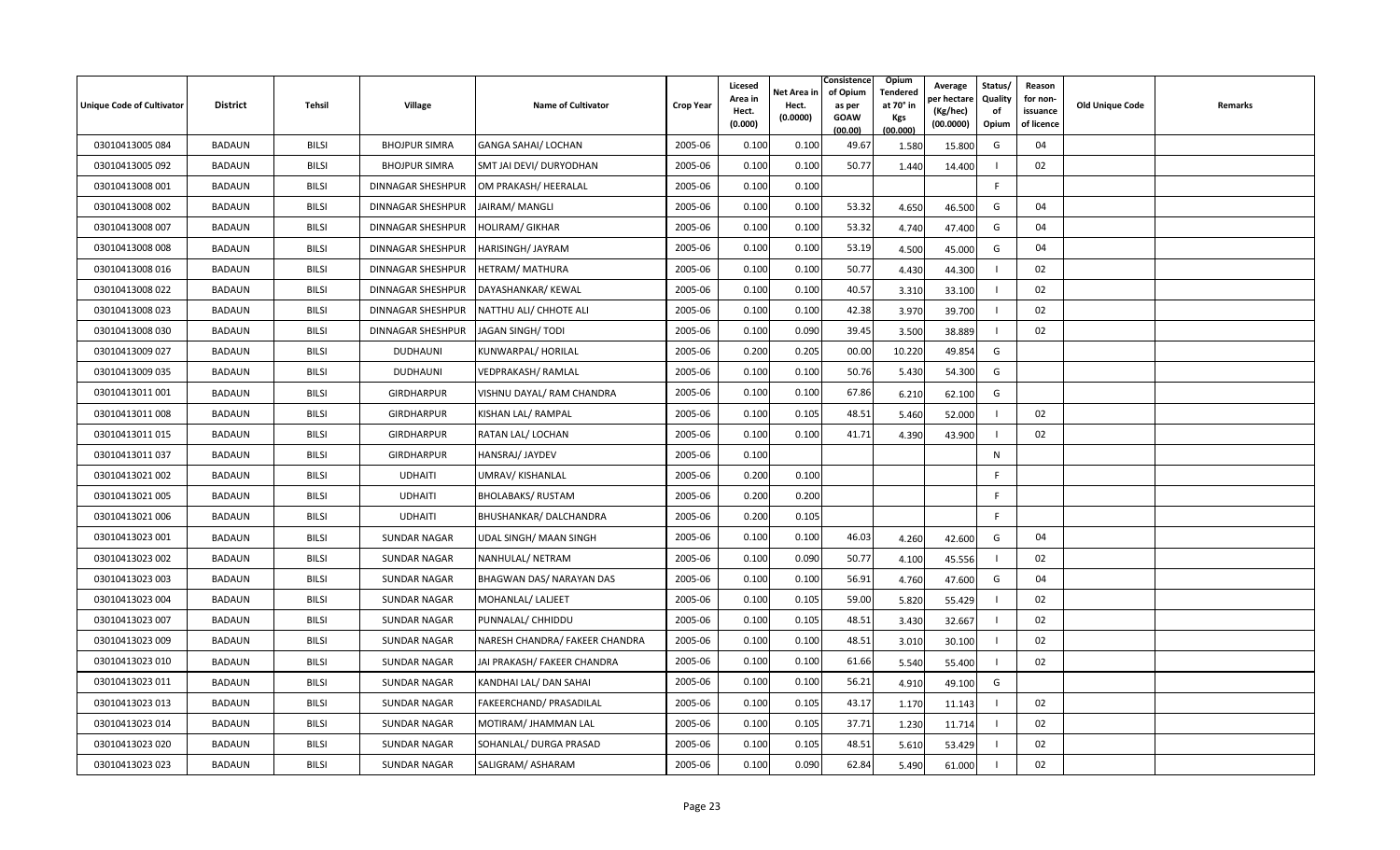| <b>Unique Code of Cultivator</b> | <b>District</b> | Tehsil         | <b>Village</b>      | <b>Name of Cultivator</b>   | <b>Crop Year</b> | Licesed<br>Area in<br>Hect.<br>(0.000) | Net Area in<br>Hect.<br>(0.0000) | Consistence<br>of Opium<br>as per<br><b>GOAW</b><br>(00.00) | Opium<br>Tendered<br>at 70 $^{\circ}$ in<br><b>Kgs</b><br>(00.000) | Average<br>er hectar<br>(Kg/hec)<br>(00.0000) | Status/<br>Quality<br>of<br>Opium | Reason<br>for non-<br>issuance<br>of licence | <b>Old Unique Code</b> | Remarks |
|----------------------------------|-----------------|----------------|---------------------|-----------------------------|------------------|----------------------------------------|----------------------------------|-------------------------------------------------------------|--------------------------------------------------------------------|-----------------------------------------------|-----------------------------------|----------------------------------------------|------------------------|---------|
| 03010413023 036                  | <b>BADAUN</b>   | <b>BILSI</b>   | <b>SUNDAR NAGAR</b> | LAXMI/ SITARAM              | 2005-06          | 0.100                                  | 0.105                            | 34.72                                                       | 0.940                                                              | 8.952                                         |                                   | 02                                           |                        |         |
| 03010413023 037                  | BADAUN          | <b>BILSI</b>   | <b>SUNDAR NAGAR</b> | HANSRAJ/ RAM PRASAD         | 2005-06          | 0.100                                  | 0.090                            | 40.36                                                       | 3.240                                                              | 36.000                                        |                                   | 02                                           |                        |         |
| 03010413023 038                  | <b>BADAUN</b>   | <b>BILSI</b>   | <b>SUNDAR NAGAR</b> | RATAN LAL/ RAM PRASAD       | 2005-06          | 0.100                                  | 0.100                            | 56.21                                                       | 5.330                                                              | 53.300                                        | G                                 |                                              |                        |         |
| 03010414015 001                  | BADAUN          | <b>BISAULI</b> | KHURRAMPUR          | GANGARAM/ PRANSUKH          | 2005-06          | 0.100                                  | 0.105                            | 41.32                                                       | 1.490                                                              | 14.190                                        | G                                 | 04                                           |                        |         |
| 03010414015 028                  | <b>BADAUN</b>   | BISAULI        | KHURRAMPUR          | JOGRAJ/ DEVIRAM             | 2005-06          | 0.100                                  | 0.105                            | 42.35                                                       | 1.040                                                              | 9.905                                         | G                                 | 04                                           |                        |         |
| 03010414015 032                  | <b>BADAUN</b>   | BISAULI        | KHURRAMPUR          | KOMILRAM/ DEVIRAM           | 2005-06          | 0.100                                  | 0.105                            | 00.00                                                       | 0.740                                                              | 7.048                                         | G                                 | 04                                           |                        |         |
| 03010414051 001                  | <b>BADAUN</b>   | <b>BISAULI</b> | DISAULIGANJ         | BHAGWAN DAS/ REWANAAM       | 2005-06          | 0.100                                  | 0.100                            |                                                             |                                                                    |                                               | F.                                |                                              |                        |         |
| 03010414051 009                  | <b>BADAUN</b>   | BISAULI        | DISAULIGANJ         | RAM AVTAAR/ MANOHAR         | 2005-06          | 0.100                                  | 0.100                            |                                                             |                                                                    |                                               | F.                                |                                              |                        |         |
| 03010414051 017                  | BADAUN          | BISAULI        | DISAULIGANJ         | MANGALI/ DALLU              | 2005-06          | 0.100                                  | 0.105                            | 30.47                                                       | 0.620                                                              | 5.905                                         |                                   | 02                                           |                        |         |
| 03010414051 023                  | <b>BADAUN</b>   | <b>BISAULI</b> | DISAULIGANJ         | DURJAN/ HORILAL             | 2005-06          | 0.100                                  | 0.100                            | 49.24                                                       | 3.350                                                              | 33.500                                        |                                   | 02                                           |                        |         |
| 03010414051 026                  | BADAUN          | BISAULI        | DISAULIGANJ         | DHARM PAAL/DAULERAM         | 2005-06          | 0.100                                  | 0.105                            | 46.22                                                       | 3.510                                                              | 35.100                                        |                                   | 02                                           |                        |         |
| 03010414051 033                  | <b>BADAUN</b>   | BISAULI        | DISAULIGANJ         | RAM SINGH/ BIHARI SINGH     | 2005-06          | 0.100                                  | 0.100                            | 50.87                                                       | 3.840                                                              | 38.400                                        |                                   | 02                                           |                        |         |
| 03010414055 001                  | <b>BADAUN</b>   | <b>BISAULI</b> | <b>DAFTORI</b>      | RAJENDRA SINGH/ KHEVRAJ     | 2005-06          | 0.100                                  | 0.100                            | 52.80                                                       | 2.550                                                              | 52.500                                        | G                                 |                                              |                        |         |
| 03010414055 011                  | <b>BADAUN</b>   | BISAULI        | <b>DAFTORI</b>      | DEVKINANDAN/ CHIRAUNJILAL   | 2005-06          | 0.100                                  | 0.100                            | 00.00                                                       | 0.060                                                              | 6.000                                         |                                   | 02                                           |                        |         |
| 03010414055 017                  | <b>BADAUN</b>   | BISAULI        | <b>DAFTORI</b>      | MUNSHI/ SUKHE               | 2005-06          | 0.100                                  | 0.100                            | 00.00                                                       | 1.250                                                              | 12.500                                        |                                   | 02                                           |                        |         |
| 03010414055 018                  | BADAUN          | BISAULI        | <b>DAFTORI</b>      | SHASHIWALA/ BHAGWATI PRASAD | 2005-06          | 0.100                                  | 0.095                            | 52.20                                                       | 4.960                                                              | 52.526                                        | G                                 |                                              |                        |         |
| 03010414055 021                  | <b>BADAUN</b>   | <b>BISAULI</b> | <b>DAFTORI</b>      | <b>JHUNNI/ LAXMAN</b>       | 2005-06          | 0.100                                  |                                  |                                                             |                                                                    |                                               | ${\sf N}$                         |                                              |                        |         |
| 03010414055 038                  | BADAUN          | BISAULI        | <b>DAFTORI</b>      | SIYARAM/ THAKURI            | 2005-06          | 0.100                                  | 0.100                            | 42.87                                                       | 0.670                                                              | 6.700                                         | G                                 | 04                                           |                        |         |
| 03010414068 010                  | <b>BADAUN</b>   | BISAULI        | MITHAMAI            | CHANDRA WATI/ GULABIRAM     | 2005-06          | 0.100                                  | 0.100                            | 00.00                                                       | 0.790                                                              | 7.900                                         |                                   | 02                                           |                        |         |
| 03010414068 019                  | BADAUN          | BISAULI        | <b>MITHAMAI</b>     | RAMDAYAL/ PARWATRAM         | 2005-06          | 0.100                                  | 0.105                            | 00.00                                                       | 6.000                                                              | 5.714                                         |                                   | 02                                           |                        |         |
| 03010414068 023                  | BADAUN          | BISAULI        | MITHAMAI            | WAJEER/ PURANLAL            | 2005-06          | 0.100                                  | 0.100                            | 53.65                                                       | 4.660                                                              | 46.600                                        | G                                 | 04                                           |                        |         |
| 03010414068 036                  | <b>BADAUN</b>   | <b>BISAULI</b> | <b>MITHAMAI</b>     | WAASDEV PRASAD/ PARWATRAM   | 2005-06          | 0.100                                  | 0.105                            | 00.00                                                       | 5.200                                                              | 4.952                                         |                                   | 02                                           |                        |         |
| 03010414073 001                  | <b>BADAUN</b>   | BISAULI        | PARVEZ NAGAR        | NARAYAN DAS/ DODRAJ         | 2005-06          | 0.100                                  | 0.100                            | 00.00                                                       | 3.520                                                              | 35.200                                        |                                   | 02                                           |                        |         |
| 03010414073 002                  | <b>BADAUN</b>   | BISAULI        | PARVEZ NAGAR        | RAM DAS/ GIRDHARI           | 2005-06          | 0.100                                  | 0.100                            | 00.00                                                       | 2.250                                                              | 22.500                                        |                                   | 02                                           |                        |         |
| 03010414073 049                  | <b>BADAUN</b>   | BISAULI        | PARVEZ NAGAR        | KAILAASH/ GANGARAM          | 2005-06          | 0.100                                  | 0.050                            | 00.00                                                       | 1.160                                                              | 13.647                                        |                                   | 02                                           |                        |         |
| 03010517024 013                  | BAREILLY        | <b>AONLA</b>   | RAFIYABAD           | RAJENDRA/GANGARAM           | 2005-06          | 0.100                                  | 0.105                            | 61.12                                                       | 3.790                                                              | 36.095                                        | G                                 | 04                                           |                        |         |
| 03010517024 014                  | BAREILLY        | <b>AONLA</b>   | RAFIYABAD           | NARESH PAAL/NATTHU LAL      | 2005-06          | 0.100                                  | 0.100                            | 70.25                                                       | 4.320                                                              | 43.200                                        | G                                 | 04                                           |                        |         |
| 03010517024 015                  | BAREILLY        | <b>AONLA</b>   | RAFIYABAD           | POORAN/TODI                 | 2005-06          | 0.100                                  | 0.100                            |                                                             |                                                                    |                                               | F.                                |                                              |                        |         |
| 03010517024 017                  | BAREILLY        | <b>AONLA</b>   | RAFIYABAD           | NATHOLAL/RAM PRASAD         | 2005-06          | 0.100                                  | 0.100                            | 70.25                                                       | 4.510                                                              | 45.100                                        | G                                 | 04                                           |                        |         |
| 03010517024 021                  | BAREILLY        | <b>AONLA</b>   | RAFIYABAD           | ANARO DEVI/MAKHAN LAL       | 2005-06          | 0.100                                  | 0.105                            | 59.00                                                       | 2.720                                                              | 25.905                                        | G                                 | 04                                           |                        |         |
| 03010517024 022                  | BAREILLY        | <b>AONLA</b>   | RAFIYABAD           | HEERALAL/RAM PRASAD         | 2005-06          | 0.100                                  | 0.100                            | 59.00                                                       | 2.970                                                              | 29.700                                        | G                                 | 04                                           |                        |         |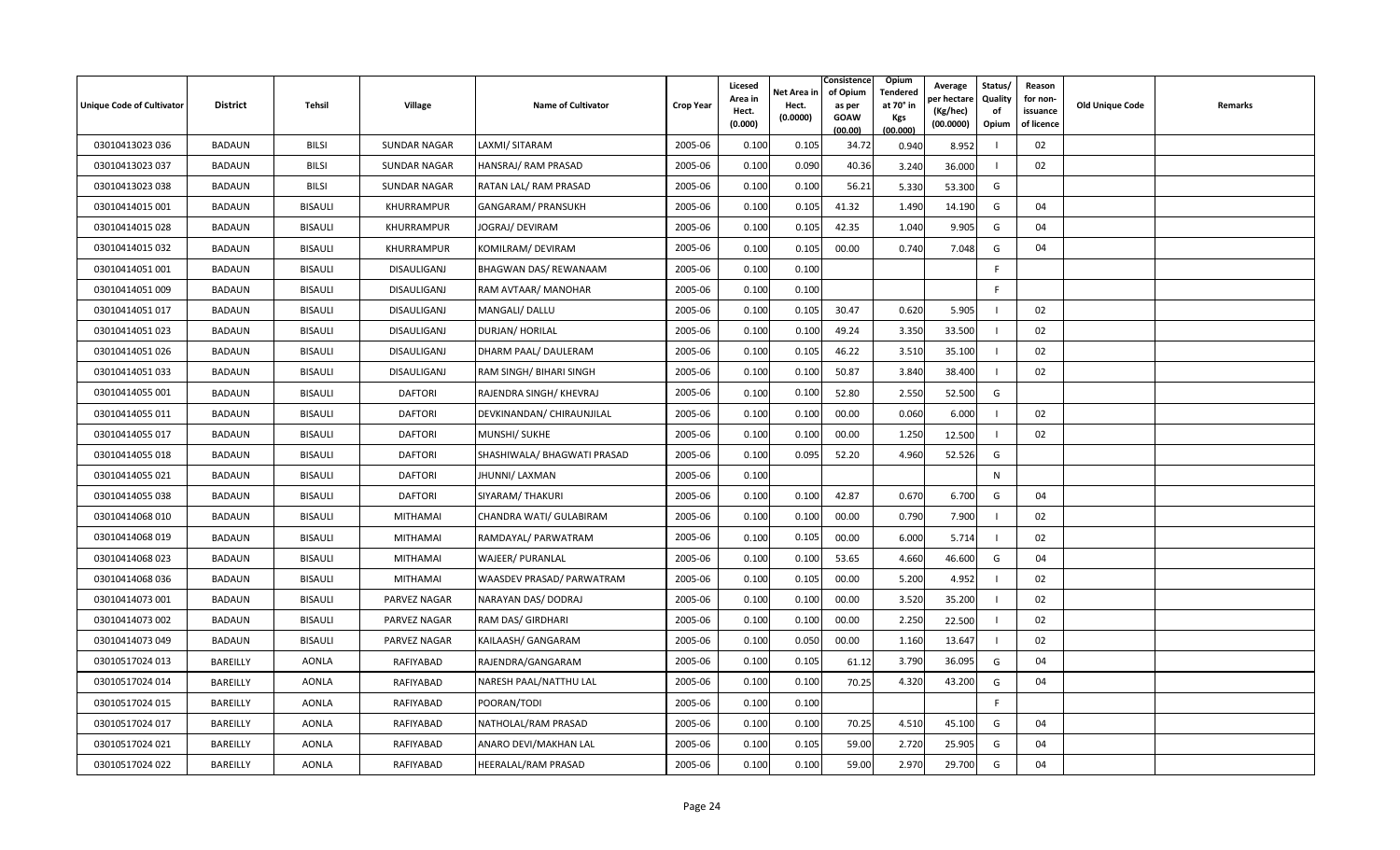| Unique Code of Cultivator | <b>District</b> | Tehsil       | <b>Village</b>  | <b>Name of Cultivator</b>     | <b>Crop Year</b> | Licesed<br>Area in<br>Hect.<br>(0.000) | Net Area in<br>Hect.<br>(0.0000) | Consistence<br>of Opium<br>as per<br><b>GOAW</b><br>(00.00) | Opium<br>Tendered<br>at 70 $^{\circ}$ in<br><b>Kgs</b><br>(00.000) | Average<br>วer hectarง<br>(Kg/hec)<br>(00.0000) | Status/<br>Quality<br>of<br>Opium | Reason<br>for non-<br>issuance<br>of licence | <b>Old Unique Code</b> | Remarks |
|---------------------------|-----------------|--------------|-----------------|-------------------------------|------------------|----------------------------------------|----------------------------------|-------------------------------------------------------------|--------------------------------------------------------------------|-------------------------------------------------|-----------------------------------|----------------------------------------------|------------------------|---------|
| 03010517024 023           | BAREILLY        | <b>AONLA</b> | RAFIYABAD       | DHARAMPAL/PRITAM              | 2005-06          | 0.100                                  | 0.105                            | 00.00                                                       | 0.660                                                              | 6.286                                           |                                   | 02                                           |                        |         |
| 03010517024 024           | BAREILLY        | <b>AONLA</b> | RAFIYABAD       | DAFEDAR/NAVI BAKSH            | 2005-06          | 0.100                                  |                                  |                                                             |                                                                    |                                                 | N                                 |                                              |                        |         |
| 03010517024 025           | BAREILLY        | <b>AONLA</b> | RAFIYABAD       | PYARE LAL/DUDHI               | 2005-06          | 0.200                                  | 0.200                            |                                                             |                                                                    |                                                 | E                                 |                                              |                        |         |
| 03010517024 027           | BAREILLY        | <b>AONLA</b> | RAFIYABAD       | HANEEF AHMAD/MEHNDI HASAN     | 2005-06          | 0.100                                  |                                  |                                                             |                                                                    |                                                 | N                                 |                                              |                        |         |
| 03010517024 035           | BAREILLY        | <b>AONLA</b> | RAFIYABAD       | ALLANOR/LALMOHAMMAD           | 2005-06          | 0.200                                  | 0.200                            |                                                             |                                                                    |                                                 | F.                                |                                              |                        |         |
| 03010517027 015           | BAREILLY        | <b>AONLA</b> | SAKARPUR        | SHIV DEVI/DAL CHANDRA         | 2005-06          | 0.100                                  | 0.100                            |                                                             |                                                                    |                                                 | F.                                |                                              |                        |         |
| 03010517027 017           | BAREILLY        | <b>AONLA</b> | SAKARPUR        | REVARAM/SHOBRAN               | 2005-06          | 0.100                                  | 0.100                            | 55.77                                                       | 3.610                                                              | 36.100                                          | G                                 | 04                                           |                        |         |
| 03010517027 036           | BAREILLY        | <b>AONLA</b> | SAKARPUR        | GHANSYAM/MOTIRAM              | 2005-06          | 0.100                                  | 0.095                            | 00.00                                                       | 5.000                                                              | 52.632                                          | G                                 |                                              |                        |         |
| 03010517027 037           | BAREILLY        | <b>AONLA</b> | SAKARPUR        | GHANSYAM/HORILAL              | 2005-06          | 0.100                                  | 0.100                            | 00.00                                                       | 4.670                                                              | 46.700                                          | G                                 | 04                                           |                        |         |
| 03010517027 038           | BAREILLY        | <b>AONLA</b> | SAKARPUR        | KATORI DEVI/SHISHU PAAL       | 2005-06          | 0.100                                  | 0.095                            | 65.02                                                       | 5.230                                                              | 55.053                                          | G                                 |                                              |                        |         |
| 03010517027 044           | BAREILLY        | <b>AONLA</b> | SAKARPUR        | SHANTI DEVI/HARI SANKAR       | 2005-06          | 0.100                                  | 0.100                            | 00.00                                                       | 5.440                                                              | 54.400                                          | G                                 |                                              |                        |         |
| 03010517027 057           | BAREILLY        | <b>AONLA</b> | SAKARPUR        | CHANDRA PAAL/RAM LAL          | 2005-06          | 0.100                                  | 0.095                            | 53.32                                                       | 4.670                                                              | 49.158                                          | G                                 |                                              |                        |         |
| 03010517041 001           | BAREILLY        | <b>AONLA</b> | <b>BADAGAON</b> | <b>OMKAR/ MATRULAL</b>        | 2005-06          | 0.100                                  | 0.095                            | 41.86                                                       | 3.720                                                              | 39.158                                          | G                                 | 04                                           |                        |         |
| 03010517041 020           | BAREILLY        | <b>AONLA</b> | <b>BADAGAON</b> | SMT RAMWETI/ TOTARAM          | 2005-06          | 0.100                                  | 0.095                            | 38.12                                                       | 3.570                                                              | 31.895                                          |                                   | 02                                           |                        |         |
| 03010517041 029           | BAREILLY        | <b>AONLA</b> | <b>BADAGAON</b> | HARDWARI/ KHEM KARAN          | 2005-06          | 0.100                                  | 0.095                            | 0.00                                                        | 1.790                                                              | 12.842                                          |                                   | 02                                           |                        |         |
| 03010517041 063           | BAREILLY        | <b>AONLA</b> | <b>BADAGAON</b> | CHANDRAPAL/ SUKHLAL           | 2005-06          | 0.100                                  | 0.100                            | 48.51                                                       | 1.060                                                              | 10.600                                          |                                   | 02                                           |                        |         |
| 03010517041 128           | BAREILLY        | <b>AONLA</b> | <b>BADAGAON</b> | ROOPCHANDRA/ LAL CHANDRA      | 2005-06          | 0.100                                  | 0.105                            | 35.68                                                       | 1.210                                                              | 11.524                                          |                                   | 02                                           |                        |         |
| 03010517041 159           | BAREILLY        | <b>AONLA</b> | <b>BADAGAON</b> | SOHANLAL/ CHURI               | 2005-06          | 0.100                                  | 0.100                            | 25.28                                                       | 0.700                                                              | 7.000                                           |                                   | 02                                           |                        |         |
| 03010517041 206           | BAREILLY        | <b>AONLA</b> | <b>BADAGAON</b> | OMKAR/ CHOKHELAL              | 2005-06          | 0.100                                  | 0.095                            | 35.51                                                       | 1.420                                                              | 14.947                                          |                                   | 02                                           |                        |         |
| 03010517111011            | BAREILLY        | <b>AONLA</b> | <b>RUKHADA</b>  | SMT ROOP DEVI/ BABURAM        | 2005-06          | 0.100                                  | 0.105                            | 46.00                                                       | 1.530                                                              | 14.571                                          |                                   | 02                                           |                        |         |
| 03010517111 013           | BAREILLY        | AONLA        | <b>RUKHADA</b>  | PREMPAL/VRINDAWAN             | 2005-06          | 0.100                                  | 0.105                            | 57.76                                                       | 5.020                                                              | 47.810                                          |                                   | 02                                           |                        |         |
| 03010517111014            | BAREILLY        | <b>AONLA</b> | <b>RUKHADA</b>  | JAMIRUN/ HABBAN               | 2005-06          | 0.100                                  | 0.100                            | 44.52                                                       | 4.660                                                              | 46.600                                          | G                                 | 04                                           |                        |         |
| 03010517111024            | BAREILLY        | <b>AONLA</b> | <b>RUKHADA</b>  | SATISH CHANDRA/ DEVI SAHAI    | 2005-06          | 0.100                                  | 0.100                            | 48.51                                                       | 5.500                                                              | 55.000                                          | G                                 |                                              |                        |         |
| 03010517111034            | BAREILLY        | <b>AONLA</b> | <b>RUKHADA</b>  | BHAGWAN DEI/ VISHAMBHAR SINGH | 2005-06          | 0.100                                  | 0.050                            | 38.64                                                       | 1.720                                                              | 34.400                                          | G                                 | 04                                           |                        |         |
| 03010517111051            | BAREILLY        | <b>AONLA</b> | <b>RUKHADA</b>  | KISHAN LAL/ GANGA SAHAI       | 2005-06          | 0.100                                  | 0.100                            | 48.51                                                       | 5.320                                                              | 53.200                                          | G                                 |                                              |                        |         |
| 03010517111052            | BAREILLY        | <b>AONLA</b> | <b>RUKHADA</b>  | <b>BABURAM/ MULLU</b>         | 2005-06          | 0.100                                  | 0.100                            | 41.02                                                       | 3.690                                                              | 36.900                                          | G                                 | 04                                           |                        |         |
| 03010517111 067           | BAREILLY        | <b>AONLA</b> | <b>RUKHADA</b>  | NANHELAL/ BABURAM             | 2005-06          | 0.100                                  | 0.105                            | 42.02                                                       | 4.350                                                              | 41.429                                          |                                   | 02                                           |                        |         |
| 03010517111068            | BAREILLY        | <b>AONLA</b> | <b>RUKHADA</b>  | VIJENDRA SINGH/ ROSHAN SINGH  | 2005-06          | 0.100                                  | 0.100                            | 58.48                                                       | 5.250                                                              | 52.500                                          | G                                 |                                              |                        |         |
| 03010517111 072           | BAREILLY        | <b>AONLA</b> | <b>RUKHADA</b>  | SHIVLAL/ BHOJRAJ              | 2005-06          | 0.100                                  | 0.105                            | 40.47                                                       | 4.110                                                              | 39.143                                          |                                   | 02                                           |                        |         |
| 03010517111081            | BAREILLY        | <b>AONLA</b> | <b>RUKHADA</b>  | VIRENDRA SINGH/ ROSHAN SINGH  | 2005-06          | 0.100                                  | 0.105                            | 58.13                                                       | 5.210                                                              | 49.619                                          | G                                 |                                              |                        |         |
| 03010517111084            | BAREILLY        | <b>AONLA</b> | <b>RUKHADA</b>  | <b>BUDDHAN/ KASHMIRI</b>      | 2005-06          | 0.100                                  | 0.100                            |                                                             |                                                                    |                                                 | F                                 |                                              |                        |         |